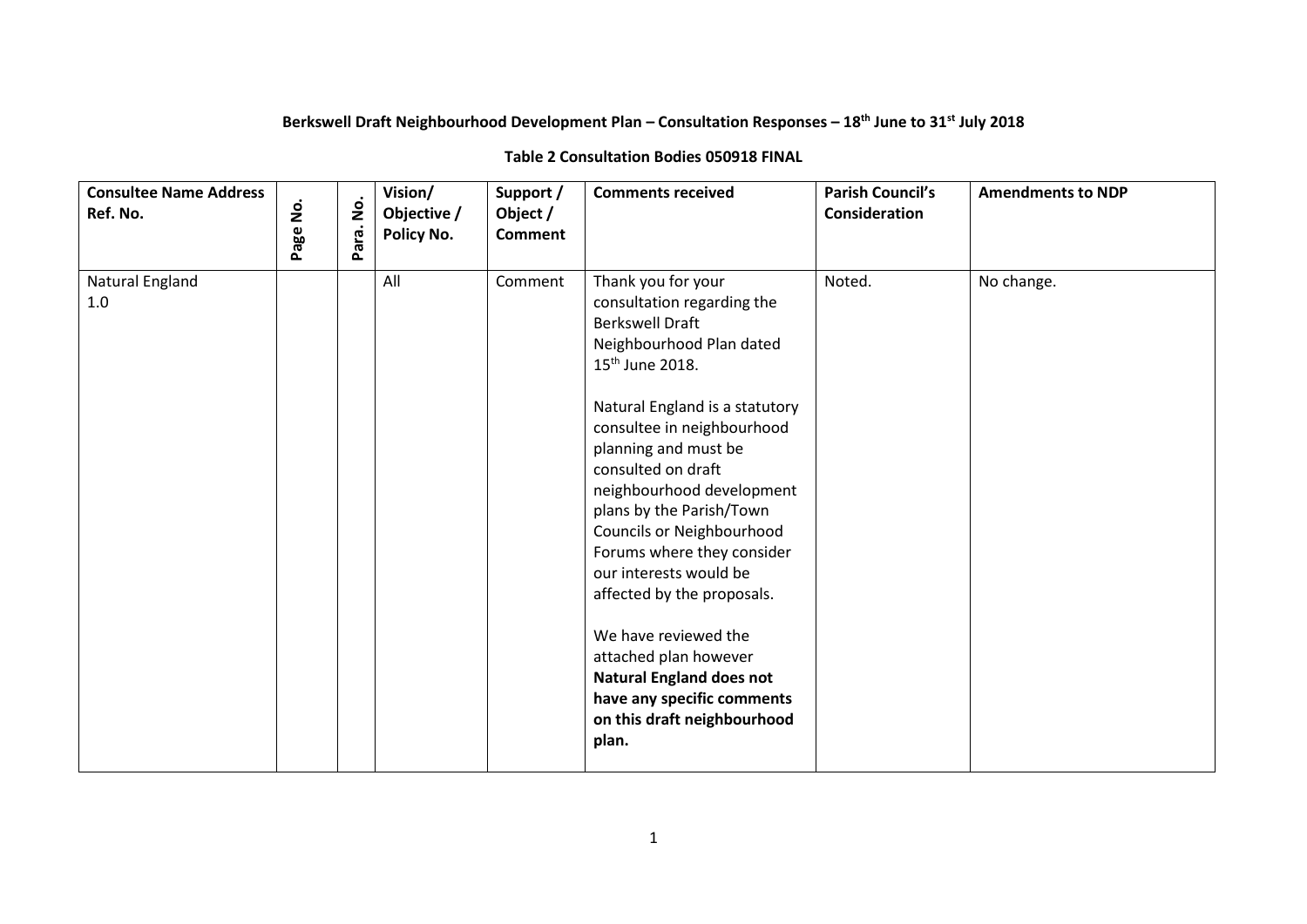| <b>Consultee Name Address</b><br>Ref. No. | Page No. | $\mathbf{\dot{g}}$ | Vision/<br>Objective /<br>Policy No. | Support /<br>Object /<br><b>Comment</b> | <b>Comments received</b>                                                                                                                                                                                                                                                                                                                                                                                                                                                                                                                                                                      | <b>Parish Council's</b><br>Consideration                                                                                                                                                                                       | <b>Amendments to NDP</b> |
|-------------------------------------------|----------|--------------------|--------------------------------------|-----------------------------------------|-----------------------------------------------------------------------------------------------------------------------------------------------------------------------------------------------------------------------------------------------------------------------------------------------------------------------------------------------------------------------------------------------------------------------------------------------------------------------------------------------------------------------------------------------------------------------------------------------|--------------------------------------------------------------------------------------------------------------------------------------------------------------------------------------------------------------------------------|--------------------------|
|                                           |          | Para.              |                                      |                                         |                                                                                                                                                                                                                                                                                                                                                                                                                                                                                                                                                                                               |                                                                                                                                                                                                                                |                          |
|                                           |          |                    |                                      |                                         | If the Neighbourhood Plan<br>changes and there is the<br>potential for environmental<br>impacts, Strategic<br><b>Environmental Assessment</b><br>(SEA) and Habitats Regulations<br>Assessment (HRA) screening<br>exercises may need to be<br>undertaken.                                                                                                                                                                                                                                                                                                                                      |                                                                                                                                                                                                                                |                          |
| <b>LNW</b><br><b>Network Rail</b><br>2.0  |          |                    | All                                  | Comment                                 | As you are aware Network Rail<br>is a statutory consultee for<br>any planning applications<br>within 10 metres of relevant<br>railway land (as the Rail<br>Infrastructure Managers for<br>the railway, set out in Article<br>16 of the Development<br><b>Management Procedure</b><br>Order) and for any<br>development likely to result in<br>a material increase in the<br>volume or a material change<br>in the character of traffic using<br>a level crossing over a railway<br>(as the Rail Network<br>Operators, set out in Schedule<br>4 (J) of the Development<br>Management Procedure | Noted.<br>These are largely<br>detailed matters<br>which would be<br>addressed by SMBC<br>through the<br>development<br>management<br>process as and<br>when development<br>proposals come<br>forward over the<br>plan period. | No change.               |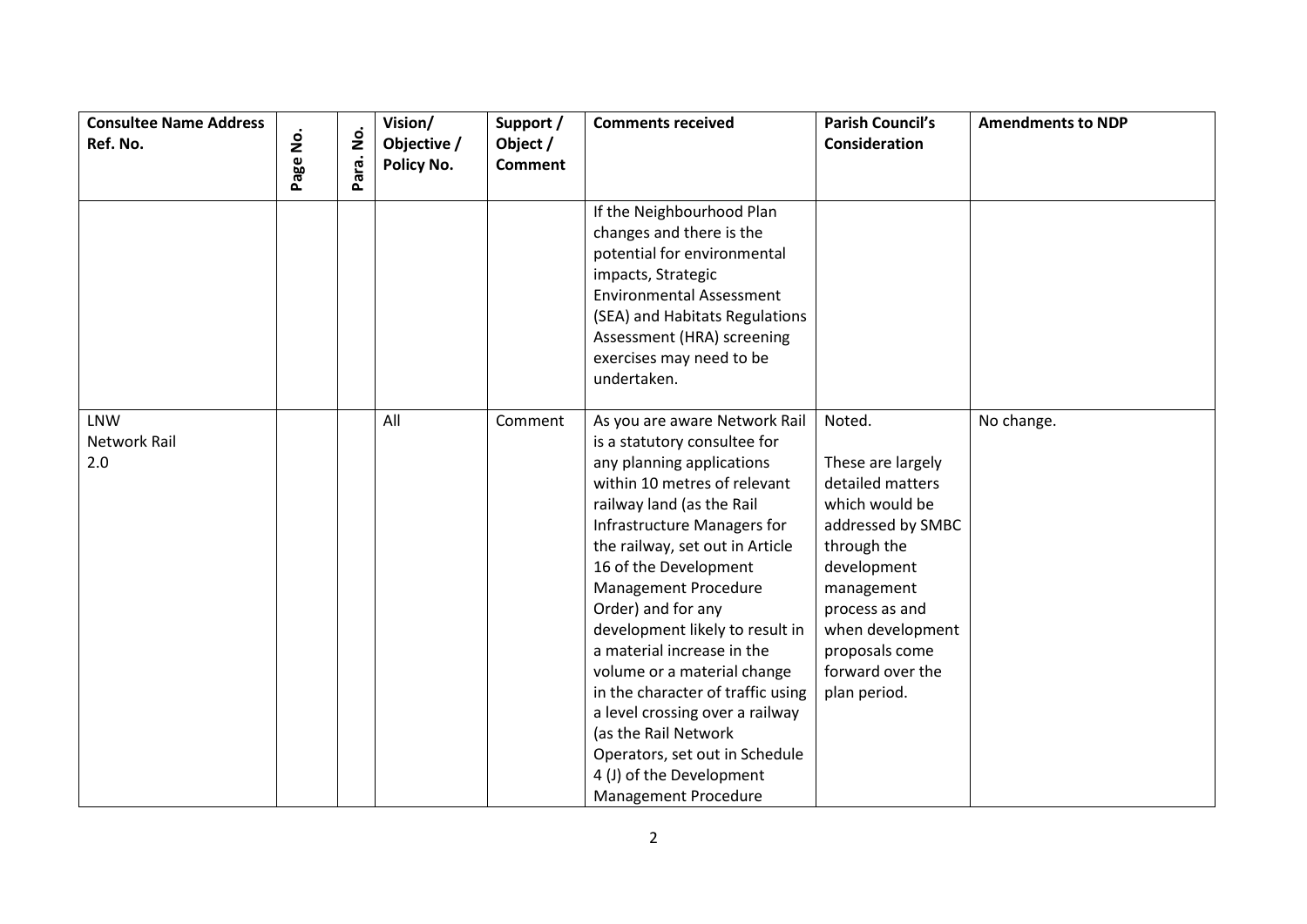| <b>Consultee Name Address</b><br>Ref. No. |          |           | Vision/<br>Objective / | Support /<br>Object / | <b>Comments received</b>                                                                                                                                                                                                                                                                                                                                                                                                                                         | <b>Parish Council's</b><br>Consideration | <b>Amendments to NDP</b> |
|-------------------------------------------|----------|-----------|------------------------|-----------------------|------------------------------------------------------------------------------------------------------------------------------------------------------------------------------------------------------------------------------------------------------------------------------------------------------------------------------------------------------------------------------------------------------------------------------------------------------------------|------------------------------------------|--------------------------|
|                                           | Page No. | Para. No. | Policy No.             | <b>Comment</b>        |                                                                                                                                                                                                                                                                                                                                                                                                                                                                  |                                          |                          |
|                                           |          |           |                        |                       | Order); in addition you are<br>required to consult the Office<br>of Rail and Road (ORR).<br>(1) Within Transport<br>Assessments there is a review<br>of local needs regarding public<br>transport; this usually focuses<br>on buses. However, Transport<br>Assessments should also take<br>into account their impact<br>upon footfall at railway                                                                                                                 |                                          |                          |
|                                           |          |           |                        |                       | stations.<br>Developers are encouraged to<br>consider including within<br><b>Transport Assessments trip</b><br>generation data at Railway<br>Stations. Location of<br>proposals, accessibility and<br>density of developments<br>should be considered in<br>relation to railway stations.<br>Where proposals are likely to<br>increase footfall at railway<br>stations developer<br>contributions should be<br>considered (either via CIL,<br>S106 or unilateral |                                          |                          |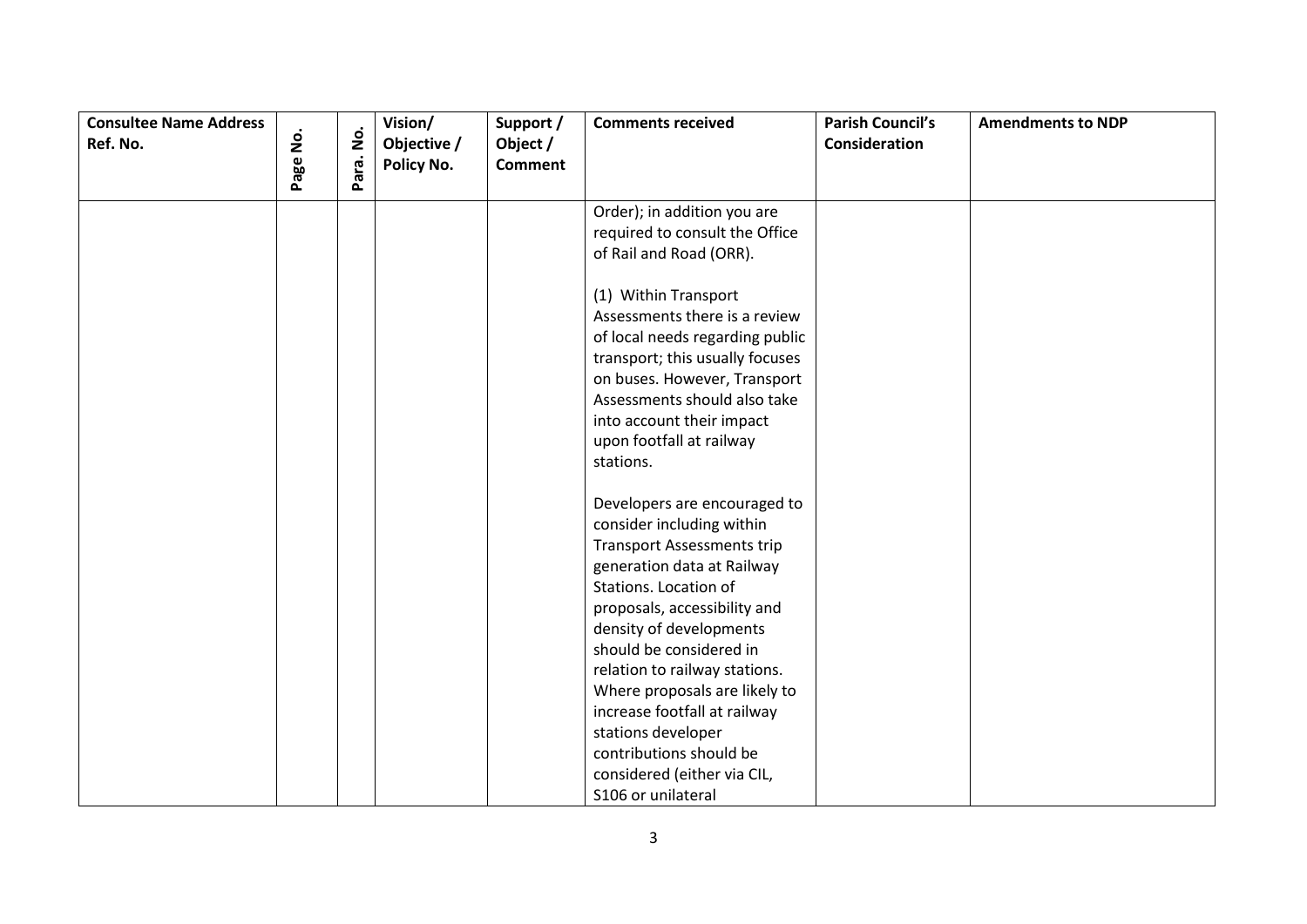| <b>Consultee Name Address</b> |                    |           | Vision/     | Support /      | <b>Comments received</b>                                                                                                                                                                                                                                                                                                                                                                                                                                                                                                                                                                                                                                                                                                        | <b>Parish Council's</b> | <b>Amendments to NDP</b> |
|-------------------------------|--------------------|-----------|-------------|----------------|---------------------------------------------------------------------------------------------------------------------------------------------------------------------------------------------------------------------------------------------------------------------------------------------------------------------------------------------------------------------------------------------------------------------------------------------------------------------------------------------------------------------------------------------------------------------------------------------------------------------------------------------------------------------------------------------------------------------------------|-------------------------|--------------------------|
| Ref. No.                      | $\mathbf{\dot{g}}$ |           | Objective / | Object /       |                                                                                                                                                                                                                                                                                                                                                                                                                                                                                                                                                                                                                                                                                                                                 | Consideration           |                          |
|                               | Page               | Para. No. | Policy No.  | <b>Comment</b> |                                                                                                                                                                                                                                                                                                                                                                                                                                                                                                                                                                                                                                                                                                                                 |                         |                          |
|                               |                    |           |             |                | undertaking) to provide full<br>funding for enhancements at<br>stations as a result of<br>increased numbers of<br>customers.<br>(2) Development proposals<br>should be accompanied by a<br>TS/TA which includes<br>consideration of the impact of<br>proposals upon level<br>crossing(s) with mitigation<br>implemented as<br>required. Network Rail would<br>encourage the council to<br>adopt specific policy wording<br>to ensure that<br>a) The impact of proposed<br>new development<br>(including cumulative<br>impact) on the risk at<br>existing level crossings is<br>assessed by the<br>developer(s), and<br>suitable mitigation<br>b)<br>incorporated within the<br>development proposals<br>and fully funded by the |                         |                          |
|                               |                    |           |             |                | developer(s). TS/TAs                                                                                                                                                                                                                                                                                                                                                                                                                                                                                                                                                                                                                                                                                                            |                         |                          |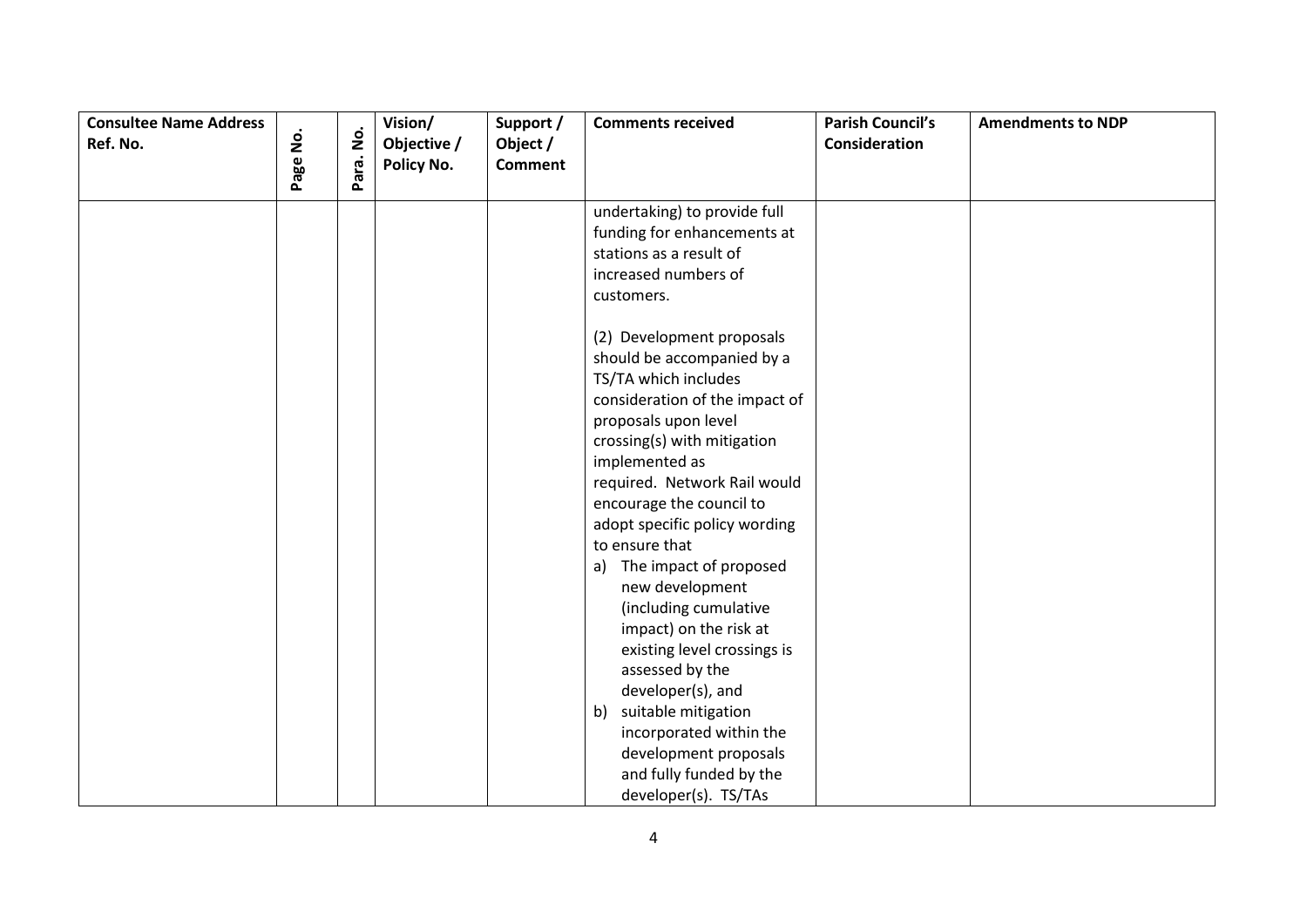| <b>Consultee Name Address</b> |                    |                    | Vision/     | Support /      | <b>Comments received</b>             | <b>Parish Council's</b> | <b>Amendments to NDP</b> |
|-------------------------------|--------------------|--------------------|-------------|----------------|--------------------------------------|-------------------------|--------------------------|
| Ref. No.                      | $\dot{\mathsf{S}}$ | $\dot{\mathsf{p}}$ | Objective / | Object /       |                                      | Consideration           |                          |
|                               | Page               | Para.              | Policy No.  | <b>Comment</b> |                                      |                         |                          |
|                               |                    |                    |             |                |                                      |                         |                          |
|                               |                    |                    |             |                | should be undertaken in              |                         |                          |
|                               |                    |                    |             |                | conjunction with the local           |                         |                          |
|                               |                    |                    |             |                | highways authority with              |                         |                          |
|                               |                    |                    |             |                | advice from Network Rail.            |                         |                          |
|                               |                    |                    |             |                | (3) Developments in the              |                         |                          |
|                               |                    |                    |             |                | neighbourhood area should be         |                         |                          |
|                               |                    |                    |             |                | notified to Network Rail to          |                         |                          |
|                               |                    |                    |             |                | ensure that:                         |                         |                          |
|                               |                    |                    |             |                | (a) Access points / rights of        |                         |                          |
|                               |                    |                    |             |                | way belonging to Network             |                         |                          |
|                               |                    |                    |             |                | Rail are not impacted by             |                         |                          |
|                               |                    |                    |             |                | developments within the              |                         |                          |
|                               |                    |                    |             |                | area.                                |                         |                          |
|                               |                    |                    |             |                | (b) That any proposal does           |                         |                          |
|                               |                    |                    |             |                | not impact upon the                  |                         |                          |
|                               |                    |                    |             |                | railway infrastructure /             |                         |                          |
|                               |                    |                    |             |                | Network Rail land e.g.               |                         |                          |
|                               |                    |                    |             |                | Drainage works / water<br>$\bullet$  |                         |                          |
|                               |                    |                    |             |                | features                             |                         |                          |
|                               |                    |                    |             |                | Encroachment of land or<br>$\bullet$ |                         |                          |
|                               |                    |                    |             |                | air-space                            |                         |                          |
|                               |                    |                    |             |                | <b>Excavation works</b><br>$\bullet$ |                         |                          |
|                               |                    |                    |             |                | Siting of<br>$\bullet$               |                         |                          |
|                               |                    |                    |             |                | structures/buildings less            |                         |                          |
|                               |                    |                    |             |                | than 2m from the                     |                         |                          |
|                               |                    |                    |             |                | Network Rail boundary /              |                         |                          |
|                               |                    |                    |             |                | Party Wall Act issues                |                         |                          |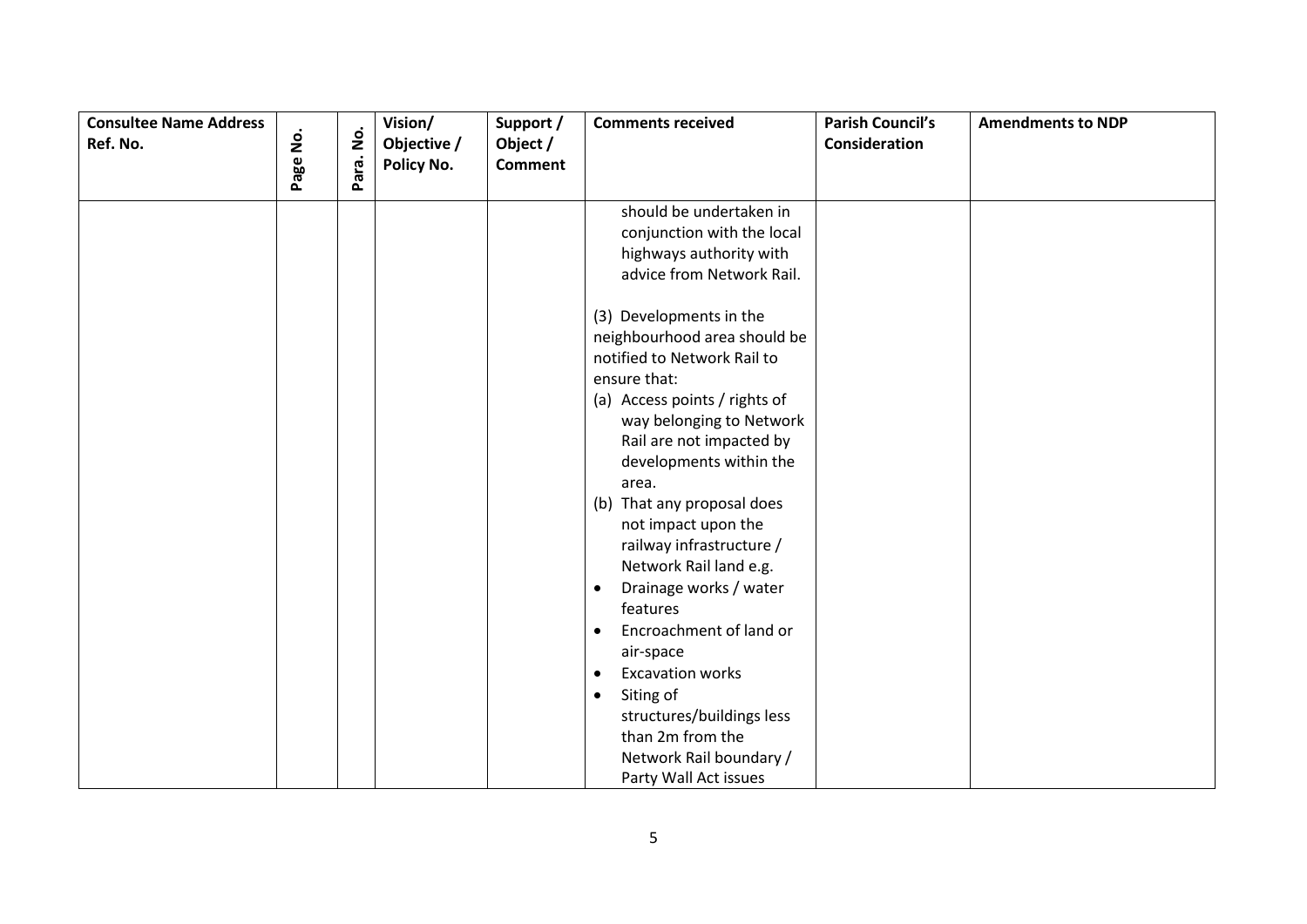| <b>Consultee Name Address</b><br>Ref. No. | Page No. | Para. No. | Vision/<br>Objective /<br>Policy No. | Support /<br>Object /<br><b>Comment</b> | <b>Comments received</b>                                                                                                                                                                                                                                                                                                                                                                                                                                                                                                                                                                                                                                                                                                                                                                                                                 | <b>Parish Council's</b><br>Consideration | <b>Amendments to NDP</b> |
|-------------------------------------------|----------|-----------|--------------------------------------|-----------------------------------------|------------------------------------------------------------------------------------------------------------------------------------------------------------------------------------------------------------------------------------------------------------------------------------------------------------------------------------------------------------------------------------------------------------------------------------------------------------------------------------------------------------------------------------------------------------------------------------------------------------------------------------------------------------------------------------------------------------------------------------------------------------------------------------------------------------------------------------------|------------------------------------------|--------------------------|
|                                           |          |           |                                      |                                         |                                                                                                                                                                                                                                                                                                                                                                                                                                                                                                                                                                                                                                                                                                                                                                                                                                          |                                          |                          |
|                                           |          |           |                                      |                                         | Lighting impacting upon<br>$\bullet$<br>train drivers ability to<br>perceive signals<br>Landscaping that could<br>$\bullet$<br>impact upon overhead<br>lines or Network Rail<br>boundary treatments<br>Any piling works<br>$\bullet$<br>Any scaffolding works<br>$\bullet$<br>Any public open spaces<br>$\bullet$<br>and proposals where<br>minors and young children<br>may be likely to use a site<br>which could result in<br>trespass upon the railway<br>(which we would remind<br>the council is a criminal<br>offence under s55 British<br><b>Transport Commission Act</b><br>1949)<br>Any use of crane or plant<br>$\bullet$<br>Any fencing works<br>$\bullet$<br>Any demolition works<br>$\bullet$<br>Any hard standing areas<br>$\bullet$<br>For any proposal adjacent to<br>the railway, Network Rail<br>would request that a |                                          |                          |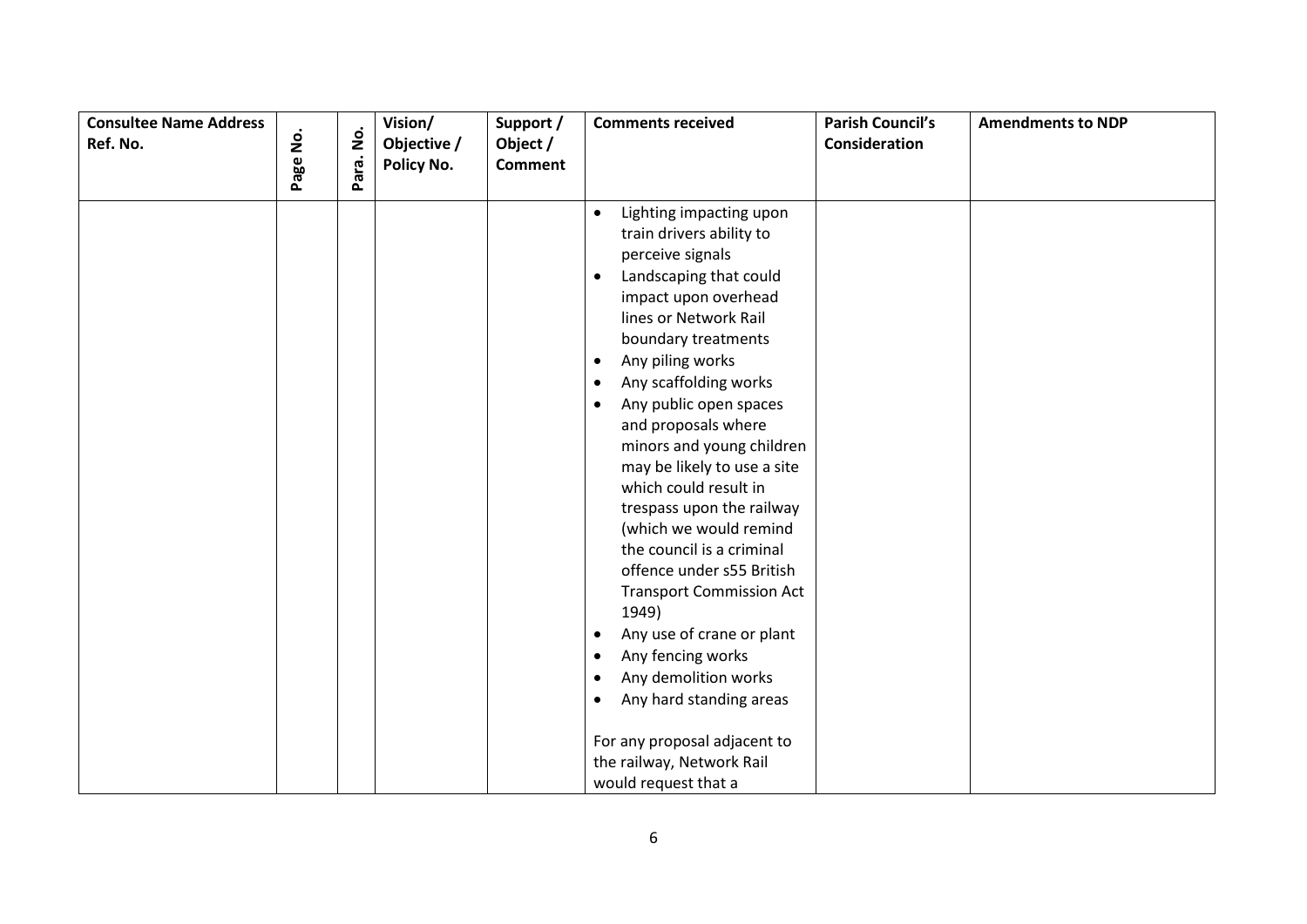| <b>Consultee Name Address</b><br>Ref. No. | $\dot{\mathsf{S}}$<br>Page | $\dot{\mathsf{S}}$<br>Para. | Vision/<br>Objective /<br>Policy No. | Support /<br>Object /<br><b>Comment</b> | <b>Comments received</b>                                                                                                                                                                                                                                                                                                                                                                                                                                                                      | <b>Parish Council's</b><br><b>Consideration</b> | <b>Amendments to NDP</b> |
|-------------------------------------------|----------------------------|-----------------------------|--------------------------------------|-----------------------------------------|-----------------------------------------------------------------------------------------------------------------------------------------------------------------------------------------------------------------------------------------------------------------------------------------------------------------------------------------------------------------------------------------------------------------------------------------------------------------------------------------------|-------------------------------------------------|--------------------------|
|                                           |                            |                             |                                      |                                         | developer constructs (at their<br>own expense) a suitable steel<br>palisade trespass proof fence<br>of at least 1.8m in height.<br>All initial proposals and plans<br>should be flagged up to the<br><b>Network Rail Town Planning</b><br>Team London North Western<br>Route at the following<br>address:                                                                                                                                                                                     |                                                 |                          |
| The Coal Authority<br>3.0                 |                            |                             | All                                  | comment                                 | Thank you for the notification<br>of the 15 June 2018 consulting<br>The Coal Authority on the<br>above NDP.<br>The Coal Authority is a non-<br>departmental public body<br>which works to protect the<br>public and the environment in<br>coal mining areas. Our<br>statutory role in the planning<br>system is to provide advice<br>about new development in<br>the coalfield areas and also<br>protect coal resources from<br>unnecessary sterilisation by<br>encouraging their extraction, | Noted.                                          | No change.               |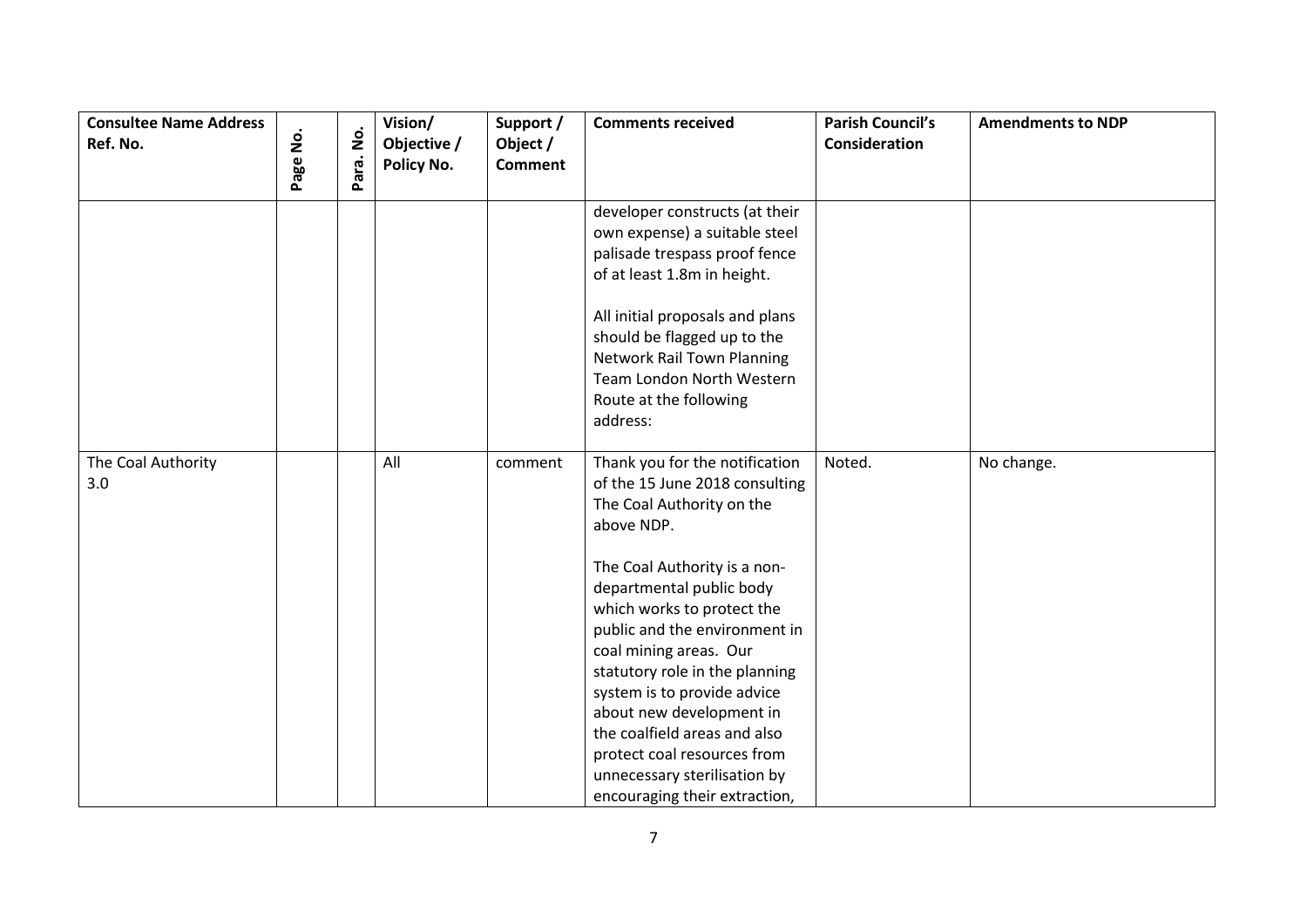| <b>Consultee Name Address</b> |          |                    | Vision/     | Support /      | <b>Comments received</b>                                                                                                                                                                                                                                                                                                                                                                                                                                 | <b>Parish Council's</b> | <b>Amendments to NDP</b> |
|-------------------------------|----------|--------------------|-------------|----------------|----------------------------------------------------------------------------------------------------------------------------------------------------------------------------------------------------------------------------------------------------------------------------------------------------------------------------------------------------------------------------------------------------------------------------------------------------------|-------------------------|--------------------------|
| Ref. No.                      |          | $\dot{\mathsf{g}}$ | Objective / | Object /       |                                                                                                                                                                                                                                                                                                                                                                                                                                                          | Consideration           |                          |
|                               | Page No. | Para.              | Policy No.  | <b>Comment</b> |                                                                                                                                                                                                                                                                                                                                                                                                                                                          |                         |                          |
|                               |          |                    |             |                | where practical, prior to the<br>permanent surface<br>development commencing.<br>As you will be aware the<br>Neighbourhood Plan area lies<br>within the current defined<br>deep coalfield. However the<br>Neighbourhood Plan area<br>does not contain any surface<br>coal resources or recorded<br>risks from past coal mining<br>activity at shallow depth.<br>Therefore The Coal Authority<br>has no specific comments to<br>make on the Neighbourhood |                         |                          |
|                               |          |                    |             |                | Plan.<br>In the spirit of ensuring<br>efficiency of resources and<br>proportionality it will not be<br>necessary for you to provide<br>The Coal Authority with any<br>future drafts or updates to the<br>emerging Neighbourhood<br>Plan. This letter can be used<br>as evidence for the legal and<br>procedural consultation<br>requirements.                                                                                                            |                         |                          |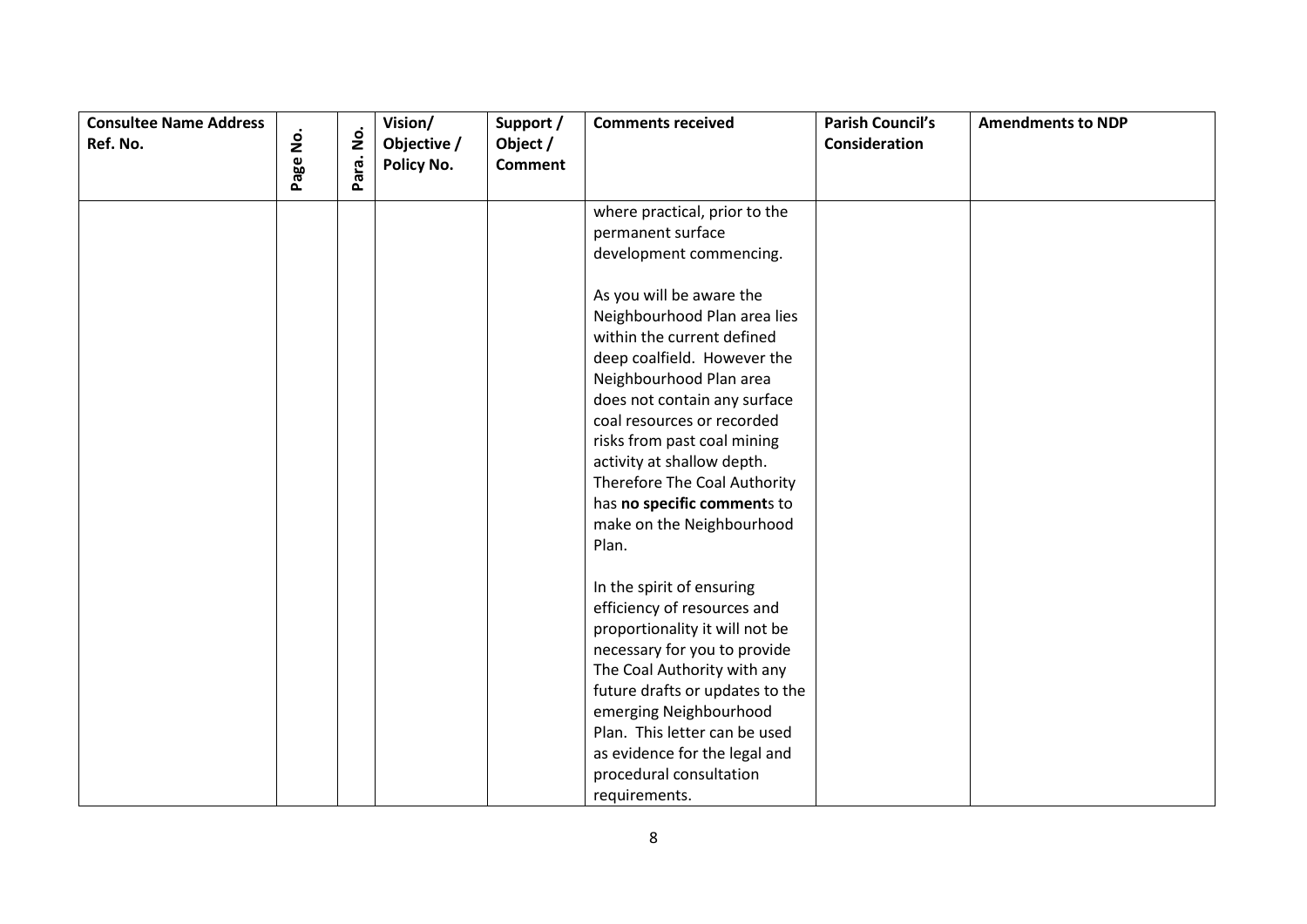| <b>Consultee Name Address</b><br>Ref. No. |          |           | Vision/<br>Objective / | Support /<br>Object / | <b>Comments received</b>                                                                                                                                                                                                                                                                                                                                                                                                                                                                                                                                                   | <b>Parish Council's</b><br><b>Consideration</b>                                                                                                                                                                                | <b>Amendments to NDP</b> |
|-------------------------------------------|----------|-----------|------------------------|-----------------------|----------------------------------------------------------------------------------------------------------------------------------------------------------------------------------------------------------------------------------------------------------------------------------------------------------------------------------------------------------------------------------------------------------------------------------------------------------------------------------------------------------------------------------------------------------------------------|--------------------------------------------------------------------------------------------------------------------------------------------------------------------------------------------------------------------------------|--------------------------|
|                                           | Page No. | Para. No. | Policy No.             | <b>Comment</b>        |                                                                                                                                                                                                                                                                                                                                                                                                                                                                                                                                                                            |                                                                                                                                                                                                                                |                          |
|                                           |          |           |                        |                       | The Coal Authority wishes the<br>Neighbourhood Plan team<br>every success with the<br>preparation of the<br>Neighbourhood Plan.<br>Yours faithfully<br><b>Development Team Leader</b>                                                                                                                                                                                                                                                                                                                                                                                      |                                                                                                                                                                                                                                |                          |
| <b>National Grid</b><br>4.0               |          |           | All                    | Comment               | An assessment has been<br>carried out with respect to<br>National Grid's electricity and<br>gas transmission apparatus<br>which includes high voltage<br>electricity assets and high<br>pressure gas pipelines and<br>also National Grid Gas<br>Distribution's Intermediate /<br>High Pressure apparatus.<br>National Grid has identified<br>the following high voltage<br>overhead powerlines as falling<br>within the Neighbourhood<br>area boundary:<br>YYA Route - 275kV<br>from Berkswell substation in<br><b>Solihull to Coventry</b><br>substation in West Midlands | Noted.<br>These are largely<br>detailed matters<br>which would be<br>addressed by SMBC<br>through the<br>development<br>management<br>process as and<br>when development<br>proposals come<br>forward over the<br>plan period. | No change.               |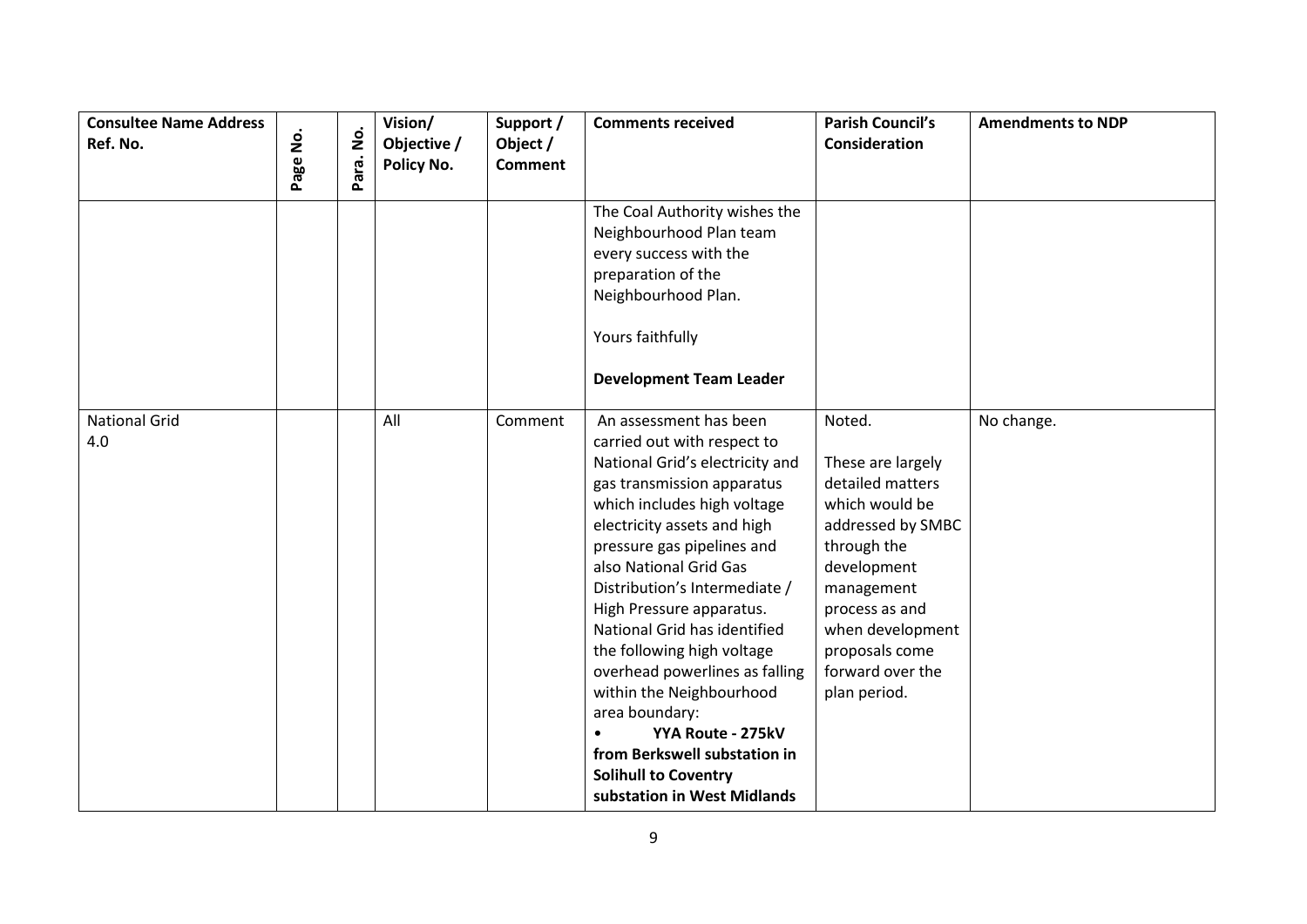| <b>Consultee Name Address</b> |          |           | Vision/     | Support /      | <b>Comments received</b>                                    | <b>Parish Council's</b> | <b>Amendments to NDP</b> |
|-------------------------------|----------|-----------|-------------|----------------|-------------------------------------------------------------|-------------------------|--------------------------|
| Ref. No.                      |          |           | Objective / | Object /       |                                                             | Consideration           |                          |
|                               | Page No. | Para. No. | Policy No.  | <b>Comment</b> |                                                             |                         |                          |
|                               |          |           |             |                | YYE Route - 275kV<br>$\bullet$                              |                         |                          |
|                               |          |           |             |                | from Berkswell substation in                                |                         |                          |
|                               |          |           |             |                | Solihull to ZF134B Tower in                                 |                         |                          |
|                               |          |           |             |                | <b>Solihull</b>                                             |                         |                          |
|                               |          |           |             |                |                                                             |                         |                          |
|                               |          |           |             |                | From the consultation                                       |                         |                          |
|                               |          |           |             |                | information provided, the                                   |                         |                          |
|                               |          |           |             |                | above overheads powerlines<br>does not interact with any of |                         |                          |
|                               |          |           |             |                | the proposed development                                    |                         |                          |
|                               |          |           |             |                | sites.                                                      |                         |                          |
|                               |          |           |             |                |                                                             |                         |                          |
|                               |          |           |             |                | Gas Distribution - Low /                                    |                         |                          |
|                               |          |           |             |                | <b>Medium Pressure</b>                                      |                         |                          |
|                               |          |           |             |                | Whilst there is no implications                             |                         |                          |
|                               |          |           |             |                | for National Grid Gas                                       |                         |                          |
|                               |          |           |             |                | Distribution's Intermediate /                               |                         |                          |
|                               |          |           |             |                | High Pressure apparatus,                                    |                         |                          |
|                               |          |           |             |                | there may however be Low                                    |                         |                          |
|                               |          |           |             |                | Pressure (LP) / Medium                                      |                         |                          |
|                               |          |           |             |                | Pressure (MP) Gas Distribution                              |                         |                          |
|                               |          |           |             |                | pipes present within proposed                               |                         |                          |
|                               |          |           |             |                | development sites. If further                               |                         |                          |
|                               |          |           |             |                | information is required in                                  |                         |                          |
|                               |          |           |             |                | relation to the Gas                                         |                         |                          |
|                               |          |           |             |                | Distribution network please                                 |                         |                          |
|                               |          |           |             |                | contact                                                     |                         |                          |
|                               |          |           |             |                | plantprotection@cadentgas.c                                 |                         |                          |
|                               |          |           |             |                | om                                                          |                         |                          |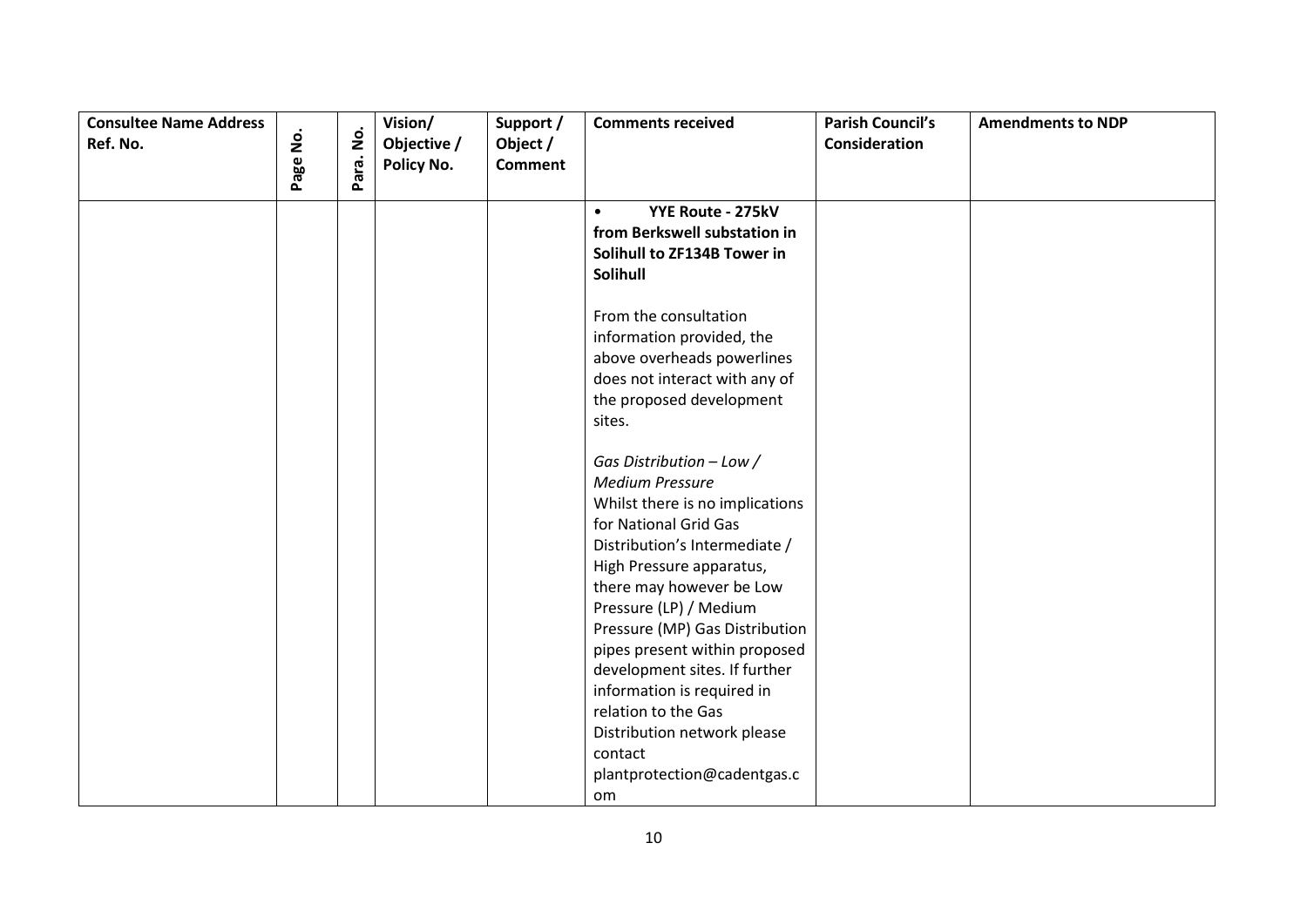| <b>Consultee Name Address</b><br>Ref. No.                                           | Page No. | $\dot{\mathsf{z}}$<br>Para. | Vision/<br>Objective /<br>Policy No. | Support /<br>Object /<br><b>Comment</b> | <b>Comments received</b>                                                                                                                                                                                                                                                                                                                                                                                                                   | <b>Parish Council's</b><br>Consideration | <b>Amendments to NDP</b> |
|-------------------------------------------------------------------------------------|----------|-----------------------------|--------------------------------------|-----------------------------------------|--------------------------------------------------------------------------------------------------------------------------------------------------------------------------------------------------------------------------------------------------------------------------------------------------------------------------------------------------------------------------------------------------------------------------------------------|------------------------------------------|--------------------------|
| <b>Tyler Parkes for</b><br>Chief Constable of West<br><b>Midlands Police</b><br>4.1 |          |                             | All                                  | Comment                                 | See 8 page letter dated 11th<br>July 2018. Shown in Appendix<br>$\mathbf{1}$<br>Appendix 1 _ Tyler Parkes for<br><b>West Midlands Police</b><br>Our ref: 8980 KDBH NP HW<br>11th July 2018<br>Dear Sir/Madam<br><b>Berkswell Regulation 14 Draft</b><br>Neighbourhood Plan 2018 -<br>2033 Consultation: Formal<br><b>Representations on behalf of</b><br><b>Chief Constable of West</b><br><b>Midlands Police.</b><br>We act for the Chief | Noted.                                   | No change.               |
|                                                                                     |          |                             |                                      |                                         | <b>Constable of West Midlands</b><br>Police (CCWMP) and are<br>instructed to make<br>representations on local<br>development documents in<br>respect of securing policy<br>reference in such documents<br>to matters including:<br><sup>2</sup> Recognising the community<br>need for securing safe                                                                                                                                        |                                          |                          |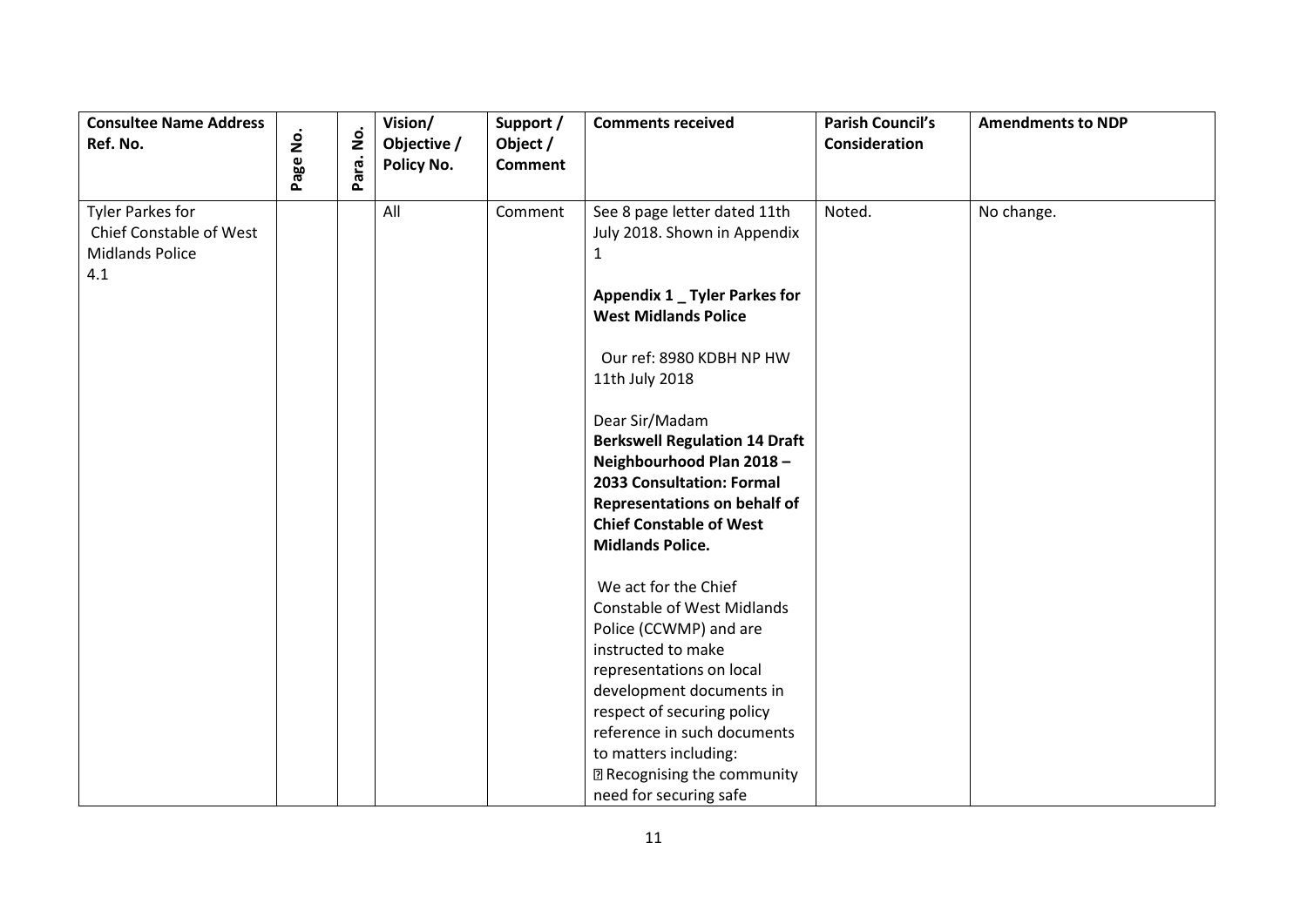| <b>Consultee Name Address</b><br>Ref. No. | Page No. | Para. No. | Vision/<br>Objective /<br>Policy No. | Support /<br>Object /<br><b>Comment</b> | <b>Comments received</b>                                       | <b>Parish Council's</b><br>Consideration | <b>Amendments to NDP</b> |
|-------------------------------------------|----------|-----------|--------------------------------------|-----------------------------------------|----------------------------------------------------------------|------------------------------------------|--------------------------|
|                                           |          |           |                                      |                                         | environments with crime                                        |                                          |                          |
|                                           |          |           |                                      |                                         | reduction made a priority;                                     |                                          |                          |
|                                           |          |           |                                      |                                         | <b>2 Requiring developers to</b>                               |                                          |                          |
|                                           |          |           |                                      |                                         | demonstrate how proposals                                      |                                          |                          |
|                                           |          |           |                                      |                                         | address community safety and                                   |                                          |                          |
|                                           |          |           |                                      |                                         | crime prevention in Design &                                   |                                          |                          |
|                                           |          |           |                                      |                                         | Access Statements, or other                                    |                                          |                          |
|                                           |          |           |                                      |                                         | relevant planning application                                  |                                          |                          |
|                                           |          |           |                                      |                                         | documents;                                                     |                                          |                          |
|                                           |          |           |                                      |                                         | <b>2 Ensuring the timely and</b>                               |                                          |                          |
|                                           |          |           |                                      |                                         | effective engagement of the                                    |                                          |                          |
|                                           |          |           |                                      |                                         | police and other emergency                                     |                                          |                          |
|                                           |          |           |                                      |                                         | services to ensure effective                                   |                                          |                          |
|                                           |          |           |                                      |                                         | delivery of infrastructure                                     |                                          |                          |
|                                           |          |           |                                      |                                         | projects required as a result of                               |                                          |                          |
|                                           |          |           |                                      |                                         | development growth with the<br>recognition that the police are |                                          |                          |
|                                           |          |           |                                      |                                         | a social infrastructure delivery                               |                                          |                          |
|                                           |          |           |                                      |                                         | agency;                                                        |                                          |                          |
|                                           |          |           |                                      |                                         |                                                                |                                          |                          |
|                                           |          |           |                                      |                                         | 7 In appropriate cases, seeking                                |                                          |                          |
|                                           |          |           |                                      |                                         | financial contributions                                        |                                          |                          |
|                                           |          |           |                                      |                                         | towards the additional                                         |                                          |                          |
|                                           |          |           |                                      |                                         | expenditure burden placed on                                   |                                          |                          |
|                                           |          |           |                                      |                                         | West Midlands Police as a                                      |                                          |                          |
|                                           |          |           |                                      |                                         | consequence of development                                     |                                          |                          |
|                                           |          |           |                                      |                                         | proposals and growth; and                                      |                                          |                          |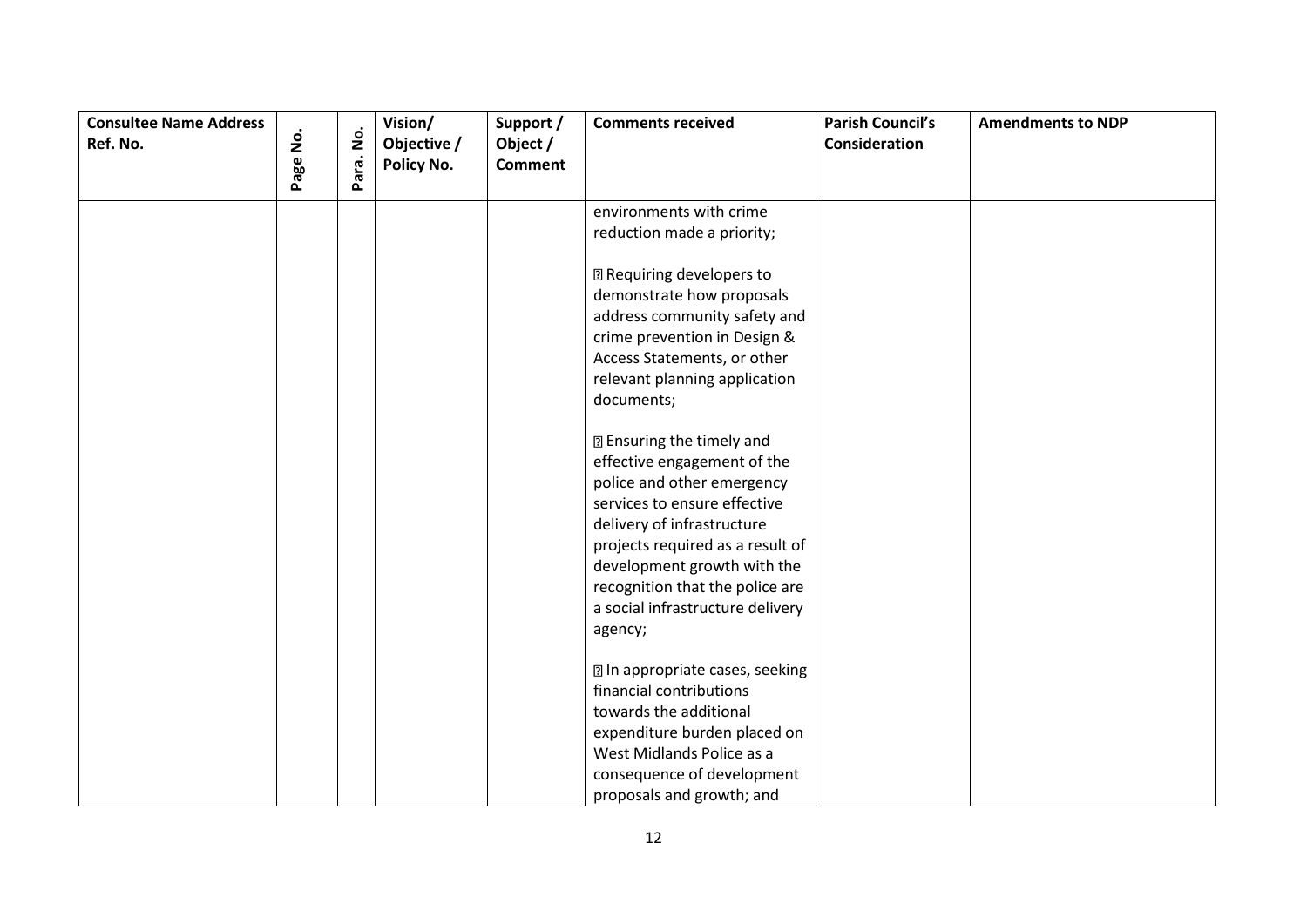| <b>Consultee Name Address</b><br>Ref. No. | $\dot{\mathsf{S}}$ | $\dot{\mathsf{g}}$ | Vision/<br>Objective / | Support /<br>Object / | <b>Comments received</b>                                  | <b>Parish Council's</b><br>Consideration | <b>Amendments to NDP</b> |
|-------------------------------------------|--------------------|--------------------|------------------------|-----------------------|-----------------------------------------------------------|------------------------------------------|--------------------------|
|                                           | Page               | Para.              | Policy No.             | <b>Comment</b>        |                                                           |                                          |                          |
|                                           |                    |                    |                        |                       |                                                           |                                          |                          |
|                                           |                    |                    |                        |                       | <b>2 Ensuring the timely and</b>                          |                                          |                          |
|                                           |                    |                    |                        |                       | effective engagement of the<br>police and other emergency |                                          |                          |
|                                           |                    |                    |                        |                       | services in the planning                                  |                                          |                          |
|                                           |                    |                    |                        |                       | processes in relation to                                  |                                          |                          |
|                                           |                    |                    |                        |                       | matters likely to affect crime                            |                                          |                          |
|                                           |                    |                    |                        |                       | and fear of crime.                                        |                                          |                          |
|                                           |                    |                    |                        |                       |                                                           |                                          |                          |
|                                           |                    |                    |                        |                       | The CCWMP has a statutory                                 |                                          |                          |
|                                           |                    |                    |                        |                       | duty to secure the                                        |                                          |                          |
|                                           |                    |                    |                        |                       | maintenance of an efficient                               |                                          |                          |
|                                           |                    |                    |                        |                       | and effective police force for<br>its area and Solihull   |                                          |                          |
|                                           |                    |                    |                        |                       | Metropolitan Borough Council                              |                                          |                          |
|                                           |                    |                    |                        |                       | (MBC) is statutorily required                             |                                          |                          |
|                                           |                    |                    |                        |                       | to consider crime and disorder                            |                                          |                          |
|                                           |                    |                    |                        |                       | and community safety in the                               |                                          |                          |
|                                           |                    |                    |                        |                       | exercise of its duties with the                           |                                          |                          |
|                                           |                    |                    |                        |                       | aim of achieving a reduction in                           |                                          |                          |
|                                           |                    |                    |                        |                       | crime. Neighbourhood Plans,                               |                                          |                          |
|                                           |                    |                    |                        |                       | once 'made', become part of                               |                                          |                          |
|                                           |                    |                    |                        |                       | the Council's development 2/8                             |                                          |                          |
|                                           |                    |                    |                        |                       | plan and these documents<br>should therefore consider     |                                          |                          |
|                                           |                    |                    |                        |                       | crime and disorder with                                   |                                          |                          |
|                                           |                    |                    |                        |                       | polices aimed at reducing                                 |                                          |                          |
|                                           |                    |                    |                        |                       | crime and the fear of crime, in                           |                                          |                          |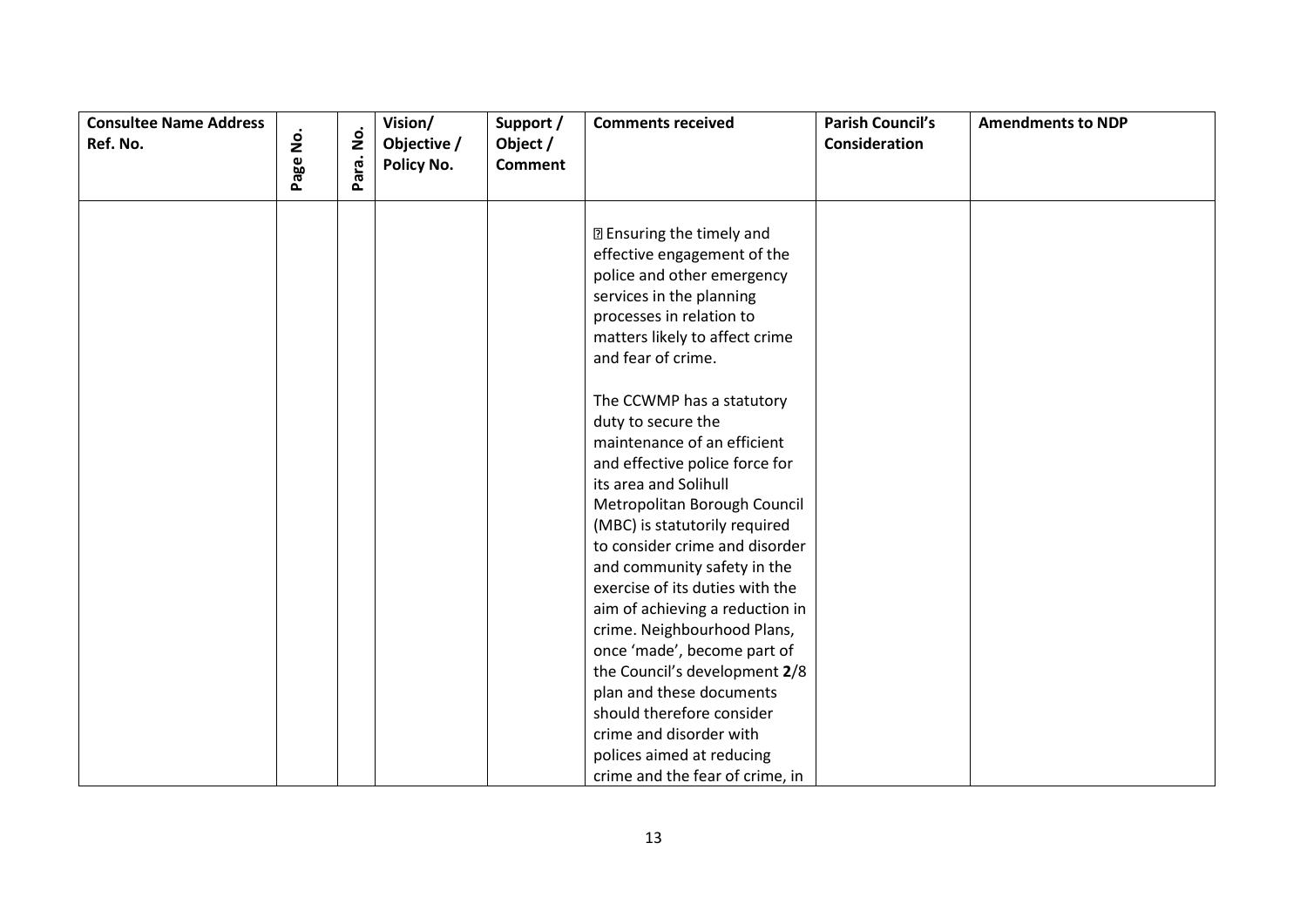| <b>Consultee Name Address</b><br>Ref. No. |          | $\mathbf{\dot{g}}$ | Vision/<br>Objective / | Support /<br>Object / | <b>Comments received</b>                                                                                                                                                                                                                                                                                                                                                                                                                                                                                                                                                                                          | <b>Parish Council's</b><br>Consideration                                                                                                                                                                                                                                                                                     | <b>Amendments to NDP</b> |
|-------------------------------------------|----------|--------------------|------------------------|-----------------------|-------------------------------------------------------------------------------------------------------------------------------------------------------------------------------------------------------------------------------------------------------------------------------------------------------------------------------------------------------------------------------------------------------------------------------------------------------------------------------------------------------------------------------------------------------------------------------------------------------------------|------------------------------------------------------------------------------------------------------------------------------------------------------------------------------------------------------------------------------------------------------------------------------------------------------------------------------|--------------------------|
|                                           | Page No. | Para.              | Policy No.             | <b>Comment</b>        |                                                                                                                                                                                                                                                                                                                                                                                                                                                                                                                                                                                                                   |                                                                                                                                                                                                                                                                                                                              |                          |
|                                           |          |                    |                        |                       | line with national and Local<br>Plan policies.                                                                                                                                                                                                                                                                                                                                                                                                                                                                                                                                                                    |                                                                                                                                                                                                                                                                                                                              |                          |
|                                           |          |                    |                        |                       | The CCWMP is grateful for the<br>opportunity to comment on<br>the Berkswell Regulation 14<br>Draft Neighbourhood Plan<br>(NP). Comments are set out<br>below:                                                                                                                                                                                                                                                                                                                                                                                                                                                     |                                                                                                                                                                                                                                                                                                                              |                          |
| 4.2                                       |          |                    |                        | Comment               | <b>Planning Policy Background</b><br>1. The National Planning Policy<br>Framework (NPPF), March<br>2012, paragraph 156 sets out<br>the strategic priorities for local<br>planning authorities,<br>including, 'the provision of<br>health, security, community<br>and cultural infrastructure'<br>Security is therefore a national<br>strategic planning objective<br>for local authorities.<br>2. Paragraph 58 in subsection<br>7, Requiring Good Design<br>states, 'Local and<br>neighbourhood plans should<br>comprehensive policies and set<br>out the quality of development<br>that will be expected for the | Noted.<br>The Basic<br>Conditions<br>Statement sets out<br>how the NDP<br>meets the required<br>basic conditions,<br>including having<br>regard to national<br>planning policies<br>and general<br>conformity with<br>strategic planning<br>policies as set out<br>in the local plan.<br>NDPs should avoid<br>duplication of | No change.               |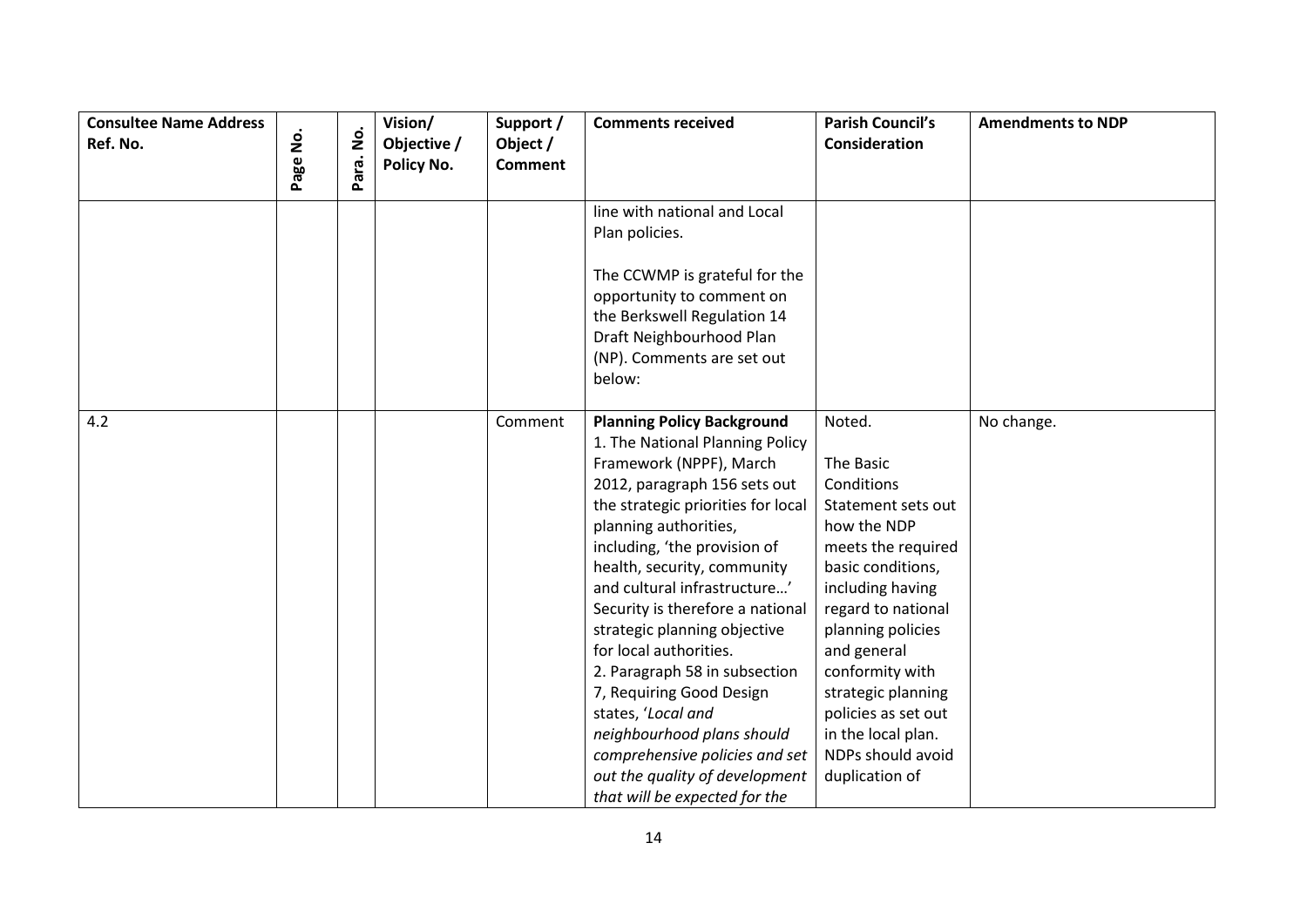| <b>Consultee Name Address</b> |                    |           | Vision/     | Support /      | <b>Comments received</b>                                                                                                                                                                                                                                                                                                                                                                                                                                                                                                               | <b>Parish Council's</b>                                                                                                                                                                                                            | <b>Amendments to NDP</b> |
|-------------------------------|--------------------|-----------|-------------|----------------|----------------------------------------------------------------------------------------------------------------------------------------------------------------------------------------------------------------------------------------------------------------------------------------------------------------------------------------------------------------------------------------------------------------------------------------------------------------------------------------------------------------------------------------|------------------------------------------------------------------------------------------------------------------------------------------------------------------------------------------------------------------------------------|--------------------------|
| Ref. No.                      | $\dot{\mathsf{S}}$ |           | Objective / | Object /       |                                                                                                                                                                                                                                                                                                                                                                                                                                                                                                                                        | Consideration                                                                                                                                                                                                                      |                          |
|                               | Page               | Para. No. | Policy No.  | <b>Comment</b> |                                                                                                                                                                                                                                                                                                                                                                                                                                                                                                                                        |                                                                                                                                                                                                                                    |                          |
|                               |                    |           |             |                | area Planning policies should<br>aim to ensure that<br>developments:create safe<br>and accessible environments<br>where crime and disorder, and<br>the fear of crime, do not<br>undermine quality of life or<br>community cohesion'<br>3. This message is<br>reemphasised in paragraph 69<br>in subsection 8, Promoting<br>Healthy Communities, which                                                                                                                                                                                  | existing national<br>and local policies.<br>However, where<br>there is a need to<br>strengthen the<br>local detail in NDP<br>policies in line with<br>police advice then<br>this will be<br>considered by the<br>PC - see proposed |                          |
|                               |                    |           |             |                | states, 'The planning system<br>can play an important role in<br>facilitating social interaction<br>and creating healthy, inclusive<br>communitiesPlanning<br>policies and decisions, in turn,<br>should aim to achieve places<br>which promote:safe and<br>accessible environments<br>where crime and disorder, and<br>the fear of crime, do not<br>undermine quality of life or<br>community cohesion; and safe<br>develop robust and<br>and accessible developments,<br>containing clear and legible<br>pedestrian routes, and high | changes set out<br>below in 4.3 - 4.9<br>below.                                                                                                                                                                                    |                          |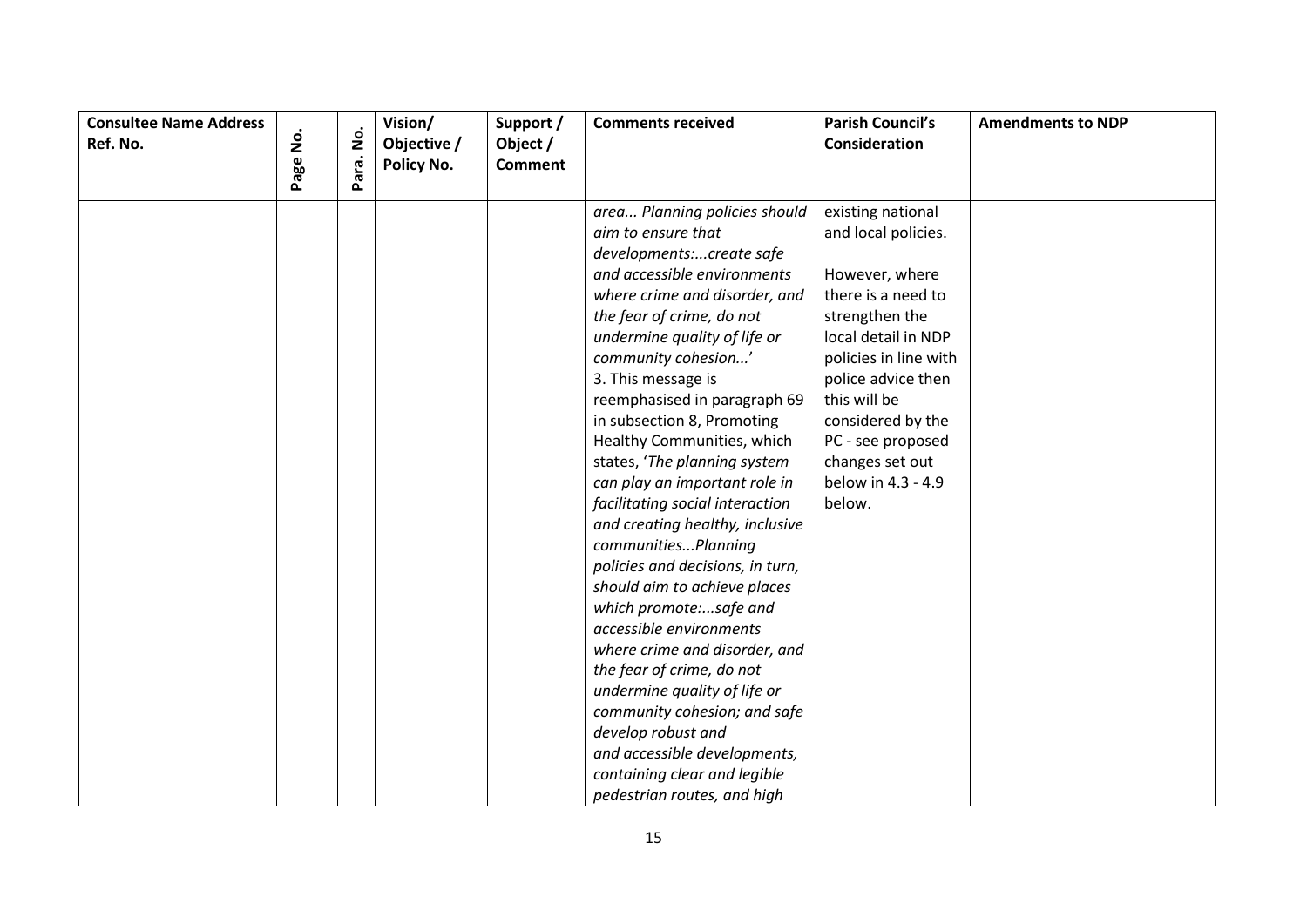| <b>Consultee Name Address</b><br>Ref. No. | $\dot{\mathsf{p}}$ |           | Vision/<br>Objective / | Support /<br>Object / | <b>Comments received</b>                                                                                                                                                                                                                                                                                                                                                                                                                                                                                                                                                                                                                                                                                                                                                                                                                                                                                          | <b>Parish Council's</b><br>Consideration | <b>Amendments to NDP</b> |
|-------------------------------------------|--------------------|-----------|------------------------|-----------------------|-------------------------------------------------------------------------------------------------------------------------------------------------------------------------------------------------------------------------------------------------------------------------------------------------------------------------------------------------------------------------------------------------------------------------------------------------------------------------------------------------------------------------------------------------------------------------------------------------------------------------------------------------------------------------------------------------------------------------------------------------------------------------------------------------------------------------------------------------------------------------------------------------------------------|------------------------------------------|--------------------------|
|                                           | Page               | Para. No. | Policy No.             | <b>Comment</b>        |                                                                                                                                                                                                                                                                                                                                                                                                                                                                                                                                                                                                                                                                                                                                                                                                                                                                                                                   |                                          |                          |
|                                           |                    |           |                        |                       | quality public space, which<br>encourage the active and<br>continual use of public areas.'<br>4. Paragraph 17, requires local<br>authorities as one of their<br>'Core Planning Principles', to<br>'take account of and support<br>local strategies to improve<br>health, social and cultural<br>wellbeing for all, and deliver<br>sufficient community and<br>cultural facilities and services<br>to meet local needs.' This<br>would include the<br>requirement for appropriate<br>levels of police infrastructure<br>are provided and maintained<br>to meet the needs of the<br>community.<br>5. The national 'Planning<br>Practice Guidance' (PPG),<br>paragraph 10 (Reference ID:<br>26-010-20140306) is sub-titled<br>'Planning should address<br>crime prevention'. It states<br>that 'Designing out crime and<br>designing in community safety<br>should be central to the<br>planning and delivery of new |                                          |                          |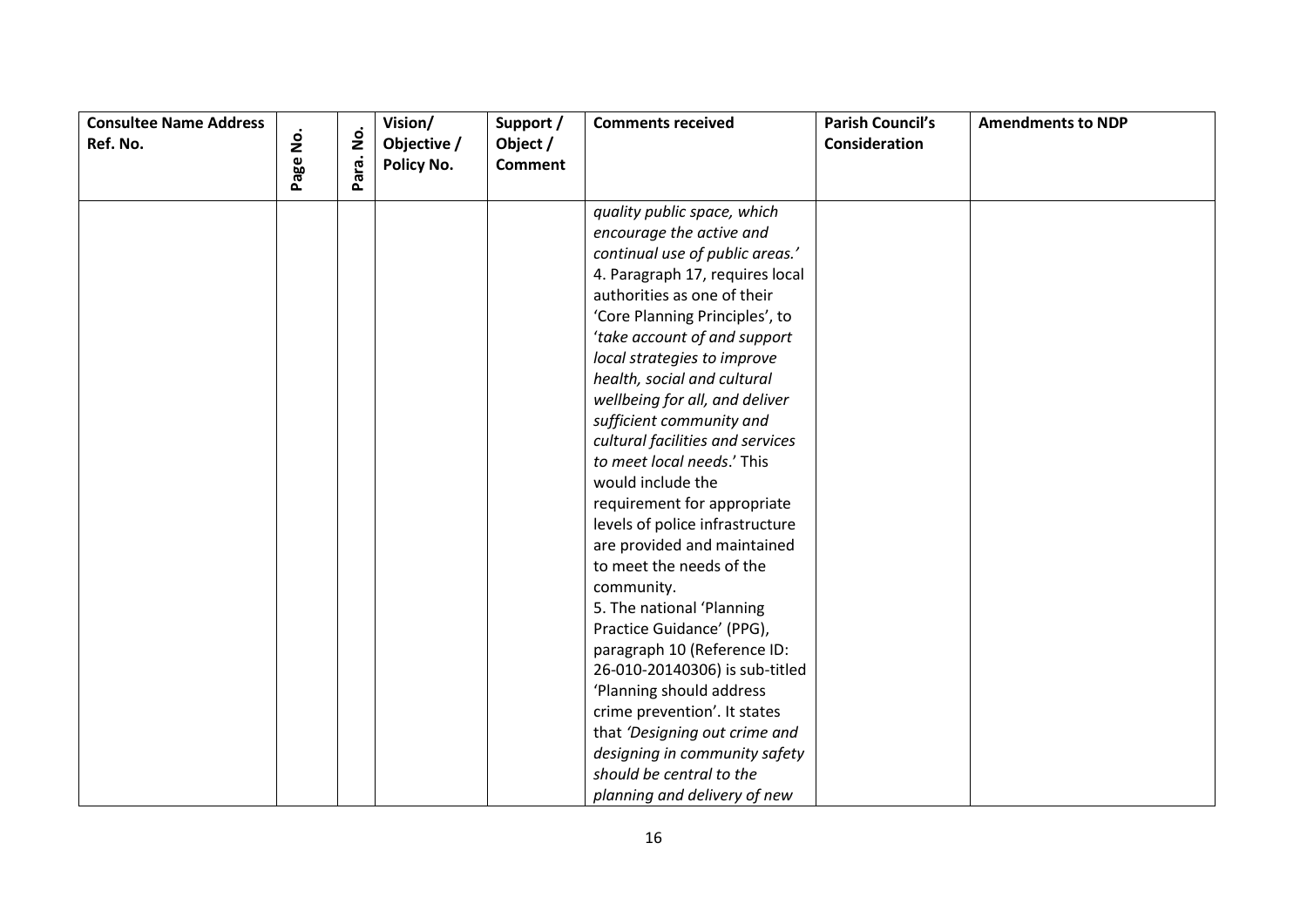| <b>Consultee Name Address</b><br>Ref. No. | Page No. | $\dot{\mathsf{g}}$ | Vision/<br>Objective /<br>Policy No. | Support /<br>Object /<br><b>Comment</b> | <b>Comments received</b>          | <b>Parish Council's</b><br>Consideration | <b>Amendments to NDP</b> |
|-------------------------------------------|----------|--------------------|--------------------------------------|-----------------------------------------|-----------------------------------|------------------------------------------|--------------------------|
|                                           |          | Para.              |                                      |                                         |                                   |                                          |                          |
|                                           |          |                    |                                      |                                         | development.' It emphasises       |                                          |                          |
|                                           |          |                    |                                      |                                         | that it is important that crime   |                                          |                          |
|                                           |          |                    |                                      |                                         | reduction-based planning          |                                          |                          |
|                                           |          |                    |                                      |                                         | measures are based upon a         |                                          |                          |
|                                           |          |                    |                                      |                                         | clear understanding of the        |                                          |                          |
|                                           |          |                    |                                      |                                         | local situation and               |                                          |                          |
|                                           |          |                    |                                      |                                         | consideration needs to be         |                                          |                          |
|                                           |          |                    |                                      |                                         | given to how planning policies    |                                          |                          |
|                                           |          |                    |                                      |                                         | relate to wider policies on       |                                          |                          |
|                                           |          |                    |                                      |                                         | crime reduction, crime            |                                          |                          |
|                                           |          |                    |                                      |                                         | prevention and sustainable        |                                          |                          |
|                                           |          |                    |                                      |                                         | communities.                      |                                          |                          |
|                                           |          |                    |                                      |                                         | 6. Paragraph 003 (Reference       |                                          |                          |
|                                           |          |                    |                                      |                                         | ID: 41-003-20140306) explains     |                                          |                          |
|                                           |          |                    |                                      |                                         | that to help deliver their vision |                                          |                          |
|                                           |          |                    |                                      |                                         | communities that have a           |                                          |                          |
|                                           |          |                    |                                      |                                         | 'made' neighbourhood plan or      |                                          |                          |
|                                           |          |                    |                                      |                                         | Order will benefit from 25% of    |                                          |                          |
|                                           |          |                    |                                      |                                         | the revenues from the             |                                          |                          |
|                                           |          |                    |                                      |                                         | Community Infrastructure          |                                          |                          |
|                                           |          |                    |                                      |                                         | Levy (CIL) arising from the       |                                          |                          |
|                                           |          |                    |                                      |                                         | development that takes place      |                                          |                          |
|                                           |          |                    |                                      |                                         | in 3/8 their area. The use of     |                                          |                          |
|                                           |          |                    |                                      |                                         | neighbourhood funds should        |                                          |                          |
|                                           |          |                    |                                      |                                         | match priorities expresses        |                                          |                          |
|                                           |          |                    |                                      |                                         | bylocal communities, including    |                                          |                          |
|                                           |          |                    |                                      |                                         | priorities set out formally in    |                                          |                          |
|                                           |          |                    |                                      |                                         | neighbourhood plans.              |                                          |                          |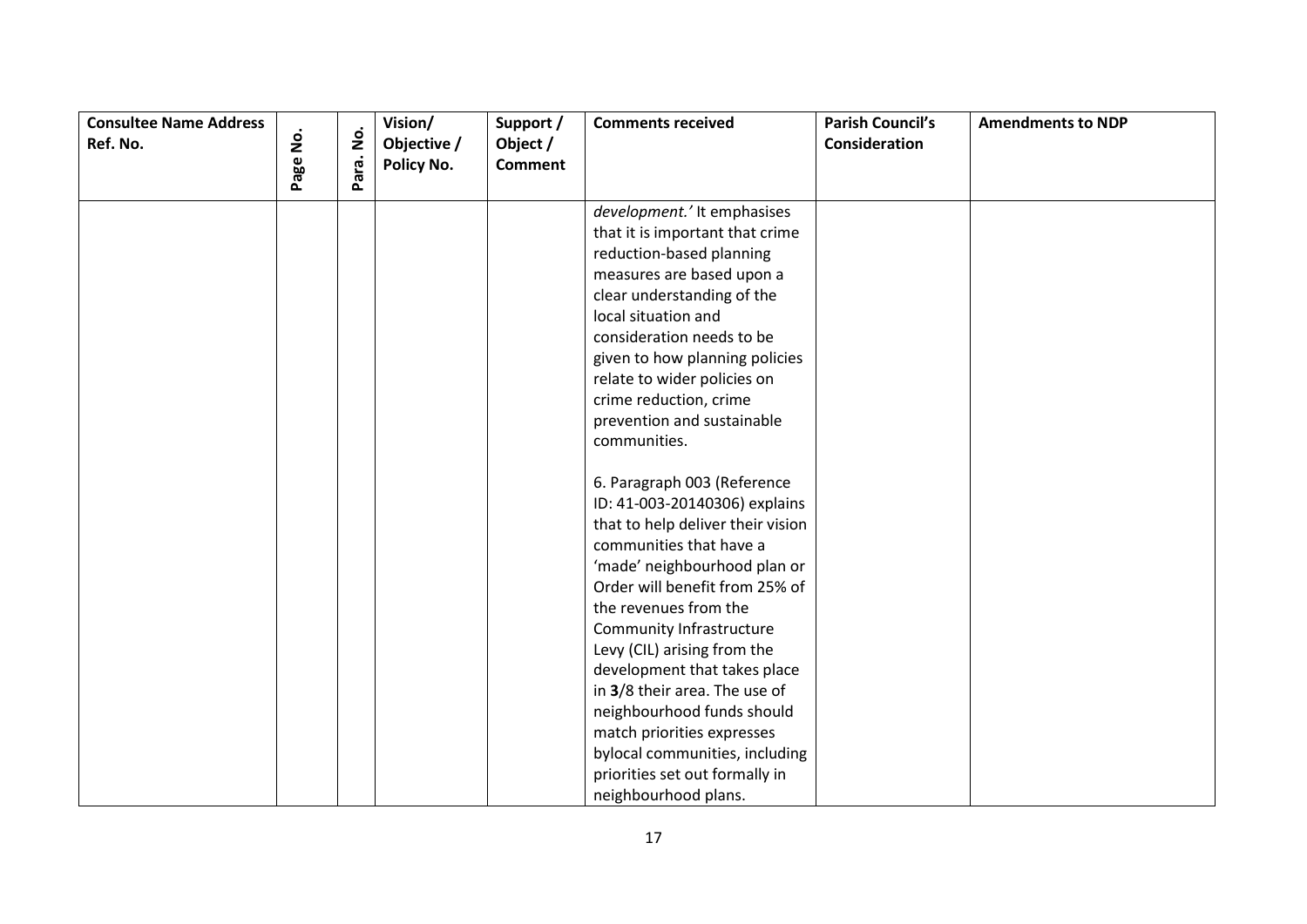| <b>Consultee Name Address</b><br>Ref. No. | $\mathbf{\dot{g}}$ | $\mathbf{\dot{g}}$ | Vision/<br>Objective / | Support /<br>Object / | <b>Comments received</b>                                                                                                                                                                                                                                                                                                                                                                                                                                                                                                                                                                                                                                                                     | <b>Parish Council's</b><br>Consideration | <b>Amendments to NDP</b> |
|-------------------------------------------|--------------------|--------------------|------------------------|-----------------------|----------------------------------------------------------------------------------------------------------------------------------------------------------------------------------------------------------------------------------------------------------------------------------------------------------------------------------------------------------------------------------------------------------------------------------------------------------------------------------------------------------------------------------------------------------------------------------------------------------------------------------------------------------------------------------------------|------------------------------------------|--------------------------|
|                                           |                    |                    |                        |                       |                                                                                                                                                                                                                                                                                                                                                                                                                                                                                                                                                                                                                                                                                              |                                          |                          |
|                                           | Page               | Para.              | Policy No.             | <b>Comment</b>        | 7. Paragraph 045 (Reference<br>ID: 41-045-20140306)<br>suggests that the<br>neighbourhood plan body may<br>wish to consider what<br>infrastructure needs to be<br>provided in their<br>neighbourhood area alongside<br>development such as homes,<br>shops or offices. It emphasises<br>that 'infrastructure is needed<br>to support development and<br>ensure that a neighbourhood<br>can grow in a sustainable<br>way' The PPG states that<br>' Qualifying bodies should<br>engage infrastructure<br>providersin this process'<br>Paragraph 46 (Reference ID:<br>41-046-20140306) goes onto<br>explain that, 'A qualifying<br>body should set out in their<br>draft neighbourhood plan the |                                          |                          |
|                                           |                    |                    |                        |                       | prioritised infrastructure<br>required to address the                                                                                                                                                                                                                                                                                                                                                                                                                                                                                                                                                                                                                                        |                                          |                          |
|                                           |                    |                    |                        |                       |                                                                                                                                                                                                                                                                                                                                                                                                                                                                                                                                                                                                                                                                                              |                                          |                          |
|                                           |                    |                    |                        |                       | demands of the development                                                                                                                                                                                                                                                                                                                                                                                                                                                                                                                                                                                                                                                                   |                                          |                          |
|                                           |                    |                    |                        |                       | identified in the plan'                                                                                                                                                                                                                                                                                                                                                                                                                                                                                                                                                                                                                                                                      |                                          |                          |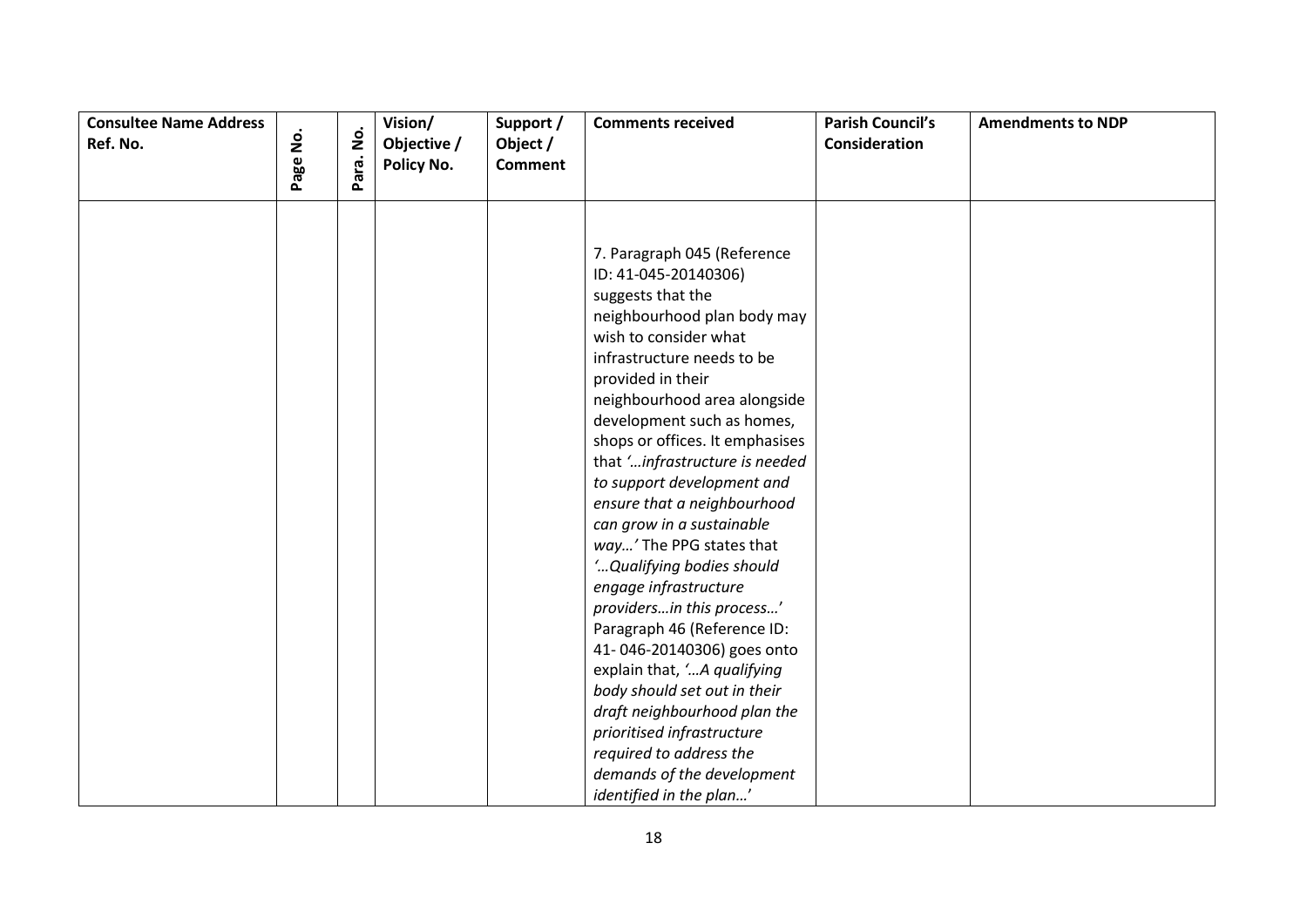| <b>Consultee Name Address</b><br>Ref. No. | $\mathbf{\dot{g}}$<br>Page | Para. No. | Vision/<br>Objective /<br>Policy No. | Support /<br>Object /<br><b>Comment</b> | <b>Comments received</b>                                                                                                                                                                                                                                                                                                                                                                                                                                      | <b>Parish Council's</b><br>Consideration | <b>Amendments to NDP</b> |
|-------------------------------------------|----------------------------|-----------|--------------------------------------|-----------------------------------------|---------------------------------------------------------------------------------------------------------------------------------------------------------------------------------------------------------------------------------------------------------------------------------------------------------------------------------------------------------------------------------------------------------------------------------------------------------------|------------------------------------------|--------------------------|
|                                           |                            |           |                                      |                                         | 8. Paragraph 71 of the PPG<br>(Reference ID: 25-071-<br>20140612) explains that the<br>levy can be used to fund a<br>wide range of infrastructure,<br>' including police stations and<br>other community safety<br>facilities' This flexibility gives<br>local areas the opportunity to<br>choose what infrastructure<br>they need to deliver their<br>Plan.                                                                                                  |                                          |                          |
|                                           |                            |           |                                      |                                         | 9. Paragraph 78 of the PPG<br>(Reference ID: 25-078-<br>20140612) emphasises that<br>the neighbourhood portion of<br>the levy can be spent on a<br>wider range of things than the<br>rest of the levy, provided that<br>it meets the requirement to<br>'support the development of<br>the area'. The wider definition<br>means that the<br>neighbourhood portion can be<br>spent on, for example: the<br>provision, improvement,<br>replacement, operation or |                                          |                          |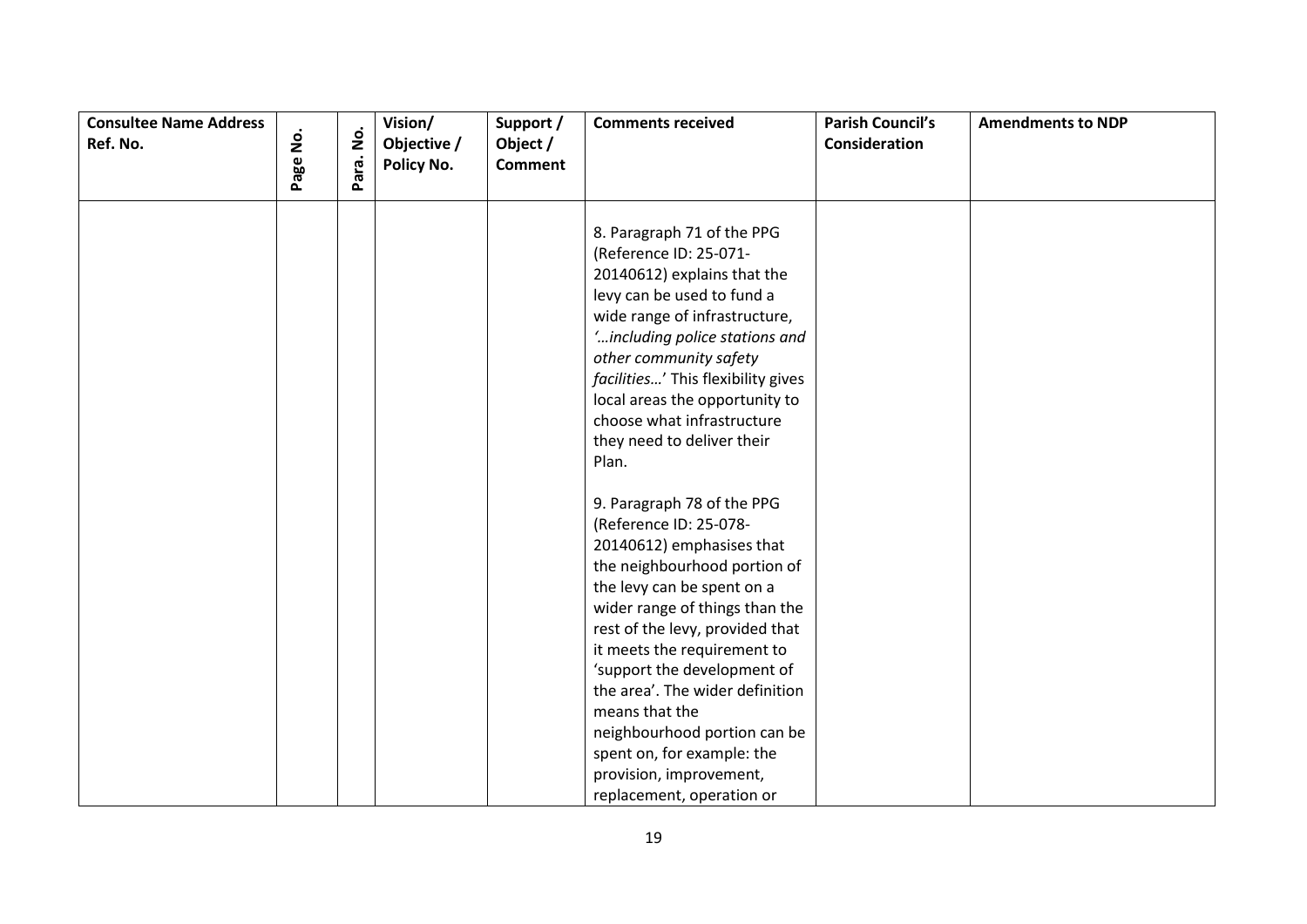| <b>Consultee Name Address</b> |                    |       | Vision/     | Support /      | <b>Comments received</b>                                                                                                                                                                                                                                                                                                                                                                                                                                                                                                                                                                                                                                  | <b>Parish Council's</b> | <b>Amendments to NDP</b> |
|-------------------------------|--------------------|-------|-------------|----------------|-----------------------------------------------------------------------------------------------------------------------------------------------------------------------------------------------------------------------------------------------------------------------------------------------------------------------------------------------------------------------------------------------------------------------------------------------------------------------------------------------------------------------------------------------------------------------------------------------------------------------------------------------------------|-------------------------|--------------------------|
| Ref. No.                      | $\dot{\mathsf{p}}$ | ġ     | Objective / | Object /       |                                                                                                                                                                                                                                                                                                                                                                                                                                                                                                                                                                                                                                                           | <b>Consideration</b>    |                          |
|                               | Page               | Para. | Policy No.  | <b>Comment</b> |                                                                                                                                                                                                                                                                                                                                                                                                                                                                                                                                                                                                                                                           |                         |                          |
|                               |                    |       |             |                | maintenance of infrastructure;<br>or anything else that is<br>concerned with addressing the<br>demands that development<br>places on an area.<br>10. When an Inspector<br>examines a Neighbourhood<br>Plan it will be tested to<br>establish whether or not it<br>meets the 'basic conditions'.<br>These include that is should:<br>have regard to national<br>policies and advice contained<br>in guidance issued by the<br>Secretary of State; contribute<br>to the achievement of<br>sustainable development; and<br>be in general conformity with<br>the strategic policies<br>contained in the development<br>plan for the area of the<br>authority. |                         |                          |
|                               |                    |       |             |                | 11. At a local level, Solihull<br>Local Plan, adopted December<br>2013, Policy P15 'Securing<br>Design Quality' states that 'All<br>development proposals will be                                                                                                                                                                                                                                                                                                                                                                                                                                                                                         |                         |                          |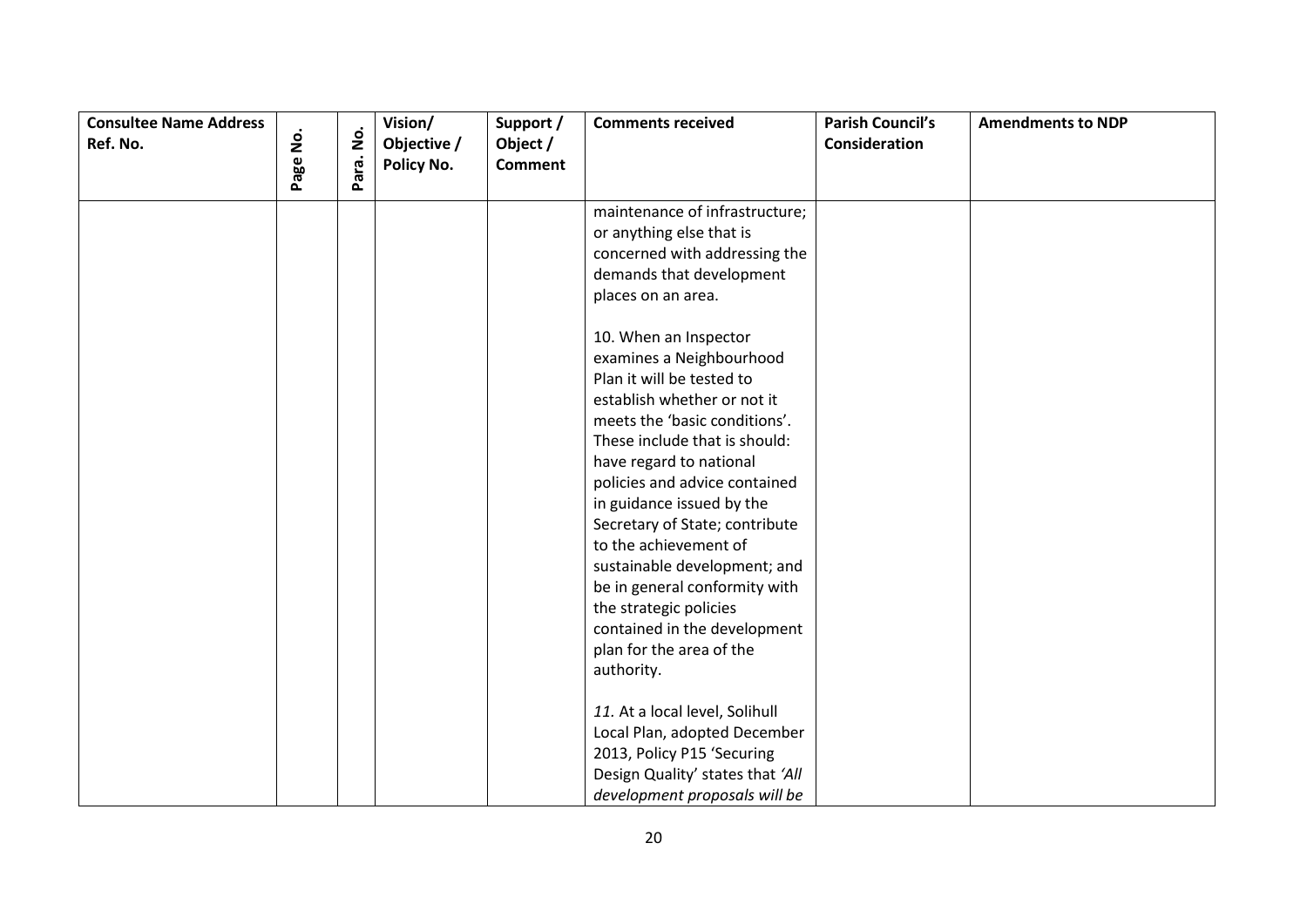| <b>Consultee Name Address</b><br>Ref. No. |          | $\mathbf{\dot{g}}$ | Vision/<br>Objective / | Support /<br>Object / | <b>Comments received</b>          | <b>Parish Council's</b><br>Consideration | <b>Amendments to NDP</b> |
|-------------------------------------------|----------|--------------------|------------------------|-----------------------|-----------------------------------|------------------------------------------|--------------------------|
|                                           | Page No. | Para.              | Policy No.             | <b>Comment</b>        |                                   |                                          |                          |
|                                           |          |                    |                        |                       |                                   |                                          |                          |
|                                           |          |                    |                        |                       | expected to achieve good          |                                          |                          |
|                                           |          |                    |                        |                       | quality, inclusive and            |                                          |                          |
|                                           |          |                    |                        |                       | sustainable design, which         |                                          |                          |
|                                           |          |                    |                        |                       | meets the following key           |                                          |                          |
|                                           |          |                    |                        |                       | principlesvii. Creates            |                                          |                          |
|                                           |          |                    |                        |                       | attractive, safe, active, legible |                                          |                          |
|                                           |          |                    |                        |                       | and uncluttered streets and       |                                          |                          |
|                                           |          |                    |                        |                       | public spaces which are           |                                          |                          |
|                                           |          |                    |                        |                       | accessible, easily maintained     |                                          |                          |
|                                           |          |                    |                        |                       | and encourage walking and         |                                          |                          |
|                                           |          |                    |                        |                       | cycling and reduce crime and      |                                          |                          |
|                                           |          |                    |                        |                       | the fear of crime' The Policy     |                                          |                          |
|                                           |          |                    |                        |                       | goes on to require that           |                                          |                          |
|                                           |          |                    |                        |                       | 'Applicants should adhere to      |                                          |                          |
|                                           |          |                    |                        |                       | the urban design principles set   |                                          |                          |
|                                           |          |                    |                        |                       | out in established current        |                                          |                          |
|                                           |          |                    |                        |                       | design guidance, including        |                                          |                          |
|                                           |          |                    |                        |                       | Secured by Design principles'     |                                          |                          |
|                                           |          |                    |                        |                       | At paragraph 13.3.3               |                                          |                          |
|                                           |          |                    |                        |                       | 4/8 of the Local Plan, it states  |                                          |                          |
|                                           |          |                    |                        |                       | that the Council, 'are            |                                          |                          |
|                                           |          |                    |                        |                       | working with statutory            |                                          |                          |
|                                           |          |                    |                        |                       | delivery agencies to have the     |                                          |                          |
|                                           |          |                    |                        |                       | most up-to-date information       |                                          |                          |
|                                           |          |                    |                        |                       | on infrastructure requirements    |                                          |                          |
|                                           |          |                    |                        |                       | and to strive for multiple        |                                          |                          |
|                                           |          |                    |                        |                       | benefits from development         |                                          |                          |
|                                           |          |                    |                        |                       | where possible' including         |                                          |                          |
|                                           |          |                    |                        |                       | working, ' with the West          |                                          |                          |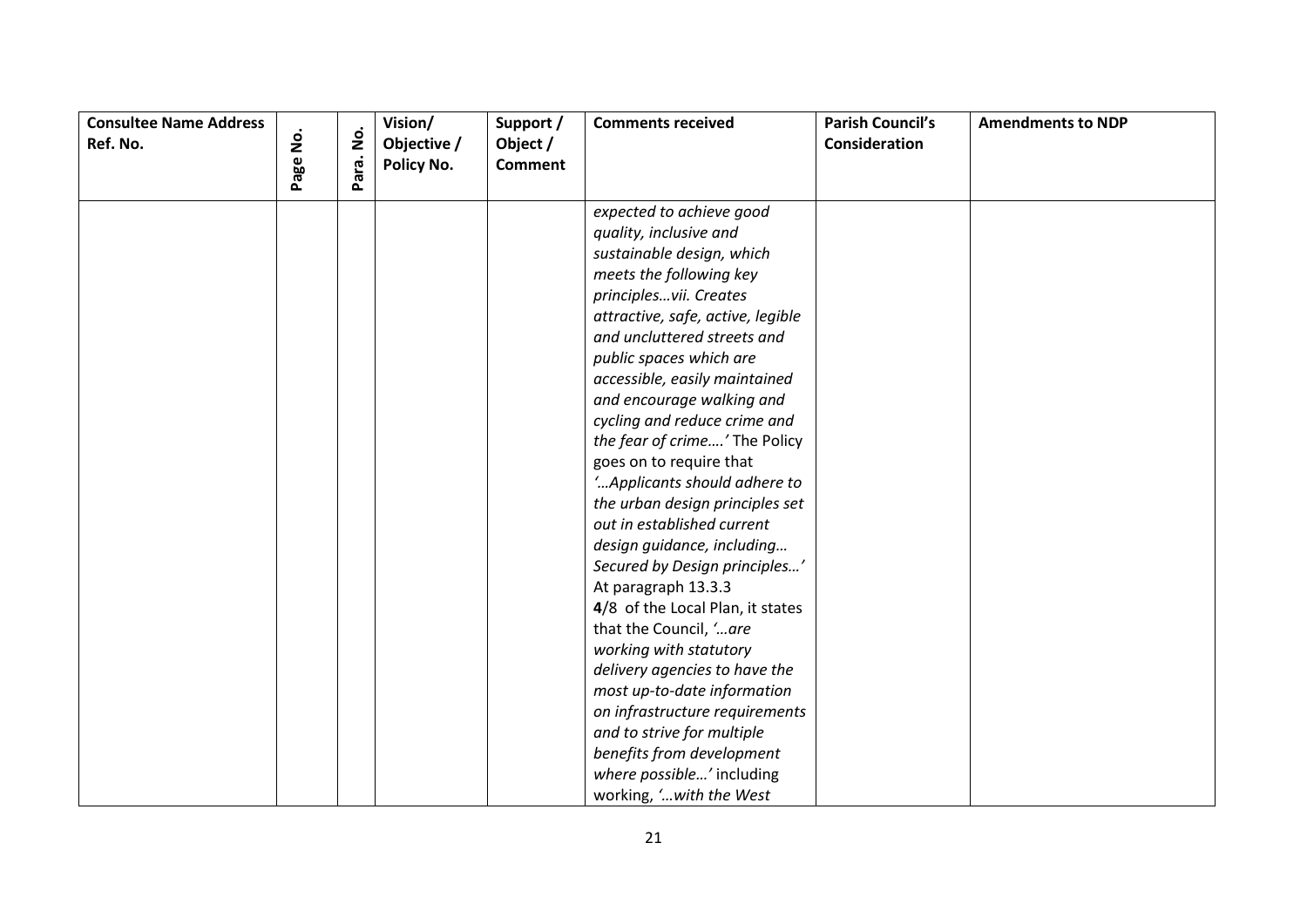| <b>Consultee Name Address</b> | $\mathbf{\dot{g}}$ | $\mathbf{\dot{g}}$ | Vision/     | Support /                  | <b>Comments received</b>        | <b>Parish Council's</b> | <b>Amendments to NDP</b> |
|-------------------------------|--------------------|--------------------|-------------|----------------------------|---------------------------------|-------------------------|--------------------------|
| Ref. No.                      |                    |                    | Objective / | Object /<br><b>Comment</b> |                                 | Consideration           |                          |
|                               | Page               | Para.              | Policy No.  |                            |                                 |                         |                          |
|                               |                    |                    |             |                            | Midlands Police to deliver safe |                         |                          |
|                               |                    |                    |             |                            | developments and                |                         |                          |
|                               |                    |                    |             |                            | communities.'                   |                         |                          |
|                               |                    |                    |             |                            | 12. The emerging Solihull       |                         |                          |
|                               |                    |                    |             |                            | Local Plan Review, draft        |                         |                          |
|                               |                    |                    |             |                            | published for consultation      |                         |                          |
|                               |                    |                    |             |                            | December 2016, Policy P15       |                         |                          |
|                               |                    |                    |             |                            | continues to require            |                         |                          |
|                               |                    |                    |             |                            | consideration of crime and      |                         |                          |
|                               |                    |                    |             |                            | safety in design, it states     |                         |                          |
|                               |                    |                    |             |                            | proposals will be expected to   |                         |                          |
|                               |                    |                    |             |                            | 'Create attractive, safe,       |                         |                          |
|                               |                    |                    |             |                            | active, legible and uncluttered |                         |                          |
|                               |                    |                    |             |                            | streets and public spaces       |                         |                          |
|                               |                    |                    |             |                            | which are accessible, inter-    |                         |                          |
|                               |                    |                    |             |                            | connected and easily            |                         |                          |
|                               |                    |                    |             |                            | maintained, and encourages      |                         |                          |
|                               |                    |                    |             |                            | walking and cycling and         |                         |                          |
|                               |                    |                    |             |                            | reduces crime and the fear of   |                         |                          |
|                               |                    |                    |             |                            | crime through the adoption of   |                         |                          |
|                               |                    |                    |             |                            | Secured by Design principles in |                         |                          |
|                               |                    |                    |             |                            | all developments'               |                         |                          |
|                               |                    |                    |             |                            | 13. At both a national and      |                         |                          |
|                               |                    |                    |             |                            | local planning policy level,    |                         |                          |
|                               |                    |                    |             |                            | there is therefore a recognised |                         |                          |
|                               |                    |                    |             |                            | planning need for               |                         |                          |
|                               |                    |                    |             |                            |                                 |                         |                          |
|                               |                    |                    |             |                            | development to design-in        |                         |                          |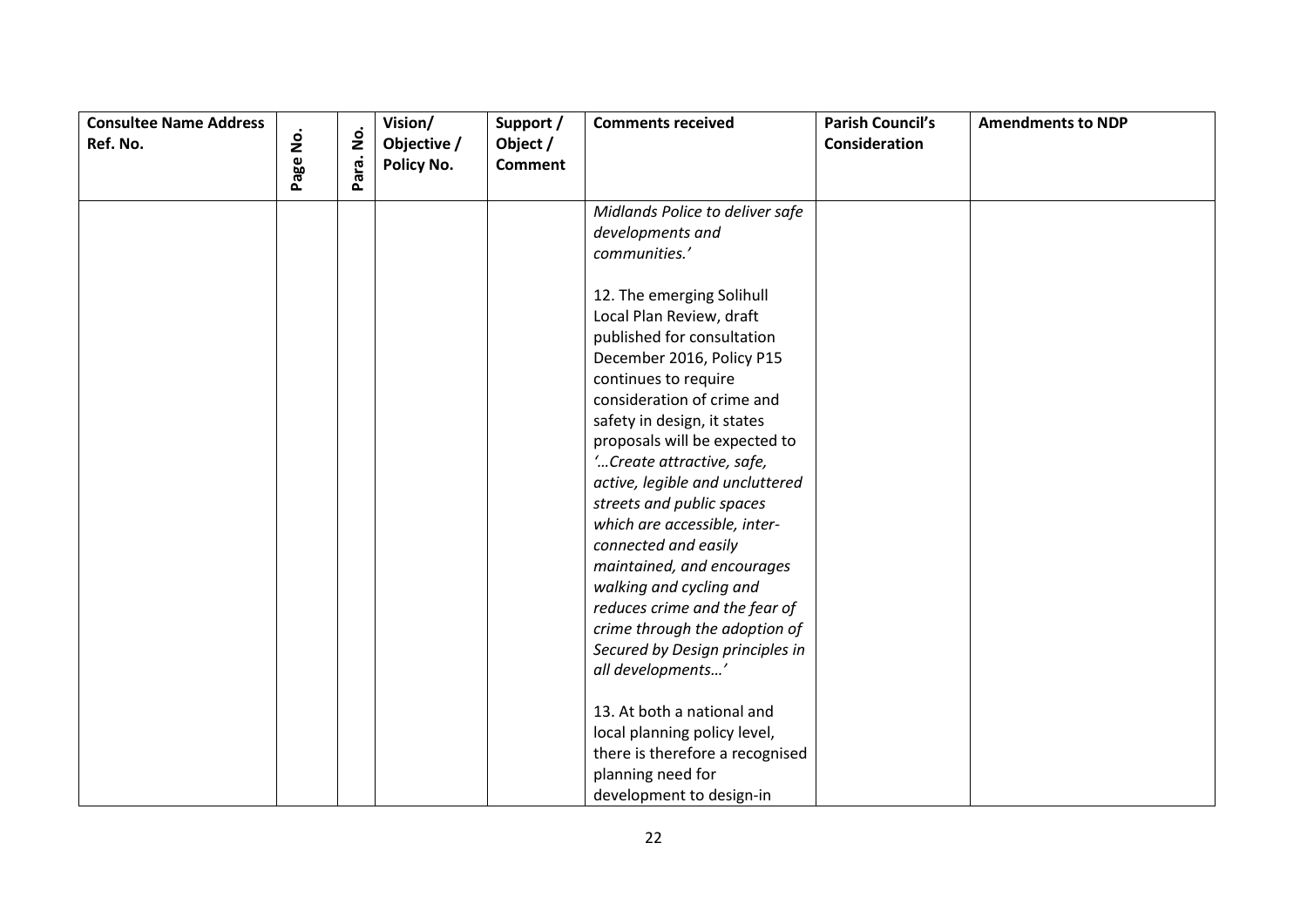| <b>Consultee Name Address</b><br>Ref. No. | $\mathbf{\dot{g}}$ | $\mathbf{\dot{g}}$ | Vision/<br>Objective /<br>Policy No. | Support /<br>Object /<br><b>Comment</b> | <b>Comments received</b>                                                                                                                                                                                                                                                                                                                                                                   | <b>Parish Council's</b><br><b>Consideration</b> | <b>Amendments to NDP</b>                             |
|-------------------------------------------|--------------------|--------------------|--------------------------------------|-----------------------------------------|--------------------------------------------------------------------------------------------------------------------------------------------------------------------------------------------------------------------------------------------------------------------------------------------------------------------------------------------------------------------------------------------|-------------------------------------------------|------------------------------------------------------|
|                                           | Page               | Para.              |                                      |                                         |                                                                                                                                                                                                                                                                                                                                                                                            |                                                 |                                                      |
|                                           |                    |                    |                                      |                                         | crime prevention measures<br>and design-out crime, as well<br>as the need to plan for<br>appropriate levels of<br>infrastructure, such as street<br>lighting and CCTV, which<br>would be eligible for CIL<br>funding.                                                                                                                                                                      |                                                 |                                                      |
|                                           |                    |                    |                                      |                                         | Policies and Proposals in the<br><b>Draft Berkswell NP</b>                                                                                                                                                                                                                                                                                                                                 |                                                 |                                                      |
| 4.3                                       |                    |                    |                                      |                                         | <b>Draft Vision (page 11)</b><br>14. The CCWMP welcomes the<br>aim set out in the Draft Vision<br>that Berkswell Parish should<br>remain a 'safe' place. In order<br>to achieve this aim, and to<br>support the aims of national<br>and local planning policy in<br>respect of safety and security,<br>the CCWMP recommends<br>introducing additional policy<br>wording as detailed below. |                                                 |                                                      |
|                                           |                    |                    | Vision and<br>Objectives             | Comment                                 | <b>Draft and Objectives (pages</b><br>$11 - 12$                                                                                                                                                                                                                                                                                                                                            | Accepted.<br>Insert additional                  | Amend Plan.                                          |
|                                           |                    |                    |                                      |                                         | 15. The CCWMP recommends<br>introduction of an additional                                                                                                                                                                                                                                                                                                                                  | text as suggested                               | Insert additional point under<br>housing objectives: |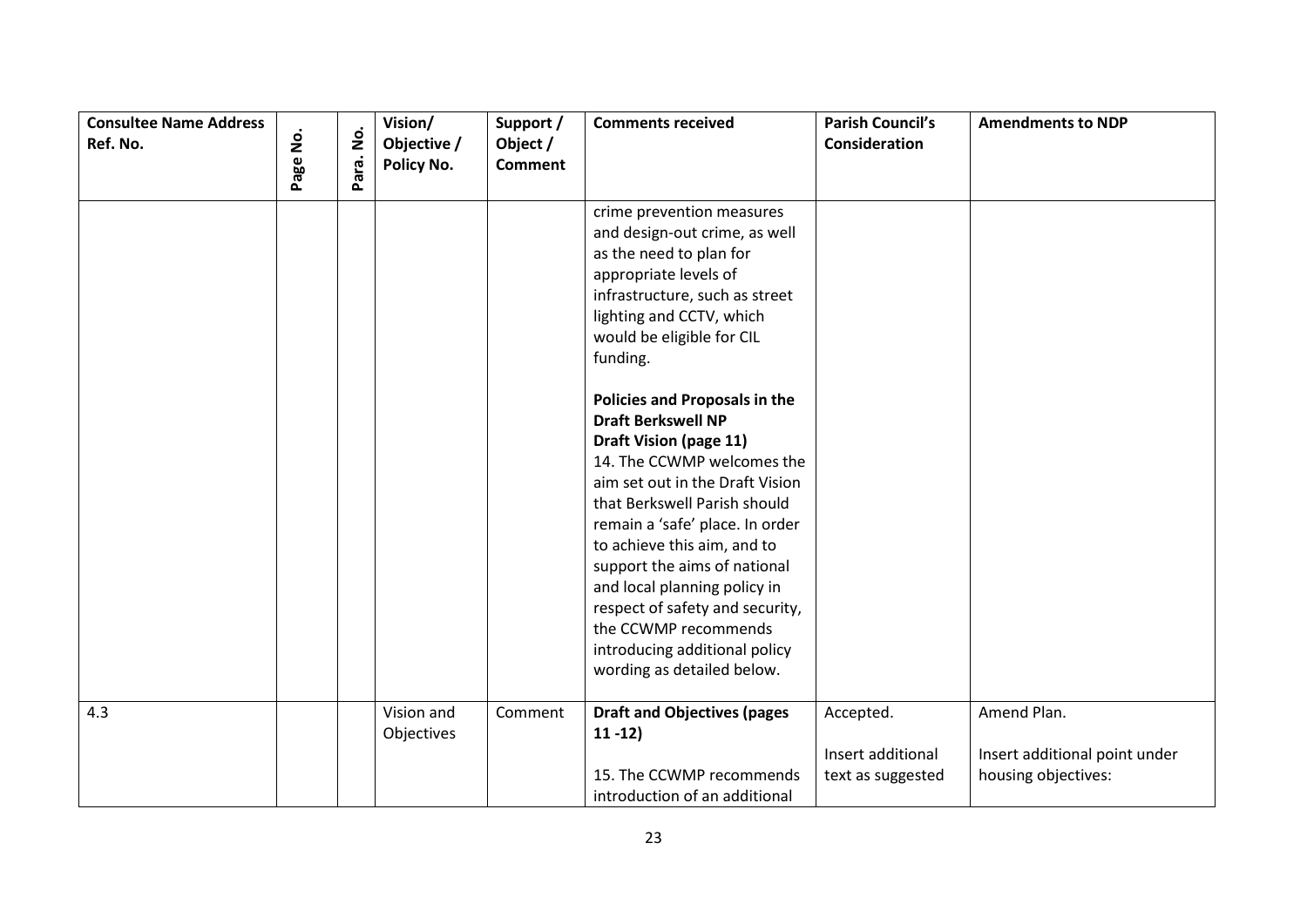| <b>Consultee Name Address</b><br>Ref. No. | Page No. | $\dot{\mathsf{z}}$<br>Para. | Vision/<br>Objective /<br>Policy No. | Support /<br>Object /<br><b>Comment</b> | <b>Comments received</b>                                                                                                                                                                                                                                                                                                                                                                                                                                                                                                | <b>Parish Council's</b><br><b>Consideration</b>                                                                | <b>Amendments to NDP</b>                                                                                                                                                                                                                                                 |
|-------------------------------------------|----------|-----------------------------|--------------------------------------|-----------------------------------------|-------------------------------------------------------------------------------------------------------------------------------------------------------------------------------------------------------------------------------------------------------------------------------------------------------------------------------------------------------------------------------------------------------------------------------------------------------------------------------------------------------------------------|----------------------------------------------------------------------------------------------------------------|--------------------------------------------------------------------------------------------------------------------------------------------------------------------------------------------------------------------------------------------------------------------------|
|                                           |          |                             |                                      |                                         | bullet point under sub-<br>heading 'Housing Objectives'<br>as follows:<br>2 Designs and layouts should<br>create and maintain safe<br>neighbourhoods by including<br>measures to reduce crime<br>and the fear of crime.                                                                                                                                                                                                                                                                                                 | into housing<br>objectives.                                                                                    | " Designs and layouts should<br>create and maintain safe<br>neighbourhoods by including<br>measures to reduce crime and<br>the fear of crime."                                                                                                                           |
| 4.4                                       |          |                             | Vision and<br>Objectives             | Comment                                 | 16. The CCWMP welcomes the<br>references under sub-heading<br>'Accessibility and<br>Infrastructure Objectives' to<br>the need to promote<br>improved and safe<br>accessibility with improved<br>traffic flows and adequate off-<br>road parking.<br>However, the CCWMP<br>considers it is important that<br>the need for additional<br>community safety facilities<br>arising from the scale of<br>development proposed in the<br>Draft Solihull Local Plan<br>Review be specifically<br>referenced within bullet point | Accepted.<br>Insert additional<br>text as suggested<br>into accessibility<br>and infrastructure<br>objectives. | Amend Plan.<br>Amend Accessibility and<br>Infrastructure Objectives point<br>$10$ to:<br>" To encourage the<br>development of infrastructure<br>for facilitating safe and secure<br>environments, health,<br>wellbeing, leisure and the<br>community for all residents." |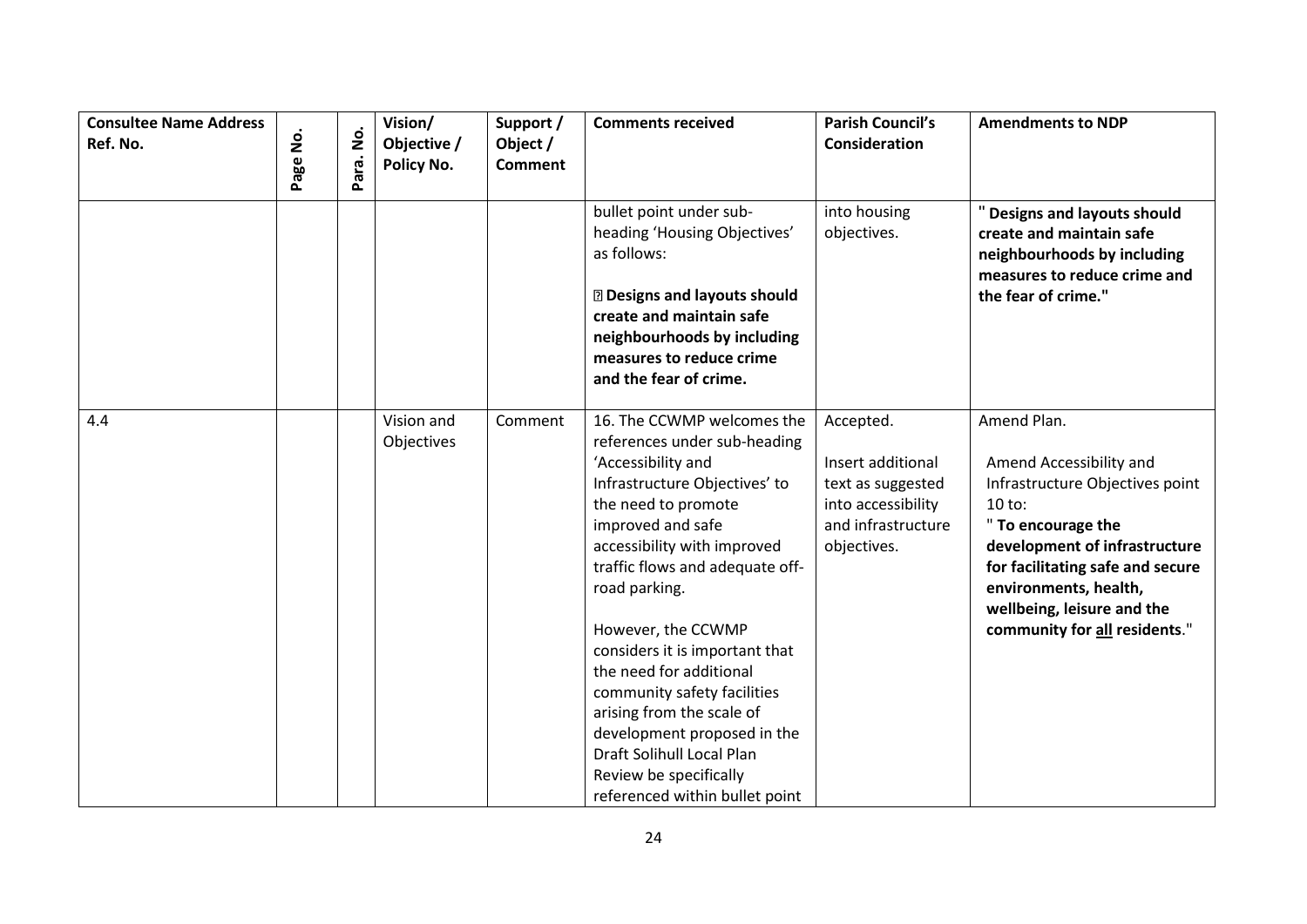| <b>Consultee Name Address</b><br>Ref. No. |          | $\dot{\mathsf{p}}$ | Vision/<br>Objective / | Support /<br>Object / | <b>Comments received</b>                                                                                                                                                                                                                                                                                                                                                                                                                                                                                                        | <b>Parish Council's</b><br><b>Consideration</b>            | <b>Amendments to NDP</b>                                                                                                                                                                                                                                                                                                                                                                                                                                              |
|-------------------------------------------|----------|--------------------|------------------------|-----------------------|---------------------------------------------------------------------------------------------------------------------------------------------------------------------------------------------------------------------------------------------------------------------------------------------------------------------------------------------------------------------------------------------------------------------------------------------------------------------------------------------------------------------------------|------------------------------------------------------------|-----------------------------------------------------------------------------------------------------------------------------------------------------------------------------------------------------------------------------------------------------------------------------------------------------------------------------------------------------------------------------------------------------------------------------------------------------------------------|
|                                           | Page No. | Para.              | Policy No.             | <b>Comment</b>        |                                                                                                                                                                                                                                                                                                                                                                                                                                                                                                                                 |                                                            |                                                                                                                                                                                                                                                                                                                                                                                                                                                                       |
|                                           |          |                    |                        |                       | 10 by the inclusion of the<br>following amendment<br>(changes shown in 'bold'):<br><b>27 To encourage the</b><br>development of infrastructure<br>for facilitating safe and secure<br>environments, health,<br>wellbeing, leisure and the<br>community for all residents.                                                                                                                                                                                                                                                       |                                                            |                                                                                                                                                                                                                                                                                                                                                                                                                                                                       |
| 4.5                                       |          |                    | <b>B1</b>              | Comment               | <b>Draft Policy B1: New Housing</b><br>- General Principles (pages 15<br>$-17)$<br>17. The CCWMP requests that<br>Draft Policy B1: New Housing<br>- General Principles addresses<br>the need to ensure new<br>development considers the<br>need to design out-crime and<br>to design-in safety features, in<br>consultation with West<br>Midlands Police.<br>Well-designed places can help<br>to reduce the circumstances<br>and opportunity for crime and<br>increase public confidence and<br>security also reducing the fear | Accepted.<br>Insert additional<br>wording as<br>suggested. | Amend Plan.<br>Insert additional criterion into<br>Policy B1 under 2. Layouts and<br>Accessibility:<br>" Development schemes should<br>create and maintain safe<br>neighbourhoods by including<br>measures to reduce crime and<br>the fear of crime, and to<br>strengthen the sense of local<br>community. Such measures<br>should incorporate the<br>principles of 'Secured by<br>Design' and be agreed in<br>consultation with the West<br><b>Midlands Police."</b> |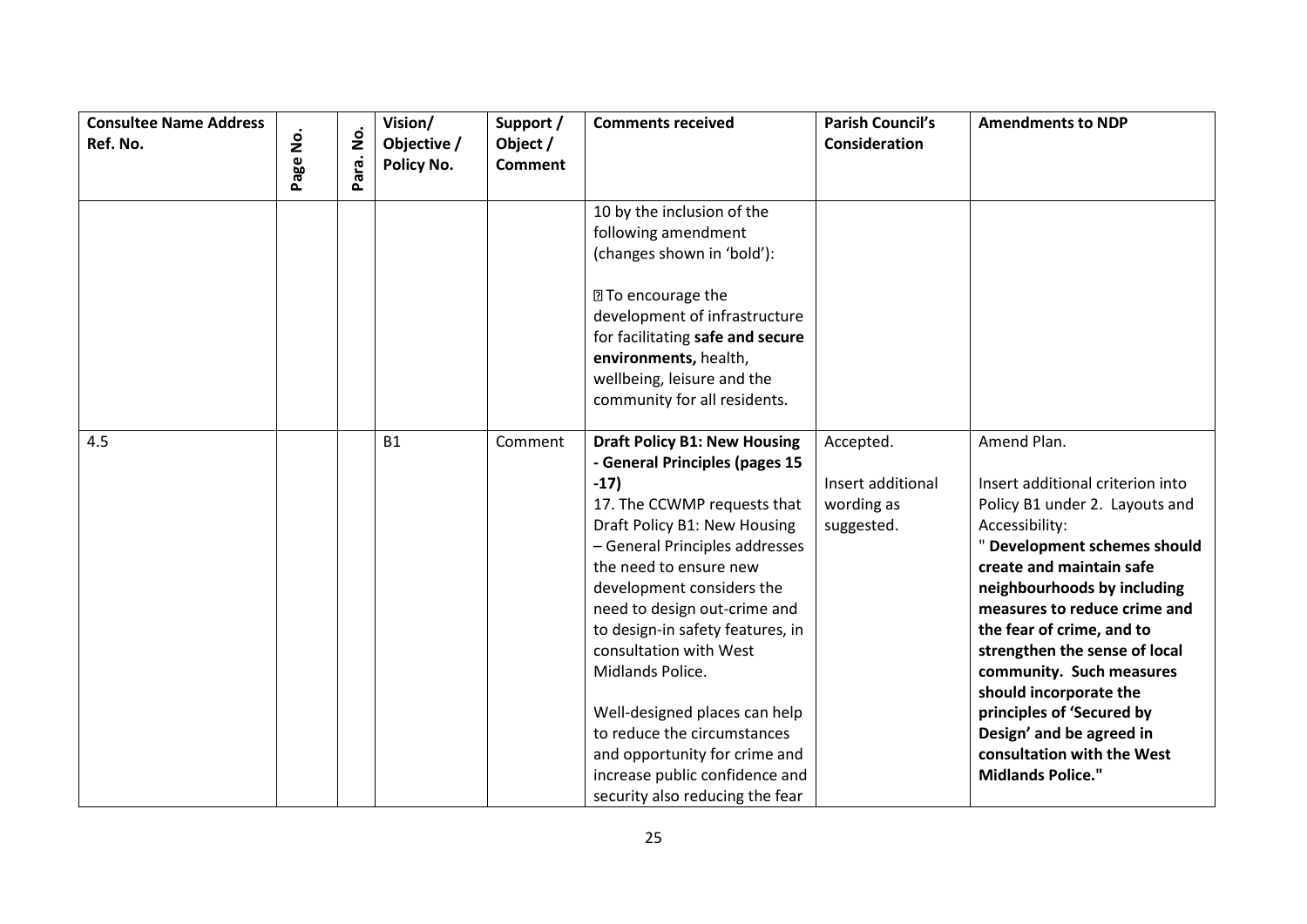| <b>Consultee Name Address</b><br>Ref. No. | $\mathbf{\dot{g}}$<br>Page | $\mathbf{\dot{g}}$<br>Para. | Vision/<br>Objective /<br>Policy No. | Support /<br>Object /<br><b>Comment</b> | <b>Comments received</b>                                                                                                                                                                                                                                                                                                                  | <b>Parish Council's</b><br>Consideration                                | <b>Amendments to NDP</b>                                                                           |
|-------------------------------------------|----------------------------|-----------------------------|--------------------------------------|-----------------------------------------|-------------------------------------------------------------------------------------------------------------------------------------------------------------------------------------------------------------------------------------------------------------------------------------------------------------------------------------------|-------------------------------------------------------------------------|----------------------------------------------------------------------------------------------------|
|                                           |                            |                             |                                      |                                         |                                                                                                                                                                                                                                                                                                                                           |                                                                         |                                                                                                    |
|                                           |                            |                             |                                      |                                         | of crime. Sustainable<br>communities can be<br>maintained by effective design<br>solutions which integrate well<br>maintained public spaces,<br>community facilities,<br>residential developments,<br>shops and parks into the<br>surrounding development. We<br>therefore recommend<br>introduction of a new bullet<br>point as follows: |                                                                         |                                                                                                    |
|                                           |                            |                             |                                      |                                         | <b>2</b> Development schemes<br>should create and maintain<br>safe neighbourhoods by<br>including measures to reduce<br>crime and the fear of crime<br>incorporating the principles<br>of 'Secured by Design' and in<br>consultation with the West<br><b>Midlands Police.</b>                                                             |                                                                         |                                                                                                    |
| 4.6                                       |                            |                             | <b>B3</b>                            | Comment                                 | <b>Draft Policy B3: Protecting</b><br><b>Local Landscape and Built</b><br>Character (pages 30 -31)<br>18. Heritage crime, such as the<br>theft of lead flashing, cast-iron                                                                                                                                                                | Partially accepted.<br>Advice was sought<br>from the local<br>authority | Amend Plan.<br>Insert additional point (5) into<br>Policy B3 under sub heading<br>Heritage Assets: |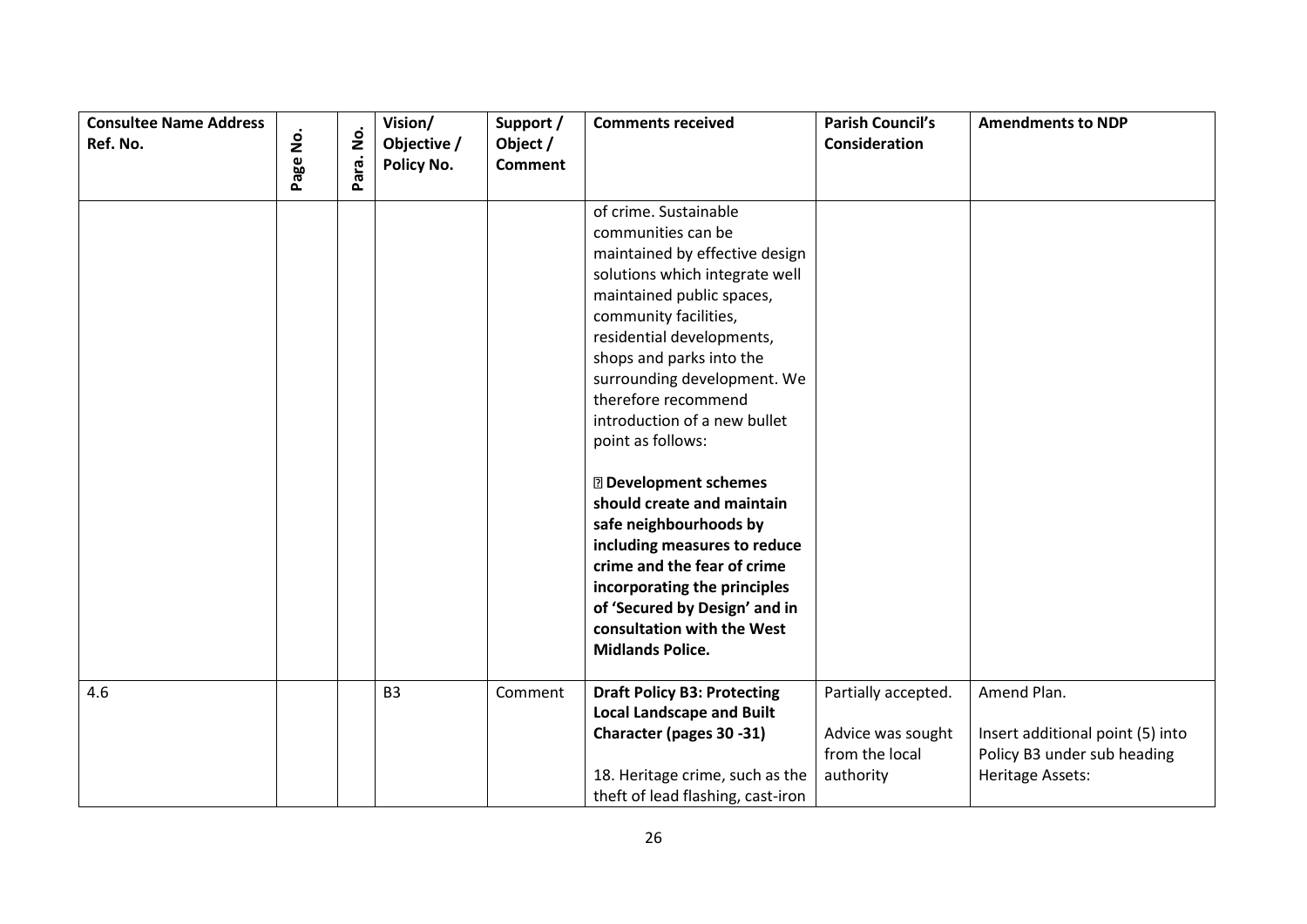| <b>Consultee Name Address</b> |               |           | Vision/     | Support /      | <b>Comments received</b>          | <b>Parish Council's</b> | <b>Amendments to NDP</b>         |
|-------------------------------|---------------|-----------|-------------|----------------|-----------------------------------|-------------------------|----------------------------------|
| Ref. No.                      | <u>o</u><br>Z |           | Objective / | Object /       |                                   | Consideration           |                                  |
|                               | Page          | Para. No. | Policy No.  | <b>Comment</b> |                                   |                         |                                  |
|                               |               |           |             |                | down pipes and other historic     | conservation            | " Material(s) stolen from        |
|                               |               |           |             |                | artifacts, is a significant       | officer.                | historic assets should be        |
|                               |               |           |             |                | problem, particularly in          |                         | replaced like-for-like and       |
|                               |               |           |             |                | Conservation Areas and for        | It was advised that     | supported by appropriate         |
|                               |               |           |             |                | Listed Buildings. In an effort to | the replacement of      | security measures.               |
|                               |               |           |             |                | reduce the incidence of           | material stolen         |                                  |
|                               |               |           |             |                | recurrent heritage crime, the     | from historic assets    | If alternative materials are     |
|                               |               |           |             |                | <b>CCWMP</b> request that 'Draft  | should start from       | proposed following theft of or   |
|                               |               |           |             |                | Policy B3: Protecting Local       | the position that       | from a heritage asset, proposals |
|                               |               |           |             |                | Landscape and Built               | like-for-like           | should be accompanied by a       |
|                               |               |           |             |                | Character' or the supporting      | replacement is the      | detailed and thorough            |
|                               |               |           |             |                | text, be amended to include       | normal expected         | explanation of the rationale for |
|                               |               |           |             |                | reference to the willingness of   | standard with           | the change and the anticipated   |
|                               |               |           |             |                | the Neighbourhood Forum to        | appropriate             | impact on the significance of    |
|                               |               |           |             |                | favourably consider the use of    | security measures.      | the heritage asset together with |
|                               |               |           |             |                | alternative materials, where      |                         | an explanation of why like-for-  |
|                               |               |           |             |                | appropriate, when repairing       | If alternative          | like materials with              |
|                               |               |           |             |                | Listed Buildings to reduce the    | materials are           | appropriate security measures    |
|                               |               |           |             |                | risk of repeat theft and          | proposed following      | will not be the appropriate      |
|                               |               |           |             |                | damage.                           | theft of or from a      | course of action."               |
|                               |               |           |             |                |                                   | heritage asset,         |                                  |
|                               |               |           |             |                | 19. Whilst planning permission    | proposals should        |                                  |
|                               |               |           |             |                | is unlikely to be required for    | be accompanied by       |                                  |
|                               |               |           |             |                | replacement materials, Listed     | a detailed and          |                                  |
|                               |               |           |             |                | Building consent is usually       | thorough                |                                  |
|                               |               |           |             |                | necessary for proposals           | explanation of the      |                                  |
|                               |               |           |             |                | affecting a Listed building,      | rationale for the       |                                  |
|                               |               |           |             |                | particularly if an alternative    | change and the          |                                  |
|                               |               |           |             |                | replacement material is           | anticipated impact      |                                  |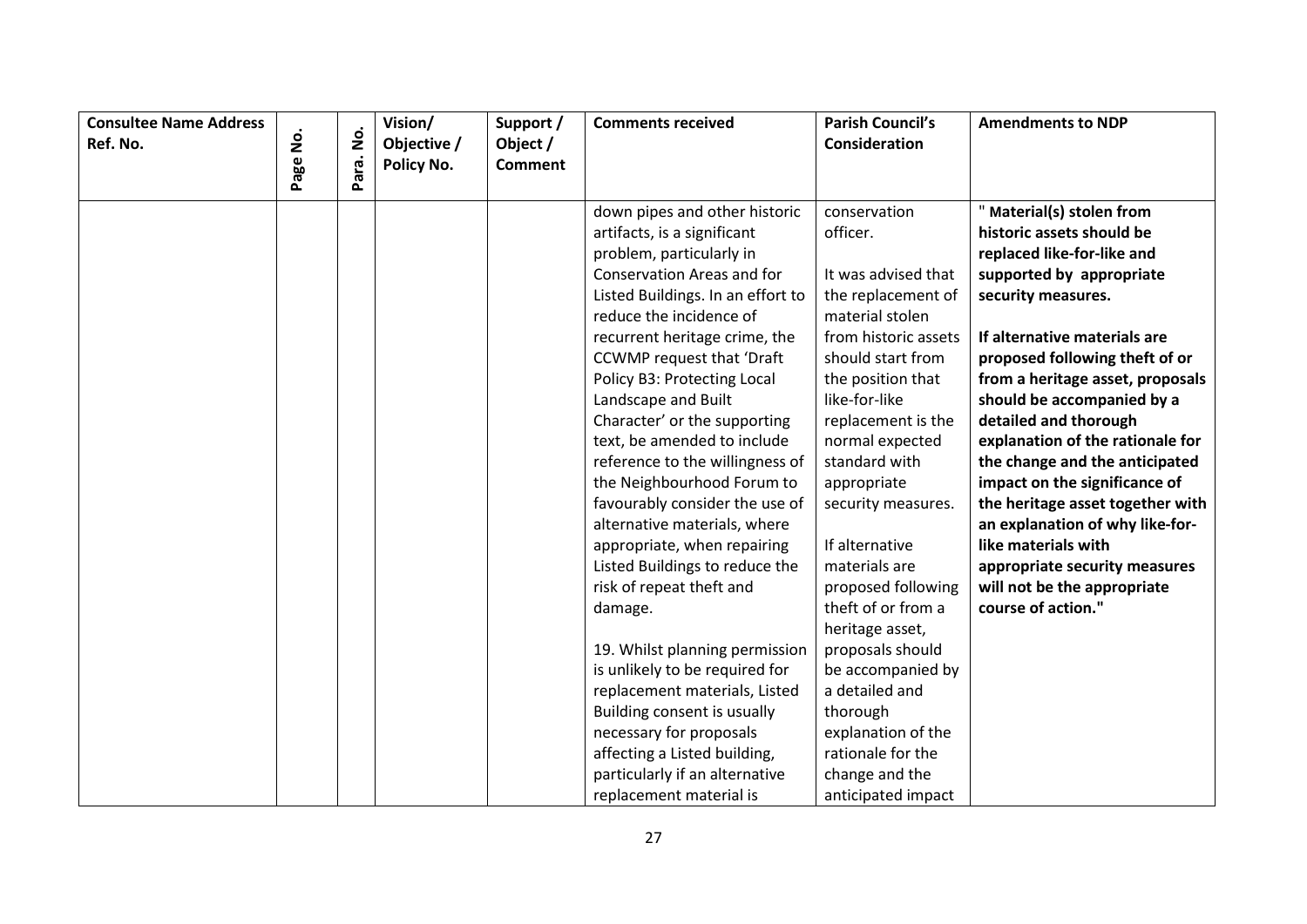| <b>Consultee Name Address</b> |          |           | Vision/     | Support /      | <b>Comments received</b>                                                                                                                                                                                                                                                                                                                                                                                                                  | <b>Parish Council's</b>                                                                                                                                                                                                                                                                           | <b>Amendments to NDP</b> |
|-------------------------------|----------|-----------|-------------|----------------|-------------------------------------------------------------------------------------------------------------------------------------------------------------------------------------------------------------------------------------------------------------------------------------------------------------------------------------------------------------------------------------------------------------------------------------------|---------------------------------------------------------------------------------------------------------------------------------------------------------------------------------------------------------------------------------------------------------------------------------------------------|--------------------------|
| Ref. No.                      |          |           | Objective / | Object /       |                                                                                                                                                                                                                                                                                                                                                                                                                                           | Consideration                                                                                                                                                                                                                                                                                     |                          |
|                               | Page No. | Para. No. | Policy No.  | <b>Comment</b> |                                                                                                                                                                                                                                                                                                                                                                                                                                           |                                                                                                                                                                                                                                                                                                   |                          |
|                               |          |           |             |                | proposed. It would therefore<br>be appropriate for either an<br>additional sentence to be<br>included within the policy<br>itself, of for the supporting<br>text to make reference to the<br>need to consider crime and<br>safety issues in these<br>circumstances.<br>20. Where replacement works<br>are proposed to Listed<br>Buildings, it is recommended<br>that the particular<br>circumstances of a heritage<br>environment,<br>6/8 | on the significance<br>of the heritage<br>asset together with<br>an explanation of<br>why like-for-like<br>materials with<br>appropriate securit<br>y measures will not<br>be the appropriate<br>course of action.<br>Insert additional<br>wording following<br>conservation<br>officer's advice. |                          |
|                               |          |           |             |                | site context, and merits be<br>considered on a case by case<br>basis. In particular to: assess<br>whether repeat crime (such as<br>theft of materials from a<br>building) is highly likely; assess<br>the potential damage to an<br>historic asset that may result<br>from repeated theft of existing<br>and any like-for-like<br>replacement materials such as                                                                           |                                                                                                                                                                                                                                                                                                   |                          |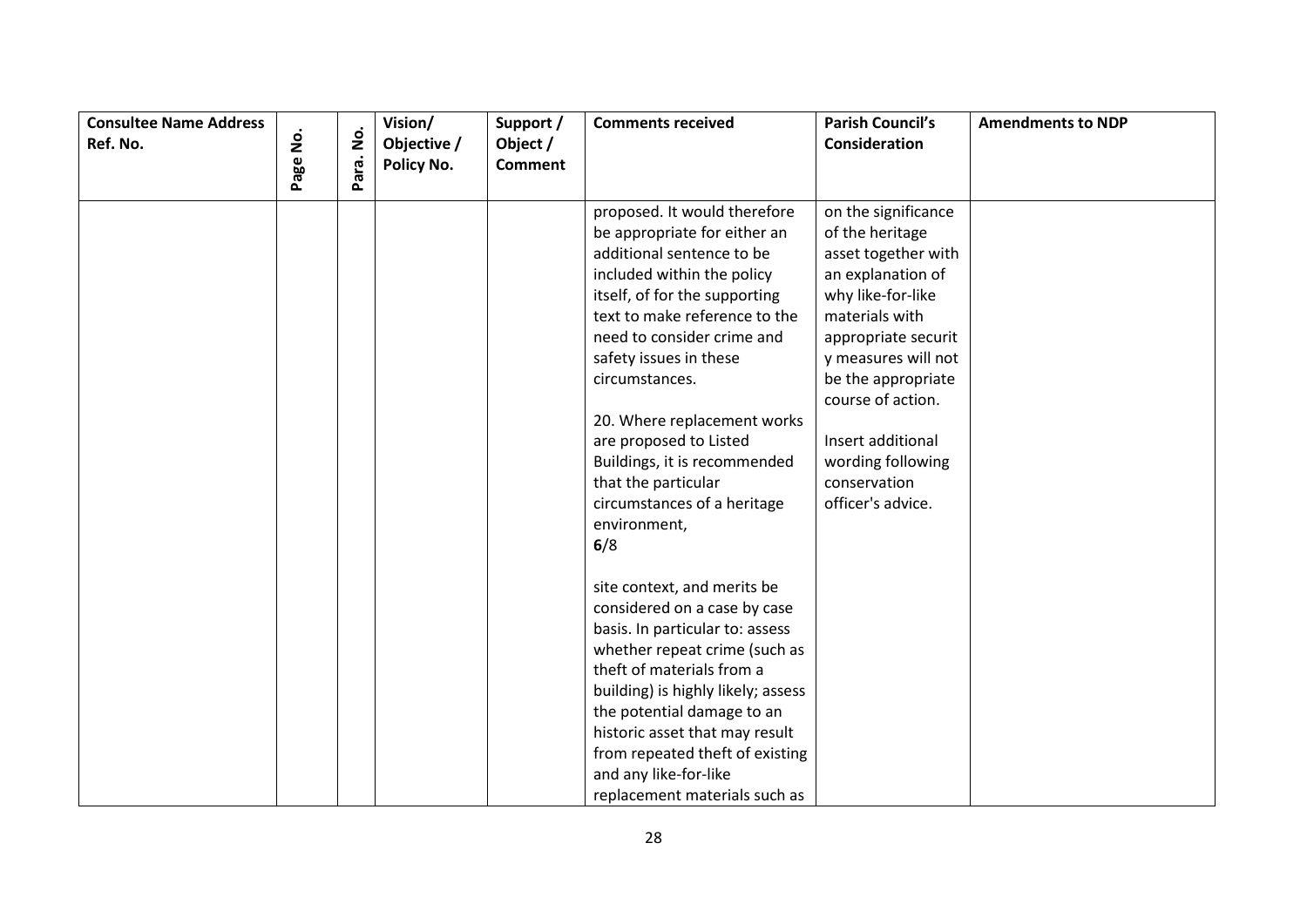| <b>Consultee Name Address</b><br>Ref. No. | Page No. | $\dot{\mathsf{p}}$ | Vision/<br>Objective / | Support /<br>Object /<br><b>Comment</b> | <b>Comments received</b>                                                                                                                                                                                                                                                                                                                                                                                                                                                                                | <b>Parish Council's</b><br>Consideration | <b>Amendments to NDP</b> |
|-------------------------------------------|----------|--------------------|------------------------|-----------------------------------------|---------------------------------------------------------------------------------------------------------------------------------------------------------------------------------------------------------------------------------------------------------------------------------------------------------------------------------------------------------------------------------------------------------------------------------------------------------------------------------------------------------|------------------------------------------|--------------------------|
|                                           |          | Para.              | Policy No.             |                                         |                                                                                                                                                                                                                                                                                                                                                                                                                                                                                                         |                                          |                          |
|                                           |          |                    |                        |                                         | from historic churches; and,<br>consider the significance of<br>that particular element of the<br>building (to be re-instated in<br>the event of theft) in terms of<br>its contribution to the value of<br>that particular heritage asset.<br>For example the lead roof on<br>one building may not be as<br>important to the historic asset<br>as another due to its size,<br>aspect or prominence on the<br>building.                                                                                  |                                          |                          |
|                                           |          |                    |                        |                                         | 21. There will be cases where<br>the use of alternative<br>materials is the most<br>appropriate way of avoiding<br>such crime. For instance if the<br>site is open, has no defensible<br>boundaries, is not subject to<br>natural surveillance, poorly lit,<br>and the design of the building<br>offers offenders a number of<br>potential routes up to the roof<br>to target metal fixtures and<br>fittings. This makes it difficult<br>to install suitable measures to<br>prevent access to the roof. |                                          |                          |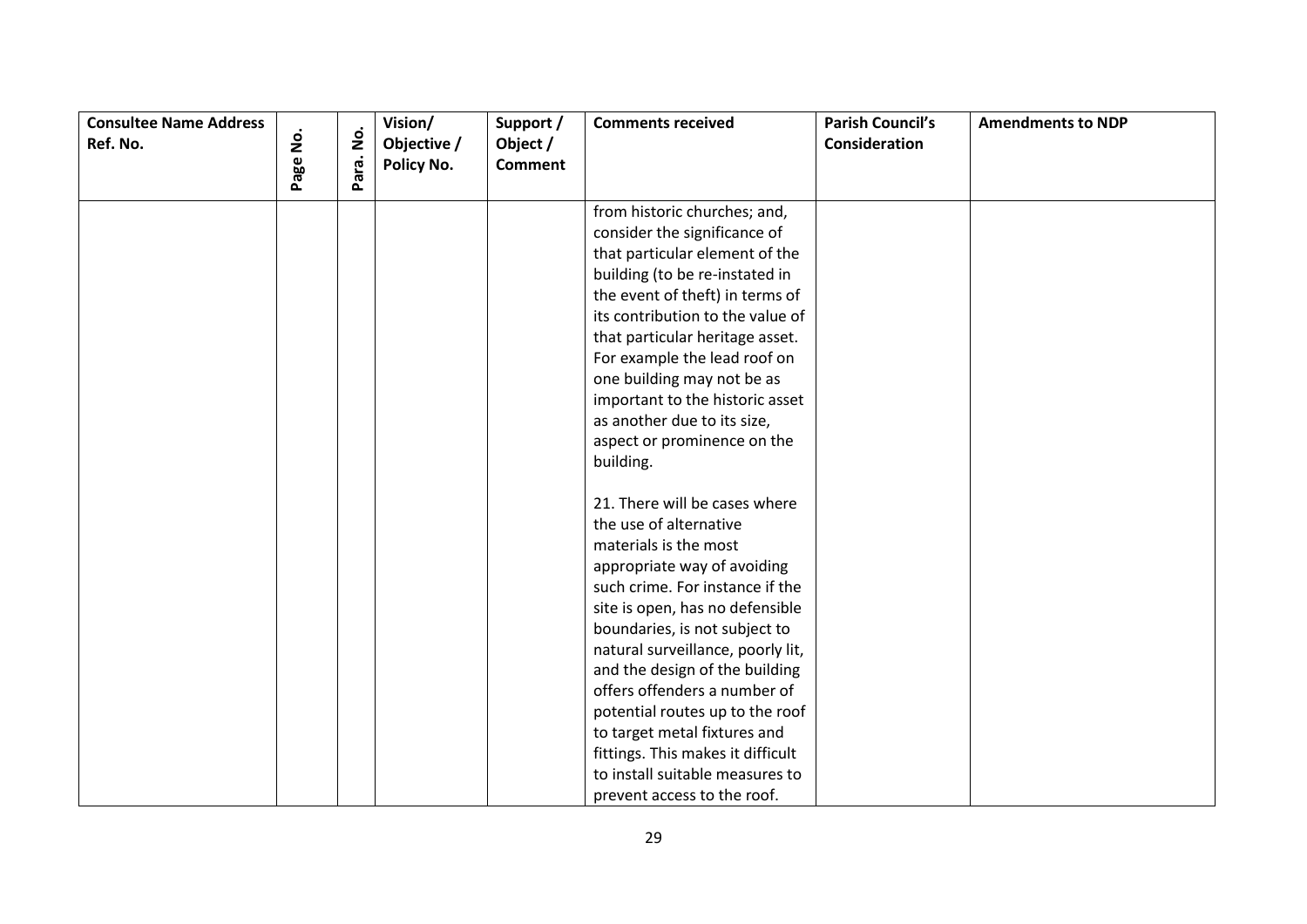| <b>Consultee Name Address</b><br>Ref. No. | $\dot{\mathsf{g}}$ | Para. No. | Vision/<br>Objective /<br>Policy No. | Support /<br>Object /<br><b>Comment</b> | <b>Comments received</b>                                                                                                                                                                                                                                                                                                                                                                                                                                                                                                                                                                                                                                                                                                                                                                            | <b>Parish Council's</b><br>Consideration | <b>Amendments to NDP</b> |
|-------------------------------------------|--------------------|-----------|--------------------------------------|-----------------------------------------|-----------------------------------------------------------------------------------------------------------------------------------------------------------------------------------------------------------------------------------------------------------------------------------------------------------------------------------------------------------------------------------------------------------------------------------------------------------------------------------------------------------------------------------------------------------------------------------------------------------------------------------------------------------------------------------------------------------------------------------------------------------------------------------------------------|------------------------------------------|--------------------------|
|                                           | Page               |           |                                      |                                         | Any defensive anti-climb<br>measure, such as metal spikes,<br>would potentially not be in<br>keeping with the historic or<br>architectural status of the site<br>and would certainly not be<br>aesthetically pleasing.<br>22. The use of replacement<br>material (along with the<br>installation of signage around<br>the site indicating the material<br>has been replaced by a 'no<br>theft value' option) that<br>proves valueless to any<br>potential thief may be the<br>most suitable measure, or an<br>important part of a range of<br>measures, to deter crime.<br>23. The principle of this<br>approach is accepted by<br>English Heritage (the 3rd para<br>in Section 3 of the document<br>English Heritage Guidance<br>Note: Theft of Metal from<br>Church Buildings' (2011))<br>states: |                                          |                          |
|                                           |                    |           |                                      |                                         |                                                                                                                                                                                                                                                                                                                                                                                                                                                                                                                                                                                                                                                                                                                                                                                                     |                                          |                          |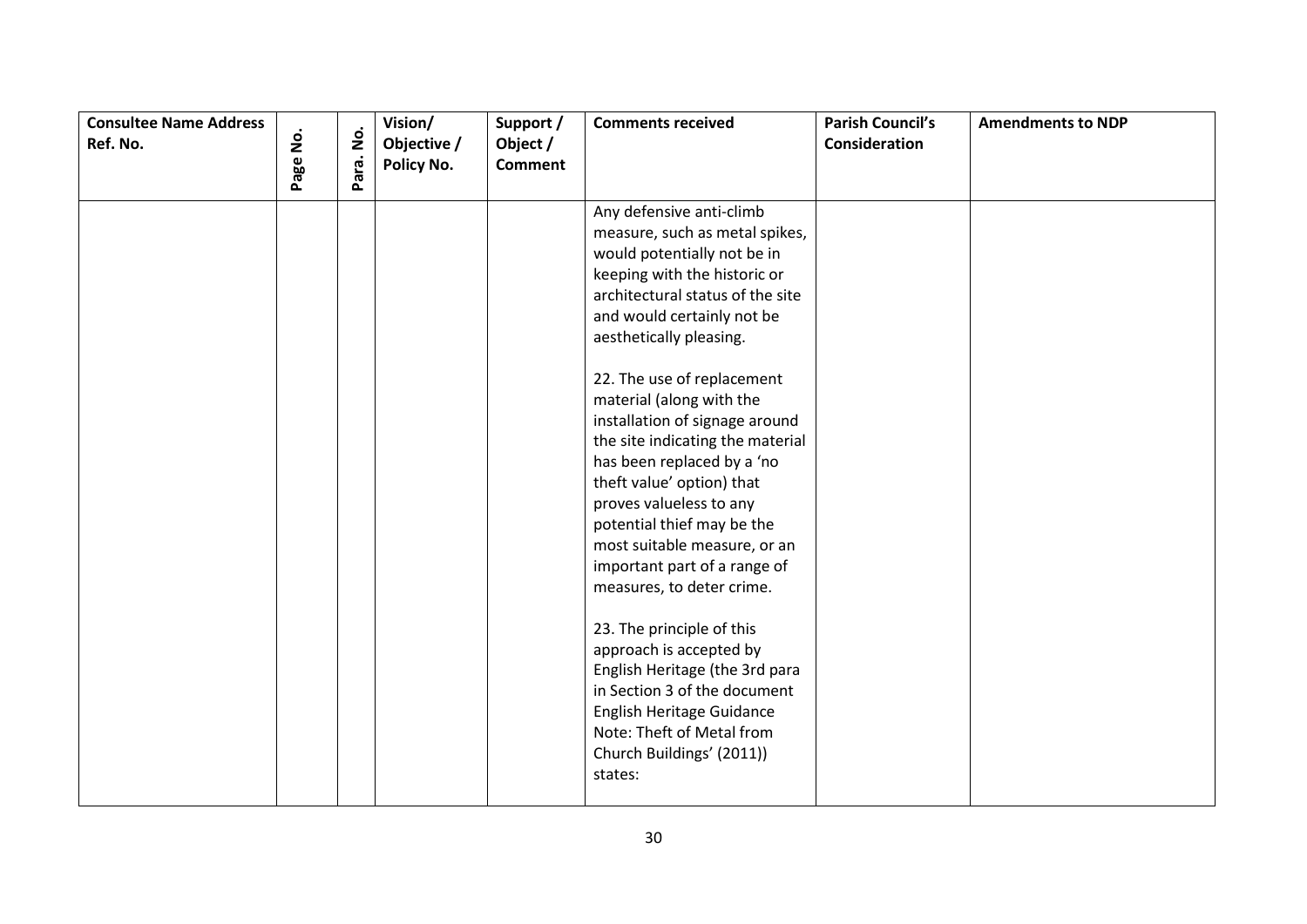| <b>Consultee Name Address</b><br>Ref. No. | $\dot{\mathsf{S}}$ |           | Vision/                   | Support /                  | <b>Comments received</b>          | <b>Parish Council's</b><br>Consideration | <b>Amendments to NDP</b> |
|-------------------------------------------|--------------------|-----------|---------------------------|----------------------------|-----------------------------------|------------------------------------------|--------------------------|
|                                           |                    |           | Objective /<br>Policy No. | Object /<br><b>Comment</b> |                                   |                                          |                          |
|                                           | Page               | Para. No. |                           |                            |                                   |                                          |                          |
|                                           |                    |           |                           |                            | "Every case is assessed on its    |                                          |                          |
|                                           |                    |           |                           |                            | merits, but we appreciate that    |                                          |                          |
|                                           |                    |           |                           |                            | there will be instances in        |                                          |                          |
|                                           |                    |           |                           |                            | which a change of material        |                                          |                          |
|                                           |                    |           |                           |                            | will be appropriate, especially   |                                          |                          |
|                                           |                    |           |                           |                            | when the area of roof is not      |                                          |                          |
|                                           |                    |           |                           |                            | visible from ground level.        |                                          |                          |
|                                           |                    |           |                           |                            | After a theft, the first priority |                                          |                          |
|                                           |                    |           |                           |                            | must be to provide emergency      |                                          |                          |
|                                           |                    |           |                           |                            | cover whilst the permanent        |                                          |                          |
|                                           |                    |           |                           |                            | replacement is arranged. In       |                                          |                          |
|                                           |                    |           |                           |                            | some situations, a durable        |                                          |                          |
|                                           |                    |           |                           |                            | replacement such as terne-        |                                          |                          |
|                                           |                    |           |                           |                            | coated stainless steel, tiles or  |                                          |                          |
|                                           |                    |           |                           |                            | slates, rather than lead, might   |                                          |                          |
|                                           |                    |           |                           |                            | be the most prudent way to        |                                          |                          |
|                                           |                    |           |                           |                            | repair the building".             |                                          |                          |
|                                           |                    |           |                           |                            |                                   |                                          |                          |
|                                           |                    |           |                           |                            | 24. By way of local example, at   |                                          |                          |
|                                           |                    |           |                           |                            | Knowle Parish Church, four        |                                          |                          |
|                                           |                    |           |                           |                            | metal theft offences were         |                                          |                          |
|                                           |                    |           |                           |                            | recorded in the 16 months         |                                          |                          |
|                                           |                    |           |                           |                            | prior to the stolen guttering     |                                          |                          |
|                                           |                    |           |                           |                            | metal being replaced by glass     |                                          |                          |
|                                           |                    |           |                           |                            | reinforced plastic (GRP) in '     |                                          |                          |
|                                           |                    |           |                           |                            | October 2012. There have          |                                          |                          |
|                                           |                    |           |                           |                            | been no incidents of theft or     |                                          |                          |
|                                           |                    |           |                           |                            | damage against the building       |                                          |                          |
|                                           |                    |           |                           |                            | since. Metal replacement          |                                          |                          |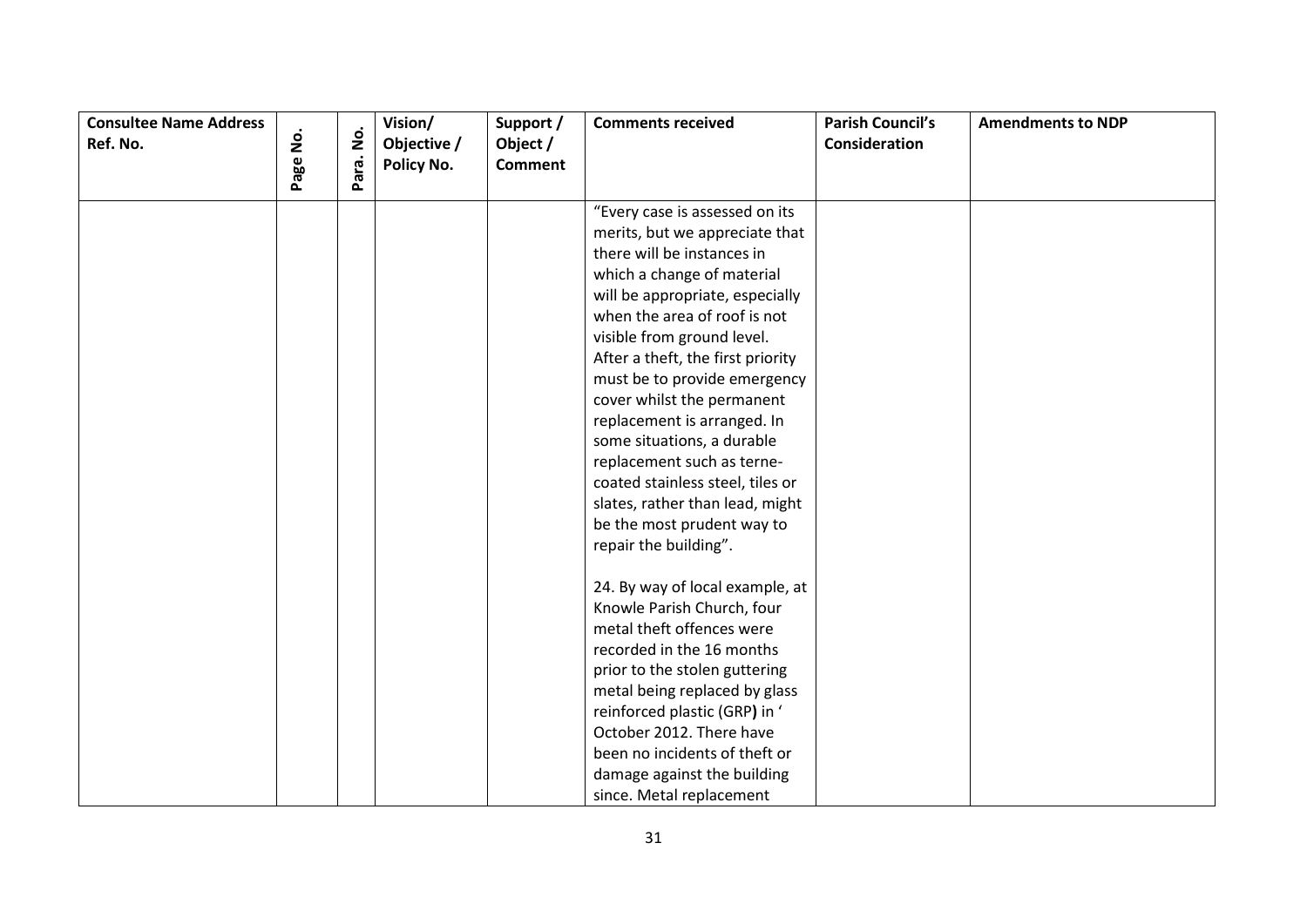| <b>Consultee Name Address</b><br>Ref. No. | $\mathbf{\dot{g}}$<br>Page | $\dot{\mathsf{S}}$<br>Para. | Vision/<br>Objective /<br>Policy No. | Support /<br>Object /<br><b>Comment</b> | <b>Comments received</b>                                                                                                                                                                                                                                                                  | <b>Parish Council's</b><br><b>Consideration</b>                        | <b>Amendments to NDP</b>                                  |
|-------------------------------------------|----------------------------|-----------------------------|--------------------------------------|-----------------------------------------|-------------------------------------------------------------------------------------------------------------------------------------------------------------------------------------------------------------------------------------------------------------------------------------------|------------------------------------------------------------------------|-----------------------------------------------------------|
|                                           |                            |                             |                                      |                                         | options, such as lead, cast iron<br>and aluminium would all be<br>attractive to thieves and as a<br>result could draw offenders to<br>the site.<br>25. The CCWMP recommends<br>introduction of the following<br>wording:<br>7/8                                                           |                                                                        |                                                           |
|                                           |                            |                             |                                      |                                         | <b>2</b> 'In appropriate<br>circumstances, favourable<br>consideration will be given to<br>the use of approved<br>'alternative' materials to<br>replace building materials<br>and artefacts stolen from<br>buildings of historic<br>importance to reduce crime<br>and the fear of crime'. |                                                                        |                                                           |
| 4.7                                       |                            |                             | All                                  | Comment                                 | 26. The local Police Senior<br>Leadership Team and<br>Neighbourhood Policing Unit<br>will have detailed knowledge<br>about site specific issues in                                                                                                                                        | Accepted.<br>Insert additional<br>supporting text<br>before Policy B1: | Amend Plan.<br>Insert additional text after para<br>5.14: |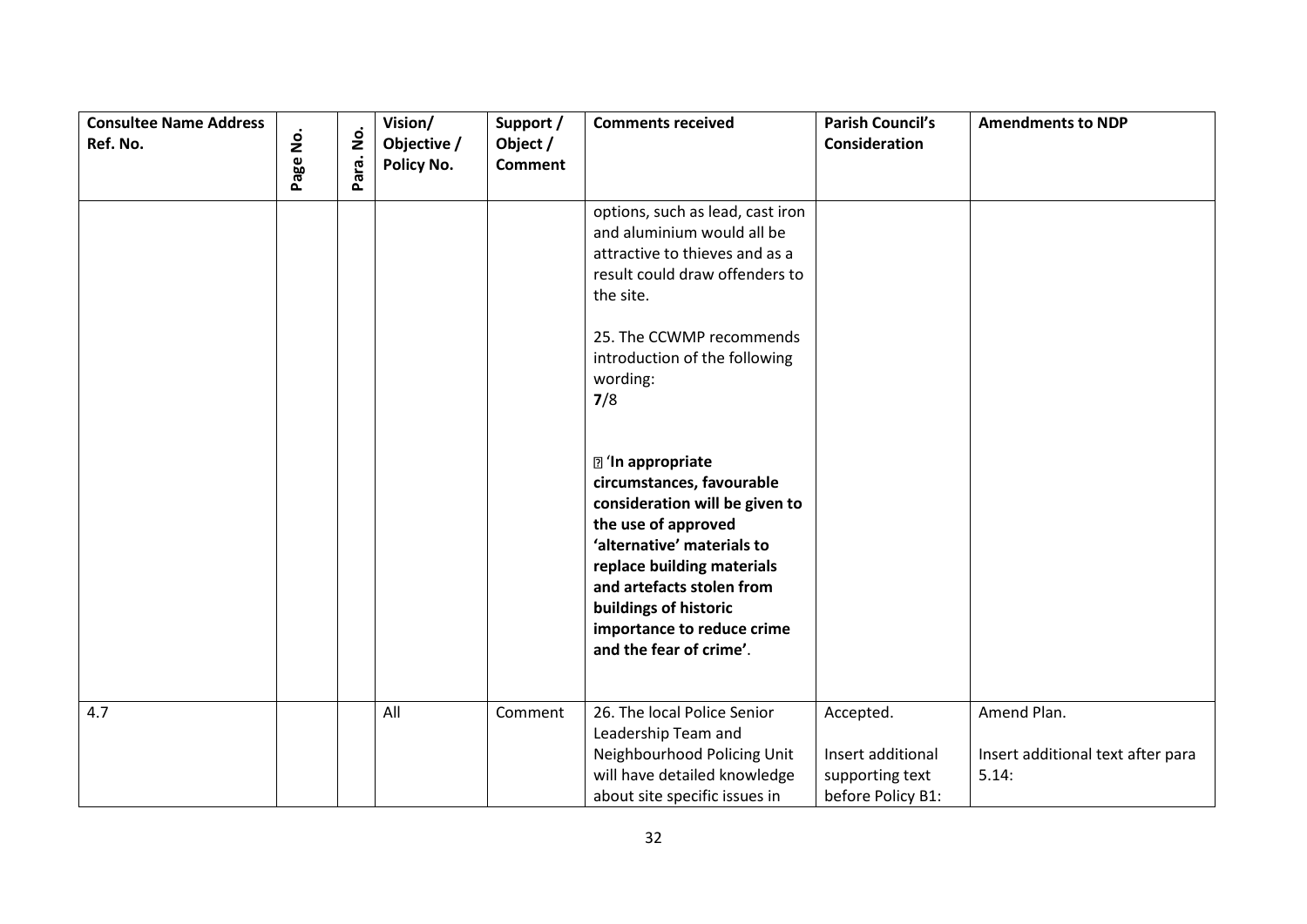| <b>Consultee Name Address</b><br>Ref. No. | <u>o</u><br>Z | $\dot{\mathsf{p}}$ | Vision/                   | Support /                  | <b>Comments received</b>         | <b>Parish Council's</b><br>Consideration | <b>Amendments to NDP</b>              |
|-------------------------------------------|---------------|--------------------|---------------------------|----------------------------|----------------------------------|------------------------------------------|---------------------------------------|
|                                           |               |                    | Objective /<br>Policy No. | Object /<br><b>Comment</b> |                                  |                                          |                                       |
|                                           | Page          | Para.              |                           |                            |                                  |                                          |                                       |
|                                           |               |                    |                           |                            | respect of crime and safety      |                                          | "At Regulation 14 consultation        |
|                                           |               |                    |                           |                            | and any needs arising from       |                                          | stage West Midlands Police            |
|                                           |               |                    |                           |                            | the proposed development         |                                          | submitted detailed comments           |
|                                           |               |                    |                           |                            | growth in specific locations -   |                                          | relating to the need for the NDP      |
|                                           |               |                    |                           |                            | such as the proposed 800         |                                          | to consider design and planning       |
|                                           |               |                    |                           |                            | dwelling development             |                                          | to improve community safety           |
|                                           |               |                    |                           |                            | provisionally identified by the  |                                          | and reduce opportunities for          |
|                                           |               |                    |                           |                            | emerging Solihull local plan     |                                          | crime. These suggestions have         |
|                                           |               |                    |                           |                            | Review at Barratt's Farm.        |                                          | been taken on board both in           |
|                                           |               |                    |                           |                            |                                  |                                          | the objectives and additional         |
|                                           |               |                    |                           |                            | 27. Additionally, the centrally- |                                          | text in Policies B1 and B3. The       |
|                                           |               |                    |                           |                            | based Design Out Crime Team      |                                          | <b>Parish Council is committed to</b> |
|                                           |               |                    |                           |                            | (DOCT) have extensive            |                                          | working in partnership with the       |
|                                           |               |                    |                           |                            | knowledge of security            |                                          | Police to promote safe and            |
|                                           |               |                    |                           |                            | measures and 'Designing Out      |                                          | secure environments and               |
|                                           |               |                    |                           |                            | Crime'. The CCWMP requests       |                                          | communities to deliver the            |
|                                           |               |                    |                           |                            | that, as appropriate, the        |                                          | NDP's objectives."                    |
|                                           |               |                    |                           |                            | Senior Leadership Team, Local    |                                          |                                       |
|                                           |               |                    |                           |                            | Policing Unit and CPDAs are      |                                          |                                       |
|                                           |               |                    |                           |                            | engaged in policy                |                                          |                                       |
|                                           |               |                    |                           |                            | implementation and delivery      |                                          |                                       |
|                                           |               |                    |                           |                            | once the Berkswell NP is         |                                          |                                       |
|                                           |               |                    |                           |                            | 'made'.                          |                                          |                                       |
|                                           |               |                    |                           |                            |                                  |                                          |                                       |
|                                           |               |                    |                           |                            | 28. Given the recognised         |                                          |                                       |
|                                           |               |                    |                           |                            | importance of prioritising       |                                          |                                       |
|                                           |               |                    |                           |                            | safety and security within       |                                          |                                       |
|                                           |               |                    |                           |                            | national, local and emerging     |                                          |                                       |
|                                           |               |                    |                           |                            | planning policies, the CCWMP     |                                          |                                       |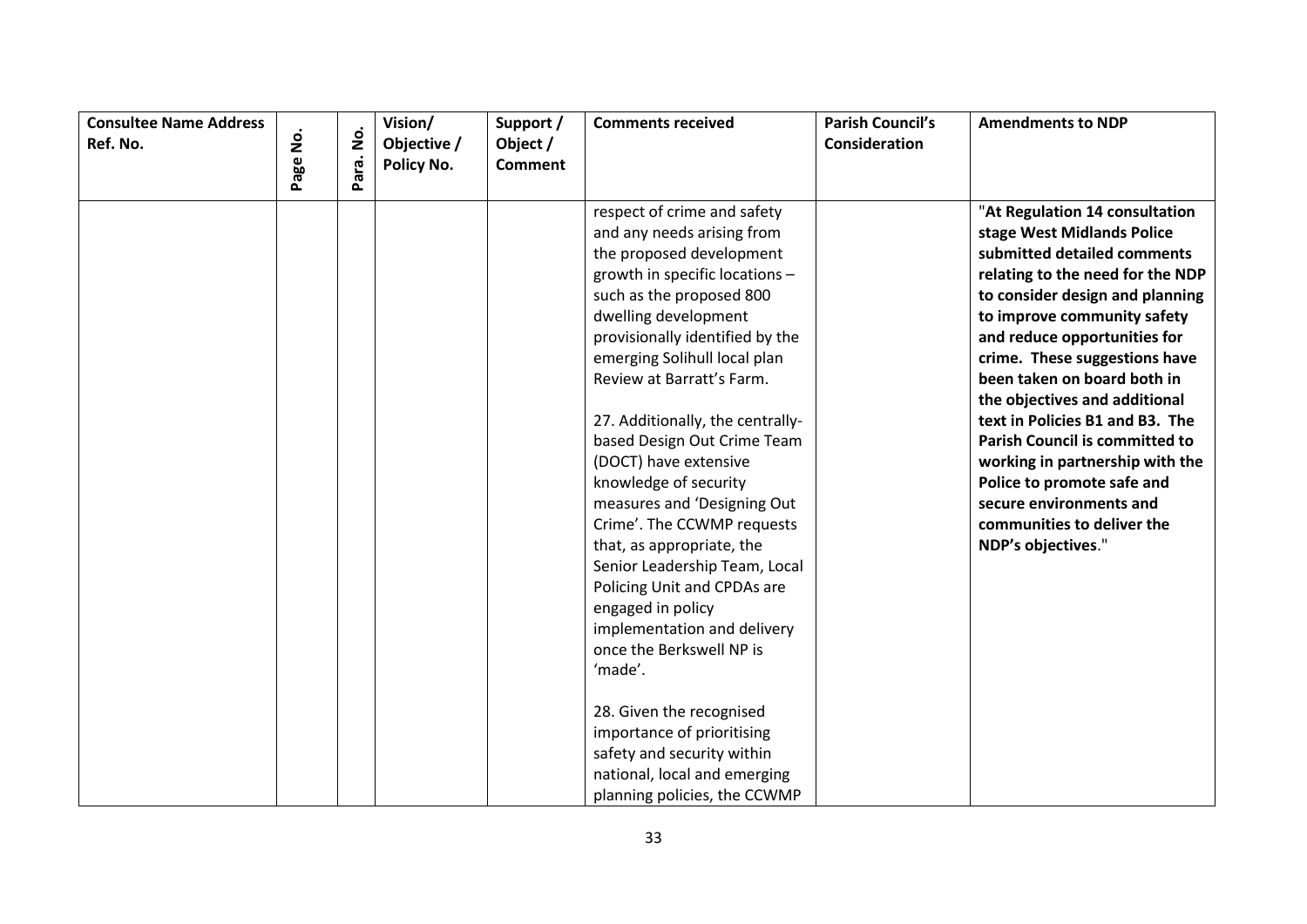| <b>Consultee Name Address</b> |          | $\dot{\mathsf{g}}$ | Vision/     | Support /      | <b>Comments received</b>          | <b>Parish Council's</b>           | <b>Amendments to NDP</b>                                |
|-------------------------------|----------|--------------------|-------------|----------------|-----------------------------------|-----------------------------------|---------------------------------------------------------|
| Ref. No.                      |          |                    | Objective / | Object /       |                                   | <b>Consideration</b>              |                                                         |
|                               | Page No. | Para.              | Policy No.  | <b>Comment</b> |                                   |                                   |                                                         |
|                               |          |                    |             |                | considers it important that the   |                                   |                                                         |
|                               |          |                    |             |                | Berkswell NP should include       |                                   |                                                         |
|                               |          |                    |             |                | reference to the intention to     |                                   |                                                         |
|                               |          |                    |             |                | work in partnership with the      |                                   |                                                         |
|                               |          |                    |             |                | Police to promote safe and        |                                   |                                                         |
|                               |          |                    |             |                | secure environments and           |                                   |                                                         |
|                               |          |                    |             |                | communities to deliver the        |                                   |                                                         |
|                               |          |                    |             |                | Plan's objectives in the policy   |                                   |                                                         |
|                               |          |                    |             |                | supporting text.                  |                                   |                                                         |
| 4.8                           |          |                    | Appendix 5  | Comment        | Appendix 5 - Improving Local      | Accepted.                         | Amend NDP.                                              |
|                               |          |                    |             |                | Infrastructure (pages $61 - 64$ ) |                                   |                                                         |
|                               |          |                    |             |                |                                   | Insert additional                 | Insert after Appendix 5 a new                           |
|                               |          |                    |             |                | 29. The growth in                 | text to Appendix 5                | section / Appendix headed:                              |
|                               |          |                    |             |                | development anticipated           | as suggested.                     |                                                         |
|                               |          |                    |             |                | across the Berksell NP area       |                                   | "Suggestions made for the                               |
|                               |          |                    |             |                | and in the adjacent Balsall       | It should be noted                | spending CIL by stakeholders                            |
|                               |          |                    |             |                | Common Parish Council area        | that the WM Police                | excluding residents"                                    |
|                               |          |                    |             |                | up to 2033 will inevitably        | closed their                      |                                                         |
|                               |          |                    |             |                | place pressure on existing        | community office                  | <b>West Midlands Police advised</b>                     |
|                               |          |                    |             |                | physical, community, social       | within Balsall                    | in their Regulation 14                                  |
|                               |          |                    |             |                | and green infrastructure.         | Common centre<br>within Berkswell | consultation response that the<br>growth in development |
|                               |          |                    |             |                | Therefore, as recognised in       | parish within the                 | anticipated across the                                  |
|                               |          |                    |             |                | the NP, measures need to be       | last 12 months.                   | Berkswell NP area and in the                            |
|                               |          |                    |             |                | in place to ensure that new       |                                   | adjacent Balsall Parish Council                         |
|                               |          |                    |             |                | growth is supported by            |                                   | area up to 2033 will inevitably                         |
|                               |          |                    |             |                | appropriate and timely            |                                   | place pressure on existing                              |
|                               |          |                    |             |                | infrastructure provision so       |                                   |                                                         |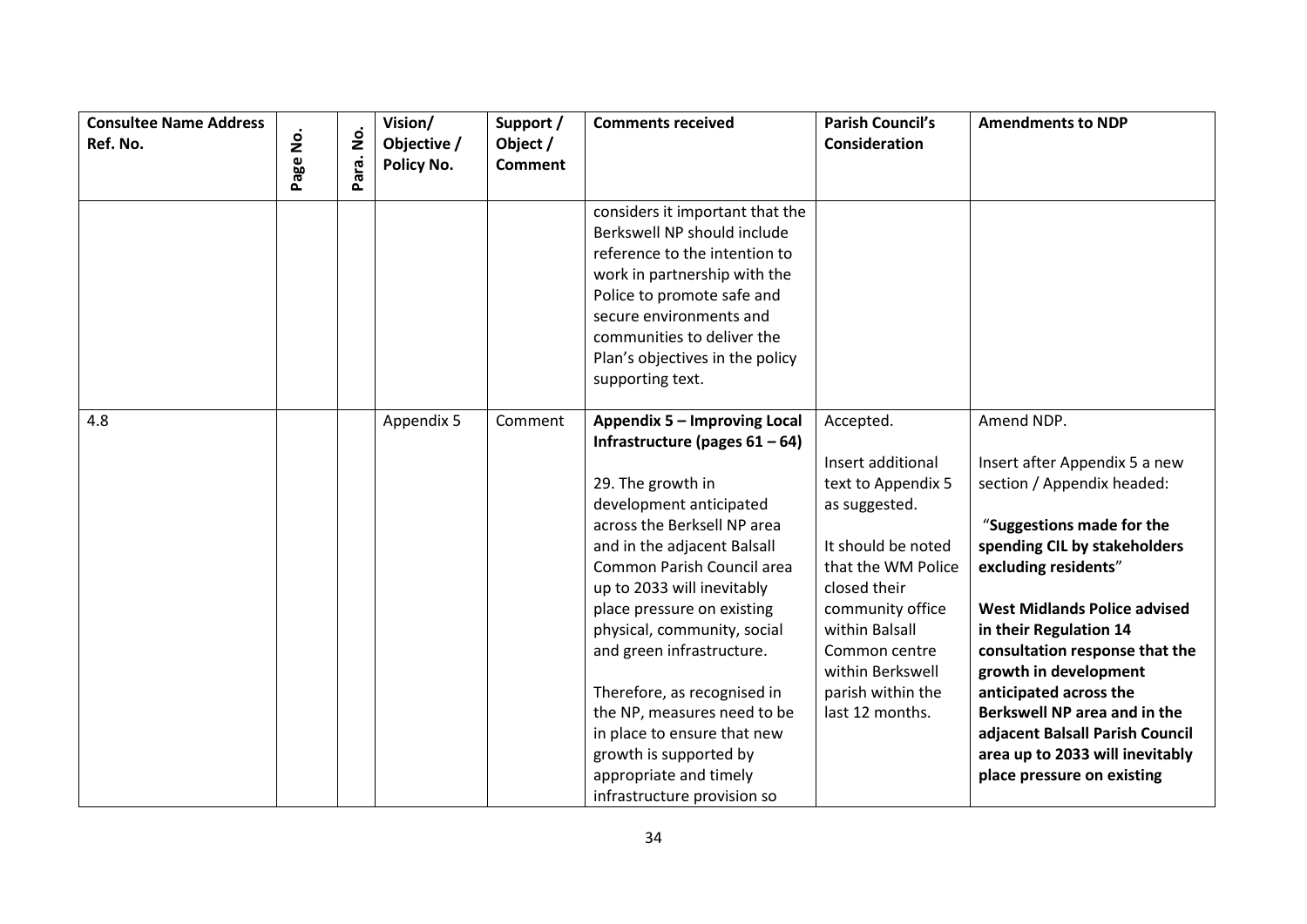| <b>Consultee Name Address</b><br>Ref. No. | $\dot{\mathsf{S}}$ | $\dot{\mathsf{p}}$ | Vision/<br>Objective / | Support /<br>Object / | <b>Comments received</b>        | <b>Parish Council's</b><br>Consideration | <b>Amendments to NDP</b>          |
|-------------------------------------------|--------------------|--------------------|------------------------|-----------------------|---------------------------------|------------------------------------------|-----------------------------------|
|                                           | Page               | Para.              | Policy No.             | <b>Comment</b>        |                                 |                                          |                                   |
|                                           |                    |                    |                        |                       |                                 |                                          |                                   |
|                                           |                    |                    |                        |                       | that vibrant and sustainable    |                                          | physical, community, social and   |
|                                           |                    |                    |                        |                       | communities can be created      |                                          | green infrastructure.             |
|                                           |                    |                    |                        |                       | and maintained. This will also  |                                          |                                   |
|                                           |                    |                    |                        |                       | create opportunities to         |                                          | Therefore there is a need to      |
|                                           |                    |                    |                        |                       | provide infrastructure          |                                          | support new and existing          |
|                                           |                    |                    |                        |                       | solutions to ease and remedy    |                                          | development by timely             |
|                                           |                    |                    |                        |                       | existing issues.                |                                          | infrastructure provision, such as |
|                                           |                    |                    |                        |                       |                                 |                                          | Police infrastructure necessary   |
|                                           |                    |                    |                        |                       | 30. The scale of development    |                                          | to maintain and improve safety    |
|                                           |                    |                    |                        |                       | will, of course, impact the     |                                          | and security, so that vibrant     |
|                                           |                    |                    |                        |                       | maintenance of appropriate      |                                          | and sustainable communities       |
|                                           |                    |                    |                        |                       | levels of community safety      |                                          | can be created and                |
|                                           |                    |                    |                        |                       | facilities. The CCWMP is        |                                          | maintained."                      |
|                                           |                    |                    |                        |                       | disappointed that the need for  |                                          |                                   |
|                                           |                    |                    |                        |                       | CIL investment to bridge the    |                                          |                                   |
|                                           |                    |                    |                        |                       | 'funding gap' necessary to      |                                          |                                   |
|                                           |                    |                    |                        |                       | maintain and improve Police     |                                          |                                   |
|                                           |                    |                    |                        |                       | infrastructure for existing and |                                          |                                   |
|                                           |                    |                    |                        |                       | future new communities, has     |                                          |                                   |
|                                           |                    |                    |                        |                       | not been highlighted in the     |                                          |                                   |
|                                           |                    |                    |                        |                       | summary table of suggestions    |                                          |                                   |
|                                           |                    |                    |                        |                       | made by residents.              |                                          |                                   |
|                                           |                    |                    |                        |                       | 31. The CCWMP therefore         |                                          |                                   |
|                                           |                    |                    |                        |                       | requests that the Appendix 5    |                                          |                                   |
|                                           |                    |                    |                        |                       | includes reference to the need  |                                          |                                   |
|                                           |                    |                    |                        |                       | for CIL investment towards      |                                          |                                   |
|                                           |                    |                    |                        |                       | the maintenance of an           |                                          |                                   |
|                                           |                    |                    |                        |                       | effective Police                |                                          |                                   |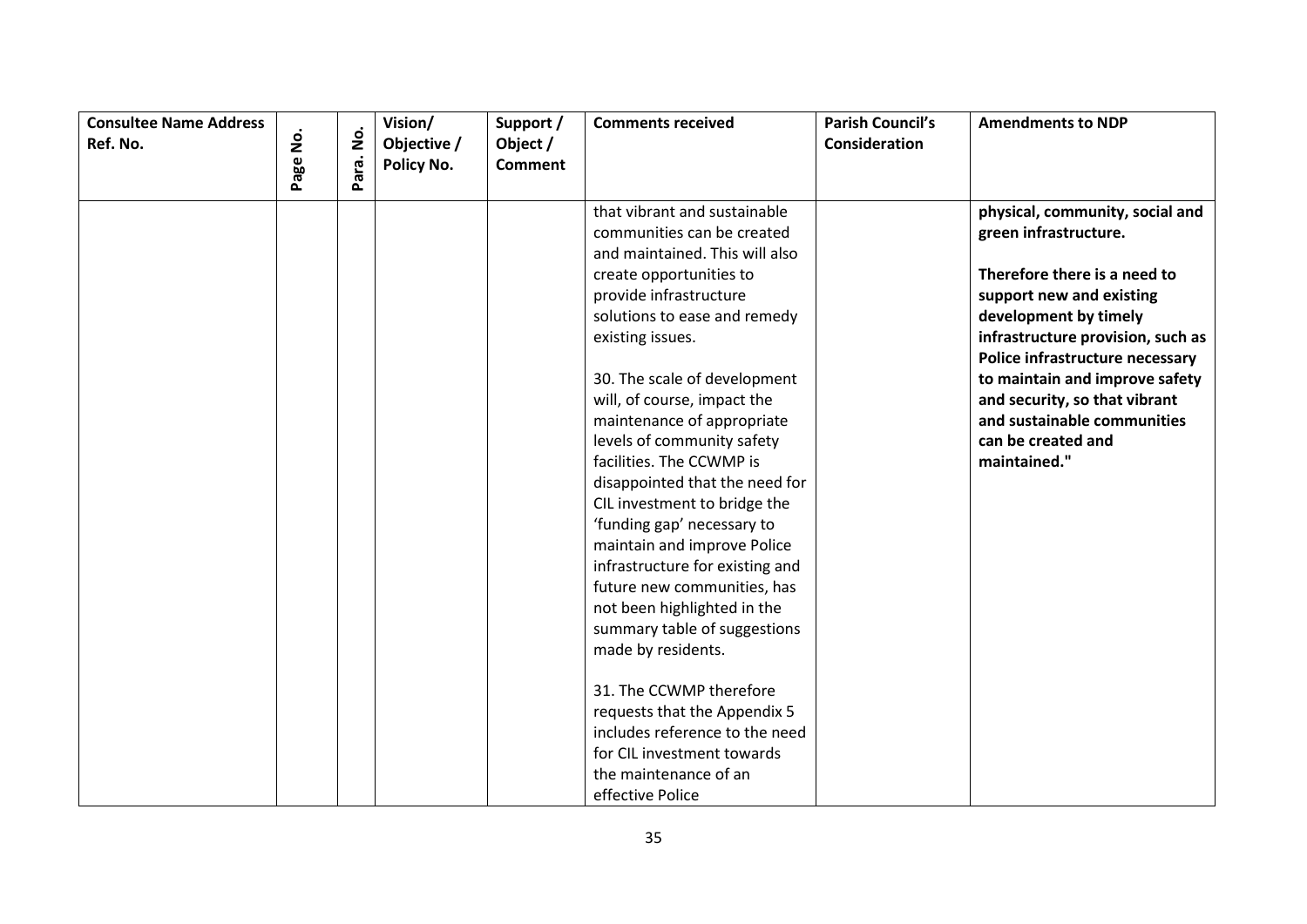| <b>Consultee Name Address</b><br>Ref. No. | $\dot{\mathsf{S}}$<br>Page | $\dot{\mathsf{z}}$<br>Para. | Vision/<br>Objective /<br>Policy No. | Support /<br>Object /<br><b>Comment</b> | <b>Comments received</b>                                                                                                                                                                                                                                                                                                                                                                                                                                                                                                                          | <b>Parish Council's</b><br>Consideration                                                                                                                  | <b>Amendments to NDP</b> |
|-------------------------------------------|----------------------------|-----------------------------|--------------------------------------|-----------------------------------------|---------------------------------------------------------------------------------------------------------------------------------------------------------------------------------------------------------------------------------------------------------------------------------------------------------------------------------------------------------------------------------------------------------------------------------------------------------------------------------------------------------------------------------------------------|-----------------------------------------------------------------------------------------------------------------------------------------------------------|--------------------------|
|                                           |                            |                             |                                      |                                         | 8/8<br>presence and for provision of<br>crime reduction facilities, such<br>as CCTV or street lighting, as<br>an example on page 61. It is<br>recommended that the<br>following bullet point be<br>added under part 'A' between<br>points 'c' and 'd' as follows:<br><b>I</b> to support new and existing<br>development by timely<br>infrastructure provision, such<br>as Police infrastructure<br>necessary to maintain and<br>improve safety and security,<br>so that vibrant and<br>sustainable communities can<br>be created and maintained. |                                                                                                                                                           |                          |
| 4.9                                       |                            |                             | All                                  | Comment                                 | 32. The CCWMP request that<br>the Neighbourhood Forum<br>work together with the West<br>Midlands Police to ensure that<br>necessary security<br>improvement facilities are<br>included within the list of local<br>community facilities and<br>infrastructure as a candidate<br>for CIL funding.                                                                                                                                                                                                                                                  | Noted.<br>The Parish Council<br>welcomes the offer<br>to work with the<br><b>West Midlands</b><br>Police in the future<br>to improve<br>community safety. | No change.               |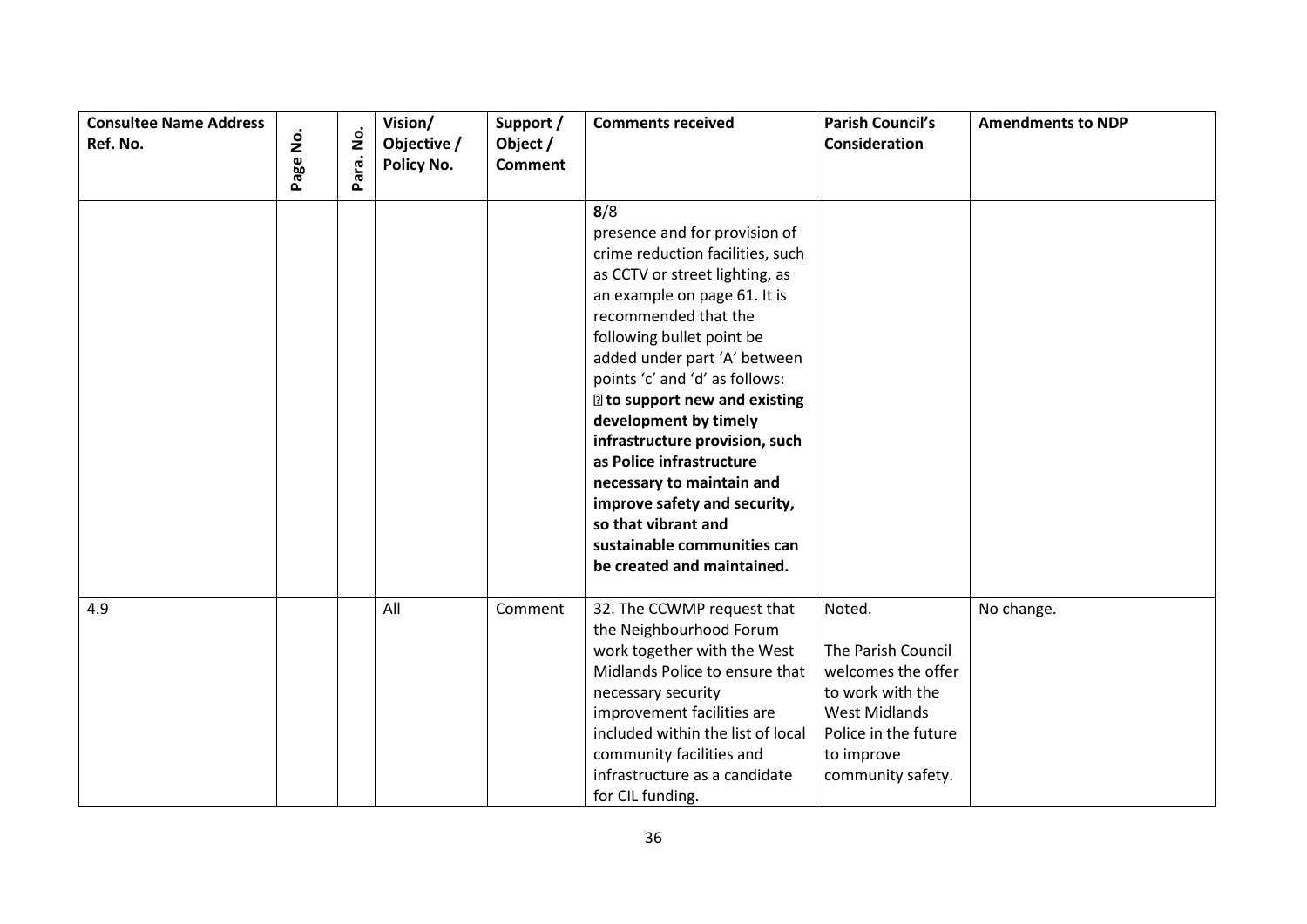| <b>Consultee Name Address</b><br>Ref. No. | $\mathbf{\dot{g}}$ |           | Vision/<br>Objective / | Support /<br>Object / | <b>Comments received</b>                                                                                                                                                                                                                                                                                                                                                                                                                                                                                                                                                                                                                                         | <b>Parish Council's</b><br>Consideration | <b>Amendments to NDP</b> |
|-------------------------------------------|--------------------|-----------|------------------------|-----------------------|------------------------------------------------------------------------------------------------------------------------------------------------------------------------------------------------------------------------------------------------------------------------------------------------------------------------------------------------------------------------------------------------------------------------------------------------------------------------------------------------------------------------------------------------------------------------------------------------------------------------------------------------------------------|------------------------------------------|--------------------------|
|                                           | Page               | Para. No. | Policy No.             | <b>Comment</b>        |                                                                                                                                                                                                                                                                                                                                                                                                                                                                                                                                                                                                                                                                  |                                          |                          |
|                                           |                    |           |                        |                       | <b>Conclusion</b><br>33. The CCWMP urge the<br>Neighbourhood Forum to<br>recognise the importance of<br>considering crime prevention<br>in all appropriate policies and<br>proposals within the NP. They<br>advocate the introduction of<br>policy wording which will<br>promote the development of<br>safe and accessible<br>environments where crime<br>and disorder, and the fear of<br>crime, do not undermine<br>quality of life or community<br>cohesion. Amendments are<br>sought to Draft Policies which<br>will ensure consistency with<br>national and local overarching<br>planning policies and ensure<br>that the NP meets the basic<br>conditions. |                                          |                          |
|                                           |                    |           |                        |                       | 34. The CCWMP requests that<br>the Neighbourhood Forum<br>involve them in the plan<br>making and implementation<br>process on an on-going basis                                                                                                                                                                                                                                                                                                                                                                                                                                                                                                                  |                                          |                          |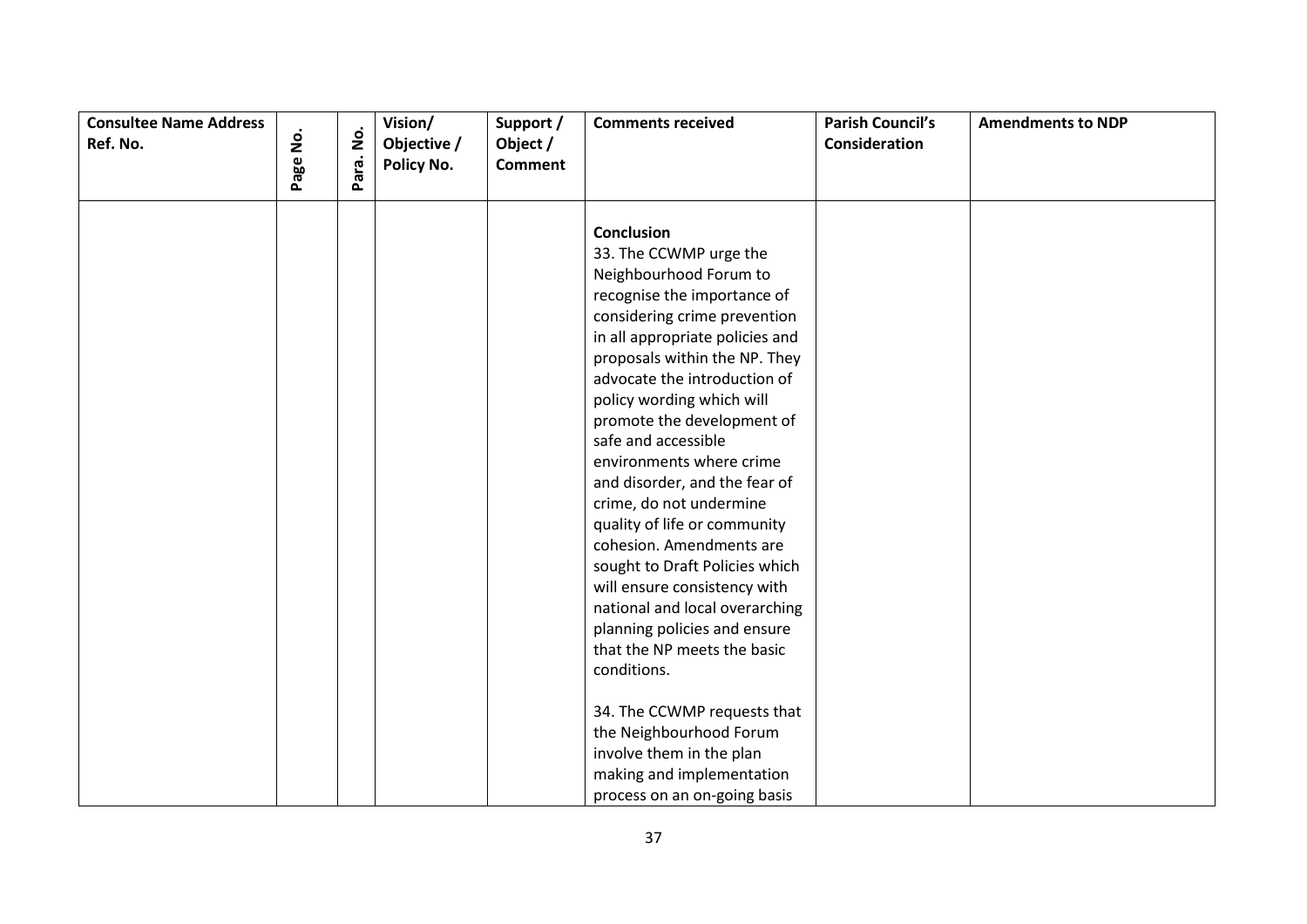| <b>Consultee Name Address</b> |          | $\dot{\mathsf{p}}$ | Vision/                   | Support /                  | <b>Comments received</b>                                                                                                                                                                                                                                                                                                                                                                                                                                                                                                                                                                                                                                                                                          | <b>Parish Council's</b> | <b>Amendments to NDP</b> |
|-------------------------------|----------|--------------------|---------------------------|----------------------------|-------------------------------------------------------------------------------------------------------------------------------------------------------------------------------------------------------------------------------------------------------------------------------------------------------------------------------------------------------------------------------------------------------------------------------------------------------------------------------------------------------------------------------------------------------------------------------------------------------------------------------------------------------------------------------------------------------------------|-------------------------|--------------------------|
| Ref. No.                      | Page No. |                    | Objective /<br>Policy No. | Object /<br><b>Comment</b> |                                                                                                                                                                                                                                                                                                                                                                                                                                                                                                                                                                                                                                                                                                                   | Consideration           |                          |
|                               |          | Para.              |                           |                            |                                                                                                                                                                                                                                                                                                                                                                                                                                                                                                                                                                                                                                                                                                                   |                         |                          |
|                               |          |                    |                           |                            | to establish potential<br>infrastructure pressure points<br>and future infrastructure<br>needs as more detailed<br>information on development<br>proposals and the scale of<br>growth are finalised. The<br>CCWMP is keen that the<br>Berkswell NP recognises the<br>need for CIL revenue to be<br>directed towards maintaining<br>and improving community<br>safety, in line with national<br>and local planning policy<br>objectives.<br>The CCWMP and his<br>representatives would be<br>pleased to meet with you to<br>discuss the matters raised in<br>this letter of representation.<br>We should be grateful if you<br>would acknowledge receipt of<br>this letter of representation.<br>Yours faithfully, |                         |                          |
|                               |          |                    |                           |                            |                                                                                                                                                                                                                                                                                                                                                                                                                                                                                                                                                                                                                                                                                                                   |                         |                          |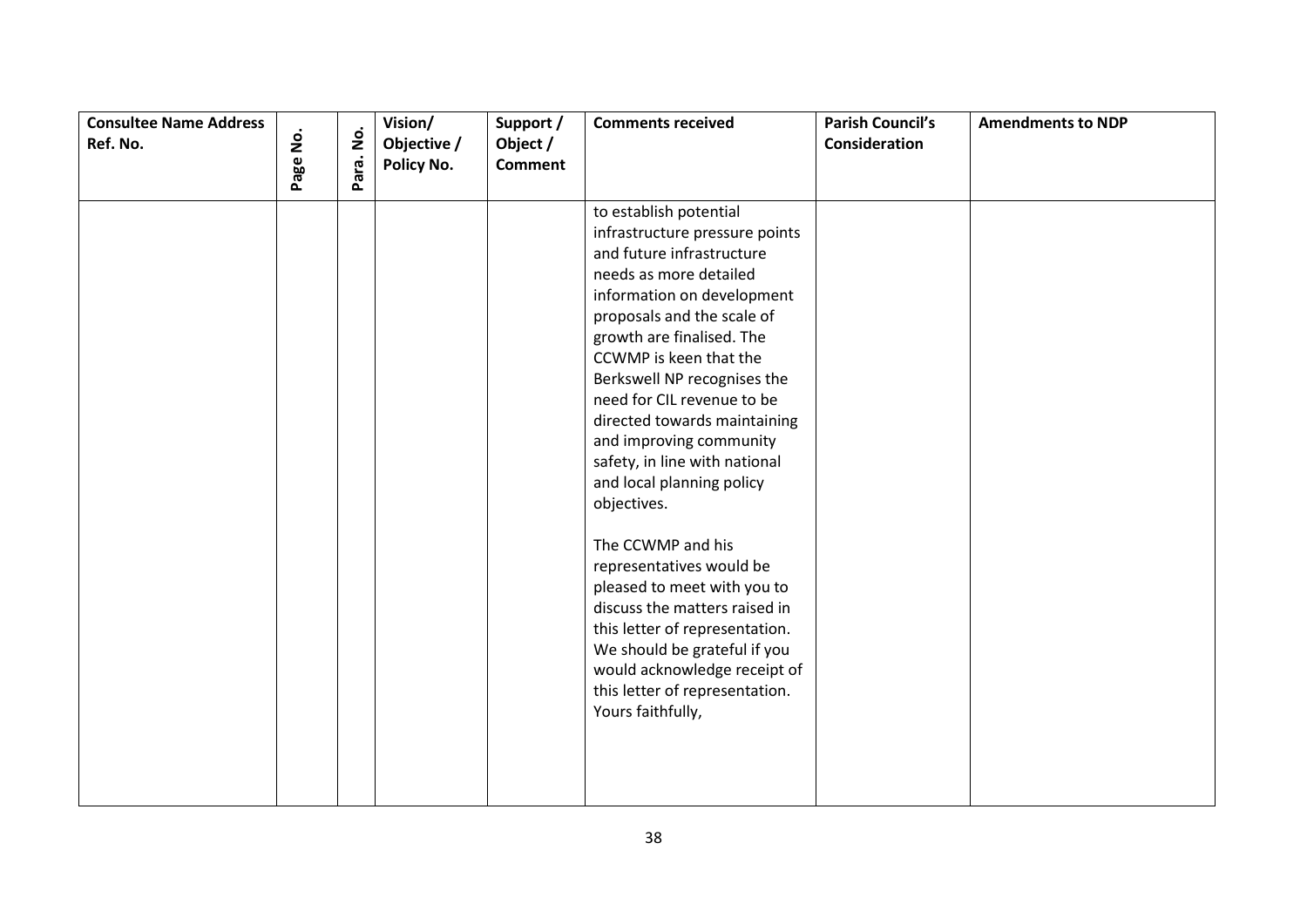| <b>Consultee Name Address</b><br>Ref. No. | $\dot{\mathsf{S}}$<br>Page | $\dot{\mathsf{g}}$<br>Para. | Vision/<br>Objective /<br>Policy No. | Support /<br>Object /<br><b>Comment</b> | <b>Comments received</b>               | <b>Parish Council's</b><br>Consideration | <b>Amendments to NDP</b> |
|-------------------------------------------|----------------------------|-----------------------------|--------------------------------------|-----------------------------------------|----------------------------------------|------------------------------------------|--------------------------|
| <b>Balsall Parish Council</b><br>5.1      |                            |                             | All                                  | Comment                                 | See appendix 9                         | Noted.                                   | No change.               |
|                                           |                            |                             |                                      |                                         | <b>General Comments</b>                | Proposals for<br>parish boundary         |                          |
|                                           |                            |                             |                                      |                                         | <b>Balsall Parish Council</b>          | changes have been                        |                          |
|                                           |                            |                             |                                      |                                         | welcomes the opportunity to            | considered through                       |                          |
|                                           |                            |                             |                                      |                                         | comment on the Berkswell               | the Community                            |                          |
|                                           |                            |                             |                                      |                                         | NDP draft.                             | Governance                               |                          |
|                                           |                            |                             |                                      |                                         |                                        | Review by SMBC.                          |                          |
|                                           |                            |                             |                                      |                                         | The plan area conjoins the             | The Governance                           |                          |
|                                           |                            |                             |                                      |                                         | <b>Balsall Parish Neighbourhood</b>    | Committee voted 8                        |                          |
|                                           |                            |                             |                                      |                                         | Plan area. The settlement of           | to nil to for no                         |                          |
|                                           |                            |                             |                                      |                                         | <b>Balsall Common straddles the</b>    | change to the                            |                          |
|                                           |                            |                             |                                      |                                         | boundary of the two parishes           | parish boundaries                        |                          |
|                                           |                            |                             |                                      |                                         | and provides facilities for both       | on 21/08/18. That                        |                          |
|                                           |                            |                             |                                      |                                         | parish populations.                    | followed an 80%                          |                          |
|                                           |                            |                             |                                      |                                         |                                        | "vote" by residents                      |                          |
|                                           |                            |                             |                                      |                                         | In recognition of this fact,           | in a 54% turnout                         |                          |
|                                           |                            |                             |                                      |                                         | <b>Balsall Parish Council supports</b> | for no change in                         |                          |
|                                           |                            |                             |                                      |                                         | the bringing together of the           | the Balsall                              |                          |
|                                           |                            |                             |                                      |                                         | settlement of Balsall Common           | Common area of                           |                          |
|                                           |                            |                             |                                      |                                         | under one parish and one               | Berkswell.                               |                          |
|                                           |                            |                             |                                      |                                         | Neighbourhood Development              |                                          |                          |
|                                           |                            |                             |                                      |                                         | Plan by moving the present             | The NDP boundary                         |                          |
|                                           |                            |                             |                                      |                                         | boundary. This together with           | for Berkswell was                        |                          |
|                                           |                            |                             |                                      |                                         | the need to view planning              | established                              |                          |
|                                           |                            |                             |                                      |                                         | development policies for the           | through                                  |                          |
|                                           |                            |                             |                                      |                                         | village of Balsall Common as a         | designation by                           |                          |
|                                           |                            |                             |                                      |                                         | whole has meant that the               | SMBC and the                             |                          |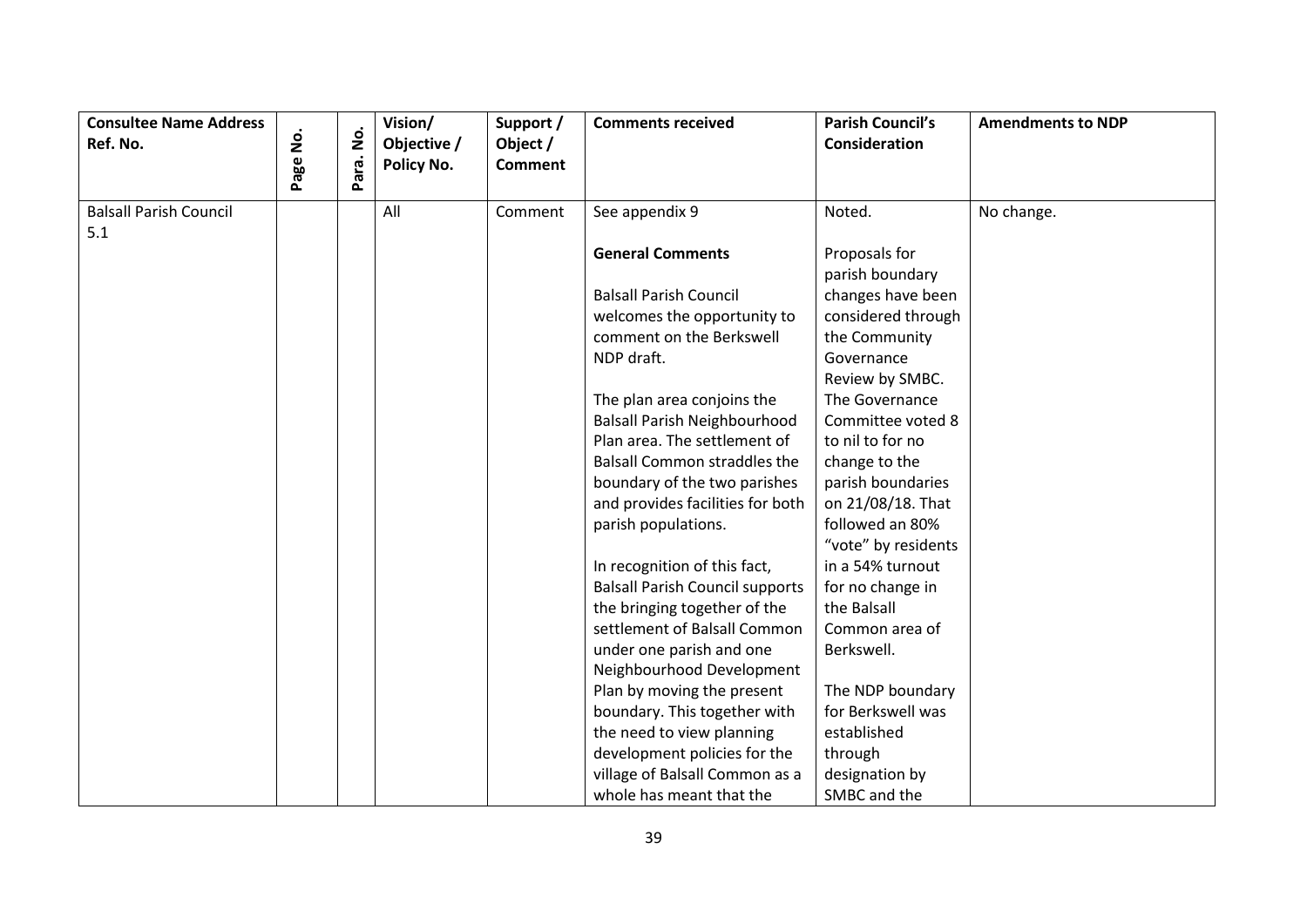| <b>Consultee Name Address</b><br>Ref. No. | ġ    | Para. No. | Vision/<br>Objective /<br>Policy No. | Support /<br>Object /<br><b>Comment</b> | <b>Comments received</b>                                                                                                                                                                               | <b>Parish Council's</b><br>Consideration                                                                                                                                                                                                                                                    | <b>Amendments to NDP</b> |
|-------------------------------------------|------|-----------|--------------------------------------|-----------------------------------------|--------------------------------------------------------------------------------------------------------------------------------------------------------------------------------------------------------|---------------------------------------------------------------------------------------------------------------------------------------------------------------------------------------------------------------------------------------------------------------------------------------------|--------------------------|
|                                           | Page |           |                                      |                                         |                                                                                                                                                                                                        |                                                                                                                                                                                                                                                                                             |                          |
|                                           |      |           |                                      |                                         | <b>Balsall NDP evidence</b><br>gathering has included the<br>Berkswell parish part of Balsall<br>Common. The robustness of<br>the plan making process<br>requires this analysis of<br>settlement need. | review of the<br>parish boundaries<br>would not<br>necessarily lead to<br>changes to the NDP<br>boundary unless<br>through a new<br>application for<br>designation as a<br>neighbourhood<br>area.                                                                                           |                          |
| 5.2                                       |      |           | All                                  | Comment                                 | <b>Planning Policy comments</b>                                                                                                                                                                        | Not accepted.                                                                                                                                                                                                                                                                               | No change.               |
|                                           |      |           |                                      |                                         | The Berkswell NDP has<br>extensive reliance upon or<br>repeats existing NPPF or SMBC<br>policy in the draft policies the<br>Plan presents.                                                             | The Policies have<br>been prepared<br>through careful<br>and detailed public<br>consultation with<br>local residents,<br>stakeholders and<br>SMBC. The<br>submission plan<br>has taken on board<br>a number of<br>suggestions for<br>changes from<br>consultees which<br>strengthen and add |                          |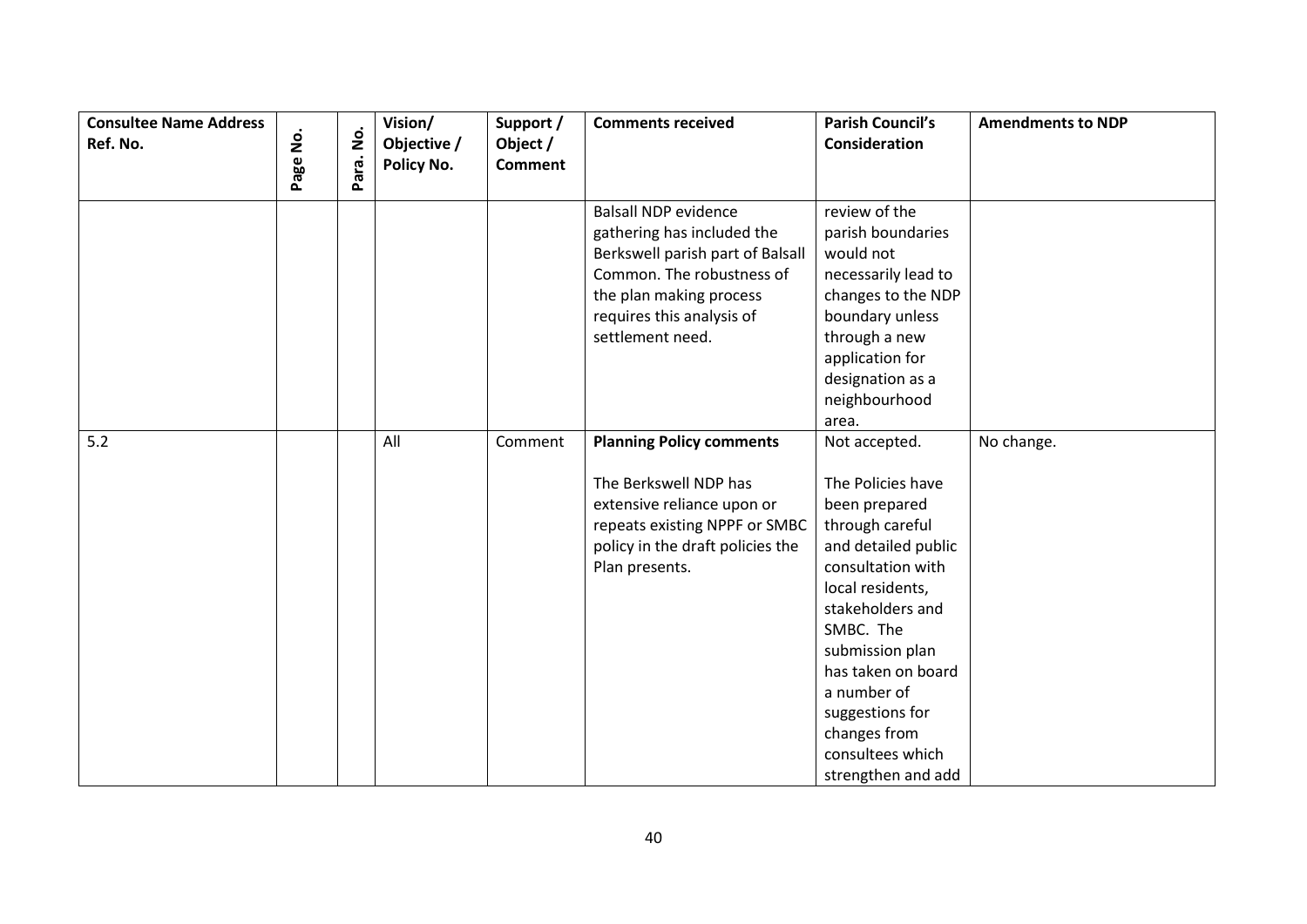| <b>Consultee Name Address</b> |          |           | Vision/     | Support /      | <b>Comments received</b>       | <b>Parish Council's</b> | <b>Amendments to NDP</b> |
|-------------------------------|----------|-----------|-------------|----------------|--------------------------------|-------------------------|--------------------------|
| Ref. No.                      |          |           | Objective / | Object /       |                                | <b>Consideration</b>    |                          |
|                               | Page No. | Para. No. | Policy No.  | <b>Comment</b> |                                |                         |                          |
|                               |          |           |             |                |                                | further detail to       |                          |
|                               |          |           |             |                |                                | Policies.               |                          |
|                               |          |           |             |                |                                |                         |                          |
|                               |          |           |             |                |                                | Overall the content     |                          |
|                               |          |           |             |                |                                | of the NDP is           |                          |
|                               |          |           |             |                |                                | supported by            |                          |
|                               |          |           |             |                |                                | SMBC, and               |                          |
|                               |          |           |             |                |                                | ultimately the          |                          |
|                               |          |           |             |                |                                | Examiner will           |                          |
|                               |          |           |             |                |                                | determine whether       |                          |
|                               |          |           |             |                |                                | further                 |                          |
|                               |          |           |             |                |                                | amendments are          |                          |
|                               |          |           |             |                |                                | required in order       |                          |
|                               |          |           |             |                |                                | to meet the Basic       |                          |
|                               |          |           |             |                |                                | Conditions.             |                          |
| 5.3                           |          |           | All         | Comment        | Whilst the Plan provides       | Not accepted.           | No change.               |
|                               |          |           |             |                | considerable coverage of rural |                         |                          |
|                               |          |           |             |                | area and conservation area     | The NDP includes        |                          |
|                               |          |           |             |                | protection, supported by       | detailed supporting     |                          |
|                               |          |           |             |                | green spaces and biodiversity  | information from        |                          |
|                               |          |           |             |                | assessments, it is             | community               |                          |
|                               |          |           |             |                | disappointing to see that      | consultations           |                          |
|                               |          |           |             |                | housing and community          | about community         |                          |
|                               |          |           |             |                | infrastructure needs of the    | infrastructure          |                          |
|                               |          |           |             |                | rural parish are not as        | requirements and a      |                          |
|                               |          |           |             |                | comprehensively addressed      | policy (B2) to guide    |                          |
|                               |          |           |             |                | though planning policies.      | rural housing.          |                          |
|                               |          |           |             |                |                                |                         |                          |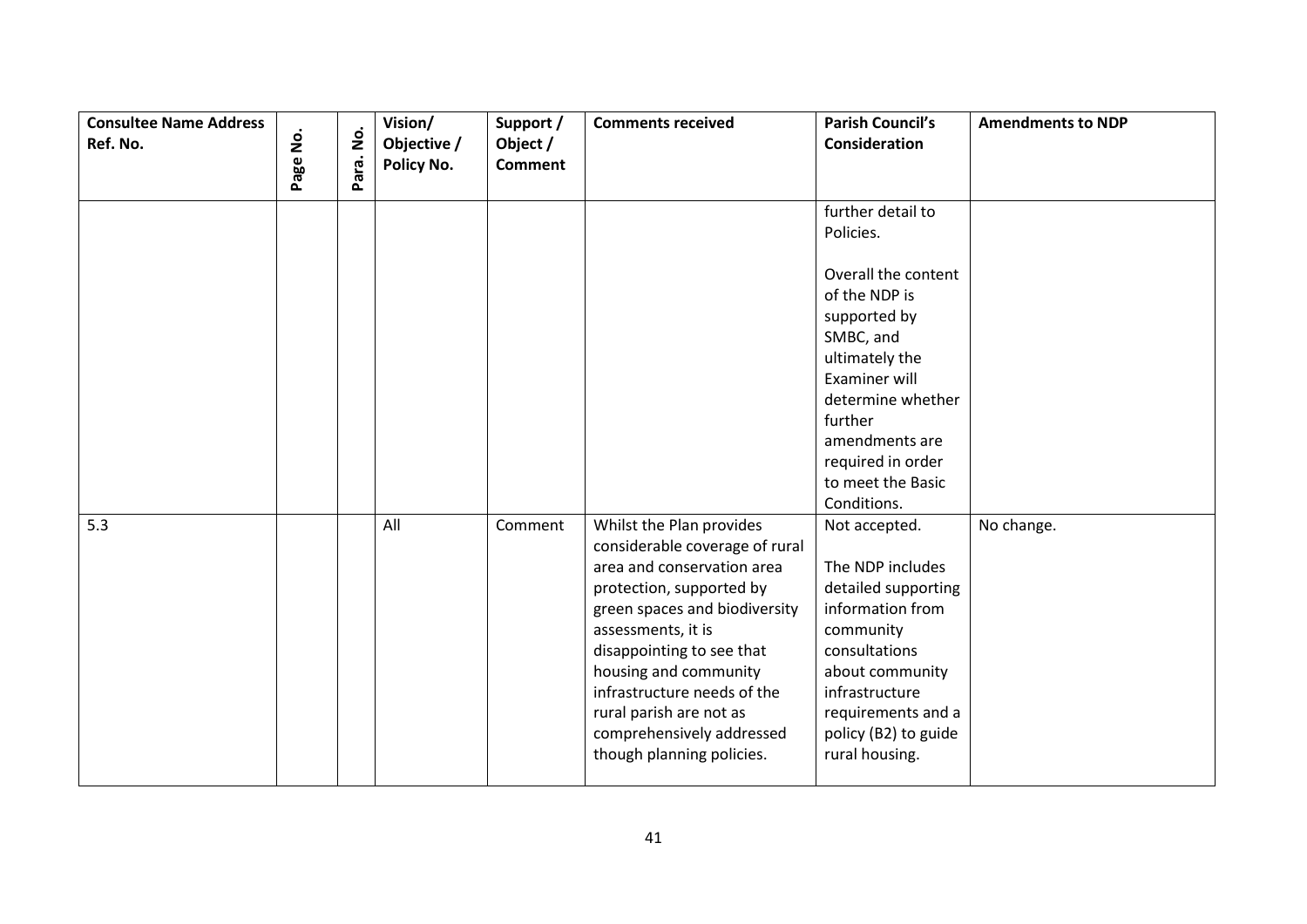| <b>Consultee Name Address</b> |          |                    | Vision/     | Support /      | <b>Comments received</b>         | <b>Parish Council's</b>   | <b>Amendments to NDP</b> |
|-------------------------------|----------|--------------------|-------------|----------------|----------------------------------|---------------------------|--------------------------|
| Ref. No.                      |          | $\dot{\mathsf{z}}$ | Objective / | Object /       |                                  | <b>Consideration</b>      |                          |
|                               | Page No. | Para.              | Policy No.  | <b>Comment</b> |                                  |                           |                          |
|                               |          |                    |             |                |                                  |                           |                          |
|                               |          |                    |             |                | It would be helpful to           | If further                |                          |
|                               |          |                    |             |                | understand the needs and         | information is            |                          |
|                               |          |                    |             |                | usage derived from an            | required in terms         |                          |
|                               |          |                    |             |                | evidence base of the whole       | of useage of              |                          |
|                               |          |                    |             |                | Berkswell population of the      | community                 |                          |
|                               |          |                    |             |                | facilities currently provided by | facilities in Balsall     |                          |
|                               |          |                    |             |                | the settlement of Balsall        | Common then the           |                          |
|                               |          |                    |             |                | Common. This would assist        | <b>Balsall Parish NDP</b> |                          |
|                               |          |                    |             |                | the Balsall NDP formulation of   | provides an               |                          |
|                               |          |                    |             |                | policies for commercial/retail,  | appropriate               |                          |
|                               |          |                    |             |                | infrastructure and community     | opportunity for           |                          |
|                               |          |                    |             |                | facilities and the allocation of | such consultation.        |                          |
|                               |          |                    |             |                | CIL resources.                   |                           |                          |
|                               |          |                    |             |                |                                  | Policies and              |                          |
|                               |          |                    |             |                | There is no comprehensive        | proposals in              |                          |
|                               |          |                    |             |                | assessment of existing           | Berkswell NDP can         |                          |
|                               |          |                    |             |                | community infrastructure         | only address              |                          |
|                               |          |                    |             |                | provision in Berkswell parish    | Berkswell parish -        |                          |
|                               |          |                    |             |                | to provide context for defining  | the designated            |                          |
|                               |          |                    |             |                | how funds made available to      | neighbourhood             |                          |
|                               |          |                    |             |                | <b>Berkswell Parish Council</b>  | area.                     |                          |
|                               |          |                    |             |                | through Community                |                           |                          |
|                               |          |                    |             |                | Infrastructure Levy (CIL) will   | <b>Berkswell Parish</b>   |                          |
|                               |          |                    |             |                | make contributions towards       | council is                |                          |
|                               |          |                    |             |                | appropriate community            | committed to              |                          |
|                               |          |                    |             |                | infrastructure for the plan      | working with              |                          |
|                               |          |                    |             |                | area.                            | <b>Balsall Parish</b>     |                          |
|                               |          |                    |             |                |                                  | Council to ensure         |                          |
|                               |          |                    |             |                |                                  | any developer             |                          |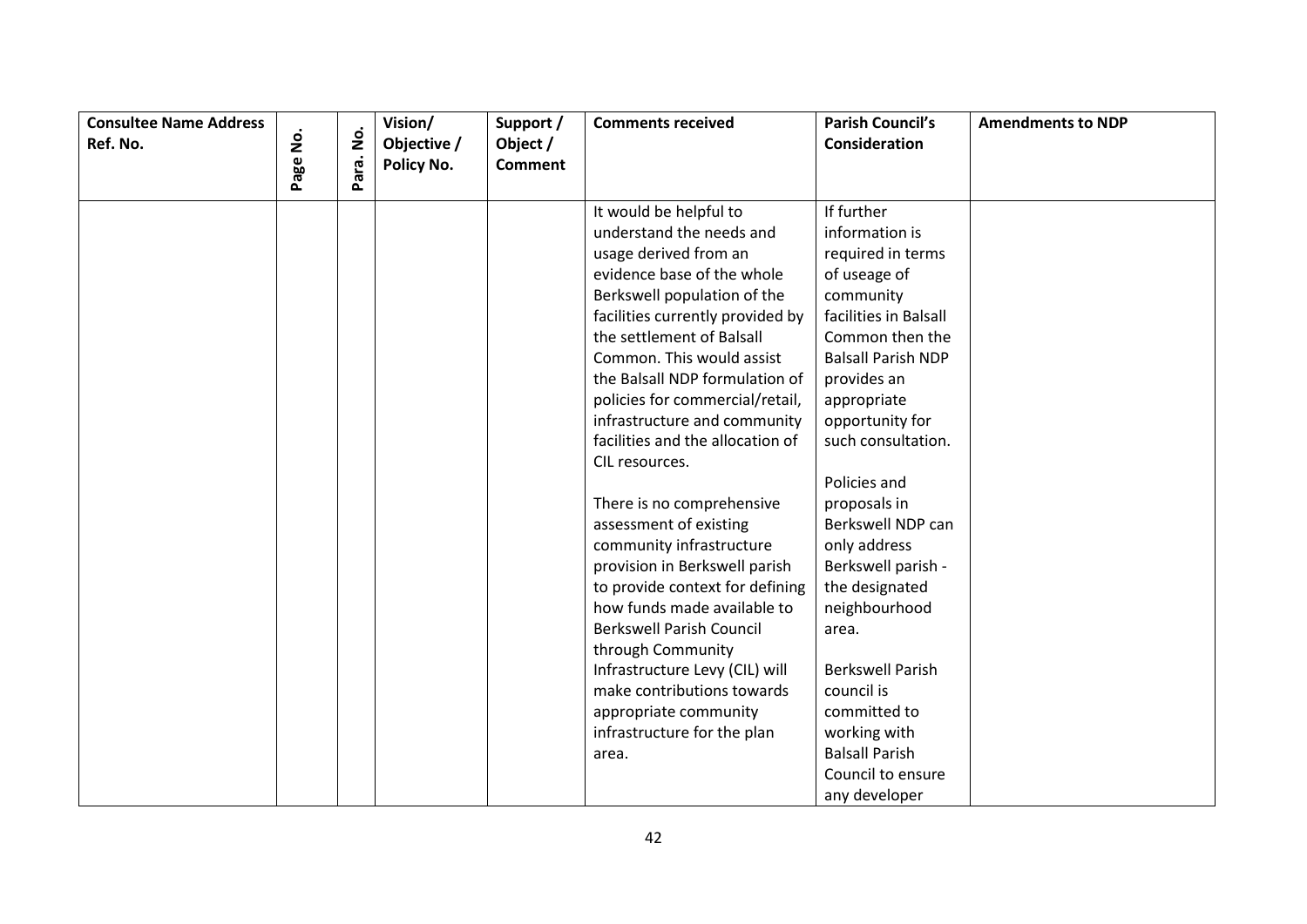| <b>Consultee Name Address</b> |                    | $\dot{\mathsf{S}}$ | Vision/                          | Support /                  | <b>Comments received</b>                                                                                                                                                                                                                                                                                                                                                                                                                                                                                                                                                           | <b>Parish Council's</b>                                                                                                                                                                                                                            | <b>Amendments to NDP</b> |
|-------------------------------|--------------------|--------------------|----------------------------------|----------------------------|------------------------------------------------------------------------------------------------------------------------------------------------------------------------------------------------------------------------------------------------------------------------------------------------------------------------------------------------------------------------------------------------------------------------------------------------------------------------------------------------------------------------------------------------------------------------------------|----------------------------------------------------------------------------------------------------------------------------------------------------------------------------------------------------------------------------------------------------|--------------------------|
| Ref. No.                      | $\dot{\mathsf{S}}$ |                    | Objective /<br><b>Policy No.</b> | Object /<br><b>Comment</b> |                                                                                                                                                                                                                                                                                                                                                                                                                                                                                                                                                                                    | Consideration                                                                                                                                                                                                                                      |                          |
|                               | Page               | Para.              |                                  |                            |                                                                                                                                                                                                                                                                                                                                                                                                                                                                                                                                                                                    |                                                                                                                                                                                                                                                    |                          |
| 5.4                           |                    |                    | Appendix 5                       | Comment                    | continued                                                                                                                                                                                                                                                                                                                                                                                                                                                                                                                                                                          | contributions<br>including CIL are<br>spent according to<br>community need.<br>Noted.                                                                                                                                                              | No change.               |
|                               |                    |                    |                                  |                            | page 2<br>Appendix 5 does not make it<br>clear whether the community<br>infrastructure suggestions<br>relate to the needs of<br>Berkswell parish more widely<br>or where Berkswell parish<br>forms part of Balsall Common<br>and includes the strategic<br>housing sites.<br>There is an intimated<br>suggestion from the NDP<br>Steering Committee, that CIL<br>derived in Balsall<br>Common could be used to<br>contribute to Berkswell village<br>traffic calming and a<br>Berkswell/Balsall Common<br>cycle link.<br>Other suggestions for CIL<br>benefit for existing and new | <b>Berkswell Parish</b><br>Council is<br>committed to work<br>with Balsall Parish<br>Council to<br>determine local<br>needs and<br>priorities for<br>community<br>infrastructure<br>provision that most<br>benefits residents<br>of both parishes. |                          |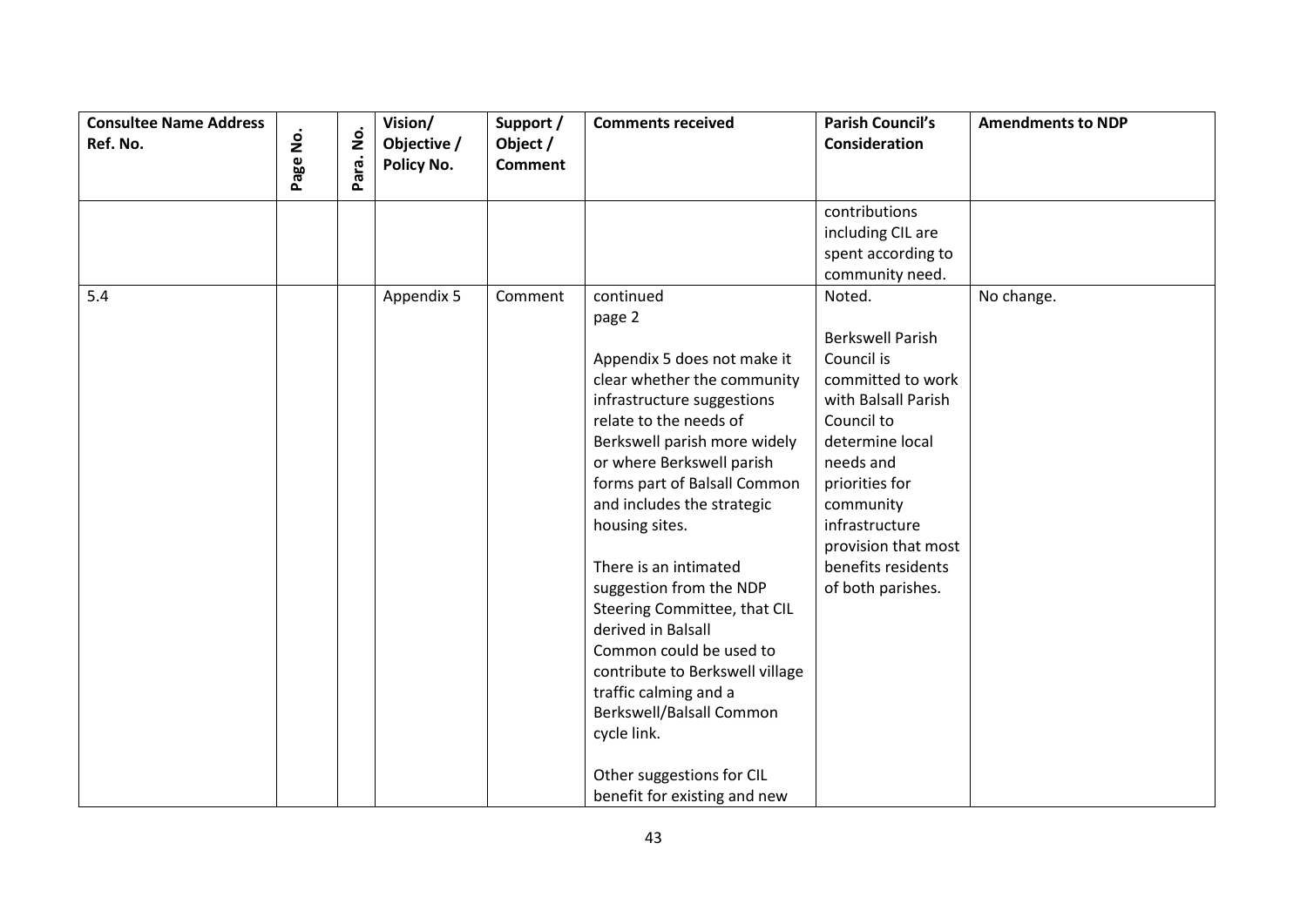| <b>Consultee Name Address</b> |          | $\mathbf{\dot{g}}$ | Vision/     | Support /      | <b>Comments received</b>         | <b>Parish Council's</b> | <b>Amendments to NDP</b> |
|-------------------------------|----------|--------------------|-------------|----------------|----------------------------------|-------------------------|--------------------------|
| Ref. No.                      |          |                    | Objective / | Object /       |                                  | Consideration           |                          |
|                               | Page No. | Para.              | Policy No.  | <b>Comment</b> |                                  |                         |                          |
|                               |          |                    |             |                | <b>Balsall Common residents</b>  |                         |                          |
|                               |          |                    |             |                | have not been prioritised.       |                         |                          |
|                               |          |                    |             |                | The future community             |                         |                          |
|                               |          |                    |             |                | infrastructure needs and         |                         |                          |
|                               |          |                    |             |                | existing provision of the entire |                         |                          |
|                               |          |                    |             |                | settlement of Balsall Common     |                         |                          |
|                               |          |                    |             |                | would need to be taken into      |                         |                          |
|                               |          |                    |             |                | account in any                   |                         |                          |
|                               |          |                    |             |                | recommendations for CIL          |                         |                          |
|                               |          |                    |             |                | investment.                      |                         |                          |
| 5.5                           |          |                    | <b>B1</b>   | Comment        | Housing Policies Bl and B2.      | Not accepted.           | No change.               |
|                               |          |                    | <b>B2</b>   |                |                                  |                         |                          |
|                               |          |                    |             |                | The local housing needs are      | The Policy wording      |                          |
|                               |          |                    |             |                | undemonstrated as there is no    | and supporting text     |                          |
|                               |          |                    |             |                | local housing needs              | has been prepared       |                          |
|                               |          |                    |             |                | information. The housing         | with the close          |                          |
|                               |          |                    |             |                | needs of the wider rural plan    | involvement of          |                          |
|                               |          |                    |             |                | area are not covered by          | officers from SMBC      |                          |
|                               |          |                    |             |                | paragraphs $6.6 - 6.8$           | who support the         |                          |
|                               |          |                    |             |                | sufficiently clearly to create a | policies.               |                          |
|                               |          |                    |             |                | policy. Nor has the potential    |                         |                          |
|                               |          |                    |             |                | or practical provision of        | The content of the      |                          |
|                               |          |                    |             |                | affordable housing for           | policies has been       |                          |
|                               |          |                    |             |                | Berkswell been identified as     | prepared following      |                          |
|                               |          |                    |             |                | coming from areas outside the    | extensive               |                          |
|                               |          |                    |             |                | plan area.                       | community               |                          |
|                               |          |                    |             |                |                                  | consultation and        |                          |
|                               |          |                    |             |                |                                  | engagement              |                          |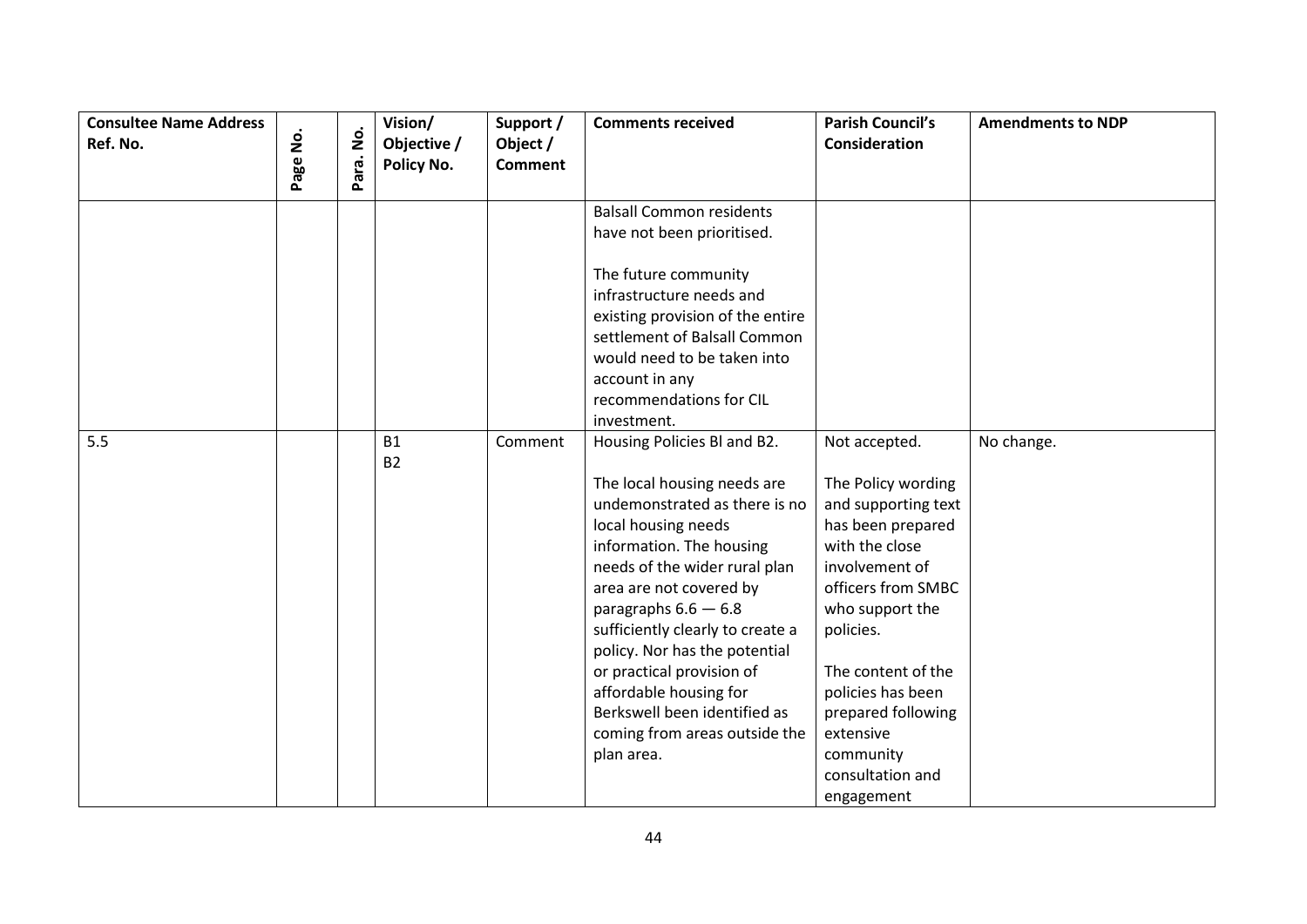| <b>Consultee Name Address</b><br>Ref. No. | $\mathbf{\dot{g}}$ | $\mathbf{\dot{g}}$ | Vision/<br>Objective /   | Support /<br>Object / | <b>Comments received</b>                                                                                                                                                                                                                                                                                                                                                                                                                                                                                                                                                                                                                                                    | <b>Parish Council's</b><br>Consideration                               | <b>Amendments to NDP</b> |
|-------------------------------------------|--------------------|--------------------|--------------------------|-----------------------|-----------------------------------------------------------------------------------------------------------------------------------------------------------------------------------------------------------------------------------------------------------------------------------------------------------------------------------------------------------------------------------------------------------------------------------------------------------------------------------------------------------------------------------------------------------------------------------------------------------------------------------------------------------------------------|------------------------------------------------------------------------|--------------------------|
|                                           | Page               | Para.              | Policy No.               | <b>Comment</b>        |                                                                                                                                                                                                                                                                                                                                                                                                                                                                                                                                                                                                                                                                             |                                                                        |                          |
|                                           |                    |                    |                          |                       | Affordable housing need is<br>exceptionally high as Solihull<br>has one of the most severe<br>problems of affordability in<br>the West Midlands Region.<br>The document titled 'A<br><b>Housing Market Assessment</b><br>for Solihull Metropolitan<br>Borough Council - Final<br>Report' was produced in 2010<br>and estimated that 70% of<br>newly forming households<br>could not afford to buy or rent<br>at market prices. In view of<br>this concern and the likely<br>increasing popularity of the<br>area due to the strategic<br>infrastructure development of<br>HS2, the airport and UK<br>Central, it would seem<br>prudent to address this issue<br>in the NDP. | including<br>consideration of<br>local housing needs<br>in the parish. |                          |
| 5.6                                       |                    |                    | B3, B4, B5,<br><b>B6</b> | Comment               | Environment Policies B3, B4,<br>B5, B6.<br>The recreation grounds of the<br>field adjacent to the                                                                                                                                                                                                                                                                                                                                                                                                                                                                                                                                                                           | Noted.<br>The NDP includes<br>detailed<br>information in               | No change.               |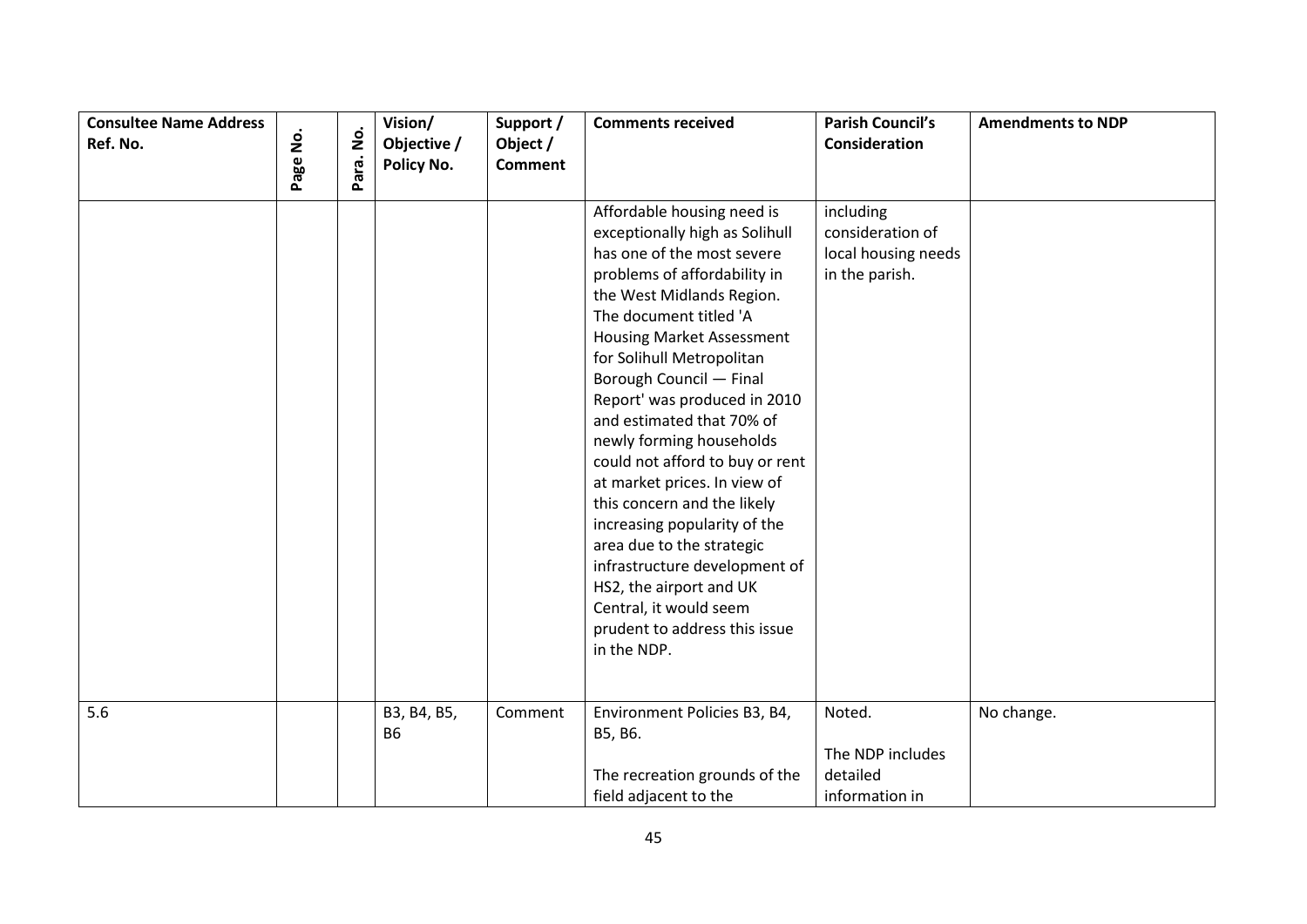| <b>Consultee Name Address</b><br>Ref. No. | $\dot{\mathsf{S}}$<br>Page | $\dot{\mathsf{z}}$<br>Para. | Vision/<br>Objective /<br>Policy No. | Support /<br>Object /<br><b>Comment</b> | <b>Comments received</b>                                                                                                                                                                                                                                                                                                                                                                       | <b>Parish Council's</b><br>Consideration                                                                                                                                                                              | <b>Amendments to NDP</b> |
|-------------------------------------------|----------------------------|-----------------------------|--------------------------------------|-----------------------------------------|------------------------------------------------------------------------------------------------------------------------------------------------------------------------------------------------------------------------------------------------------------------------------------------------------------------------------------------------------------------------------------------------|-----------------------------------------------------------------------------------------------------------------------------------------------------------------------------------------------------------------------|--------------------------|
|                                           |                            |                             |                                      |                                         | <b>Catholic Church, Meeting</b><br>House Lane and the football<br>ground, Lavender Hall lane,<br><b>Balsall Common have been</b><br>included here as Local Green<br>Spaces. It would be beneficial<br>if they also formed part of an<br>assessment from an evidence<br>base as to the value they<br>made to the recreational,<br>sports and community<br>facilities needs of the plan<br>area. | relation to how the<br>proposed Local<br>Green Spaces meet<br>the criteria in the<br>NPPF. This<br>includes results of<br>survey work and<br>community<br>consultation in<br>relation to local<br>recreational value. |                          |
| 5.7                                       |                            |                             | B7, B8, B9                           | Support                                 | Accessibility and<br>Infrastructure Policies B7, B8,<br>B9.<br>The identification of Berkswell<br>Station parking as inadequate<br>currently and for serving<br>future needs has been<br>identified and is welcomed.                                                                                                                                                                           | Noted.                                                                                                                                                                                                                | No change.               |
| 5.8                                       |                            |                             | <b>B10</b>                           | Comment                                 | Economy B10.<br>It is not possible to<br>understand from the evidence<br>base or text the dependency                                                                                                                                                                                                                                                                                           | Noted.<br>Policies and<br>proposals in<br>Berkswell NDP can                                                                                                                                                           | No change.               |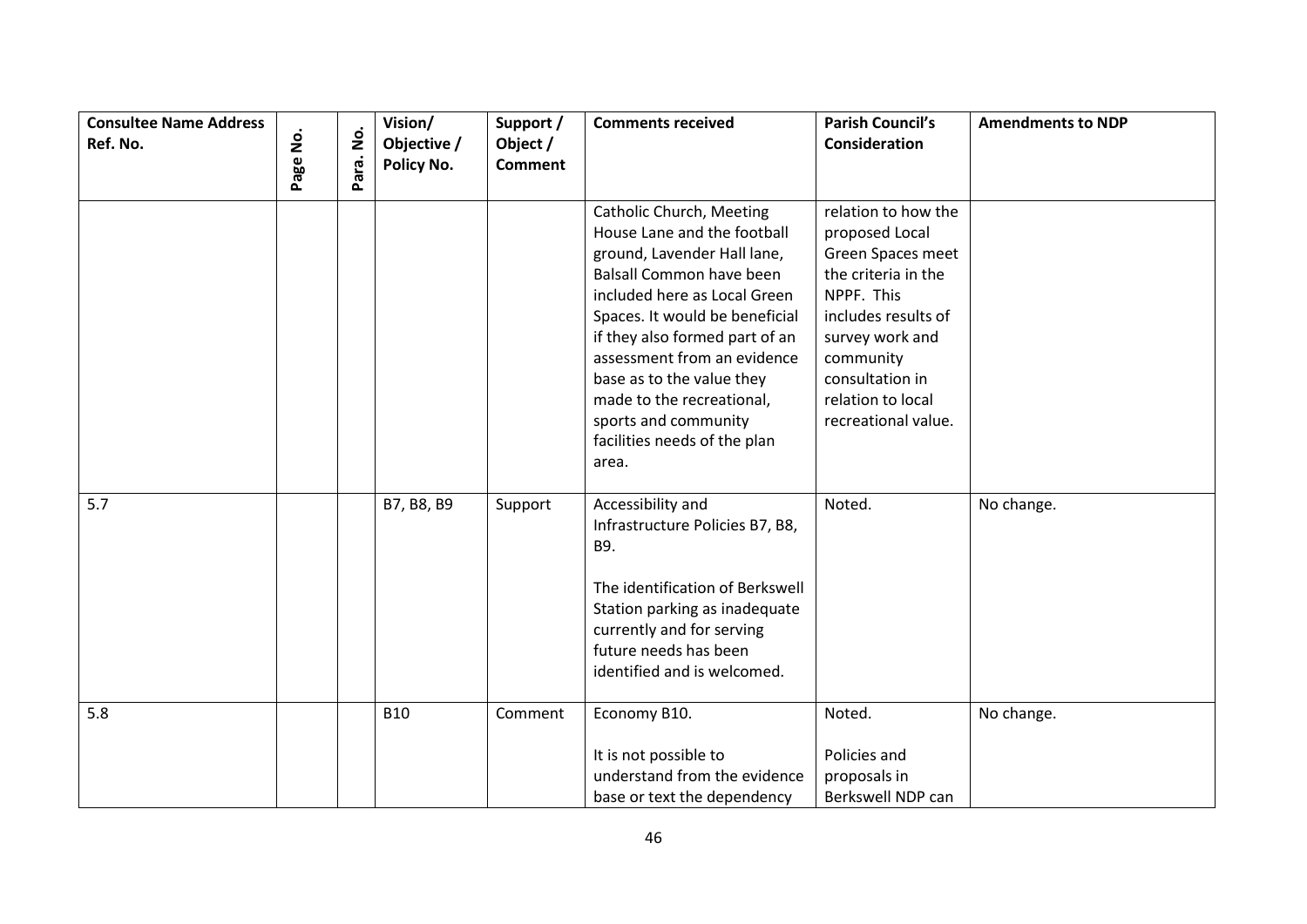| <b>Consultee Name Address</b> |          | $\dot{\mathsf{g}}$ | Vision/     | Support /      | <b>Comments received</b>         | <b>Parish Council's</b>   | <b>Amendments to NDP</b> |
|-------------------------------|----------|--------------------|-------------|----------------|----------------------------------|---------------------------|--------------------------|
| Ref. No.                      |          |                    | Objective / | Object /       |                                  | Consideration             |                          |
|                               | Page No. | Para.              | Policy No.  | <b>Comment</b> |                                  |                           |                          |
|                               |          |                    |             |                | of the Berkswell plan area on    | only address              |                          |
|                               |          |                    |             |                | <b>Balsall Common shopping</b>   | Berkswell parish -        |                          |
|                               |          |                    |             |                | area. The level of provision     | the designated            |                          |
|                               |          |                    |             |                | seen as desirable or required    | neighbourhood             |                          |
|                               |          |                    |             |                | in Berkswell village in meeting  | area.                     |                          |
|                               |          |                    |             |                | local needs is also not          |                           |                          |
|                               |          |                    |             |                | described.                       | Since the majority        |                          |
|                               |          |                    |             |                |                                  | of the shopping           |                          |
|                               |          |                    |             |                | The results of the business      | area lies within          |                          |
|                               |          |                    |             |                | survey revealed a desire for     | Balsall Parish,           |                          |
|                               |          |                    |             |                | the provision of a business      | <b>Berkswell Parish</b>   |                          |
|                               |          |                    |             |                | centre/community hub but         | Council considered        |                          |
|                               |          |                    |             |                | there is no analysis to indicate | that the shopping         |                          |
|                               |          |                    |             |                | that this relates to Balsall     | centre should be          |                          |
|                               |          |                    |             |                | Common or the Balsall plan       | addressed in the          |                          |
|                               |          |                    |             |                | area to assist in satisfying     | Balsall Parish NDP.       |                          |
|                               |          |                    |             |                | need.                            | This approach was         |                          |
|                               |          |                    |             |                |                                  | supported by 59%          |                          |
|                               |          |                    |             |                | <b>Balsall Parish Council</b>    | of Berkswell Parish       |                          |
|                               |          |                    |             |                |                                  | respondents to the        |                          |
|                               |          |                    |             |                |                                  | <b>Issues and Options</b> |                          |
|                               |          |                    |             |                |                                  | consultation with         |                          |
|                               |          |                    |             |                |                                  | only 29% opposing         |                          |
|                               |          |                    |             |                |                                  | this approach.            |                          |
|                               |          |                    |             |                |                                  | Berkswell PC has          |                          |
|                               |          |                    |             |                |                                  | supplied Balsall PC       |                          |
|                               |          |                    |             |                |                                  | with the residents        |                          |
|                               |          |                    |             |                |                                  | input from its            |                          |
|                               |          |                    |             |                |                                  | survey.                   |                          |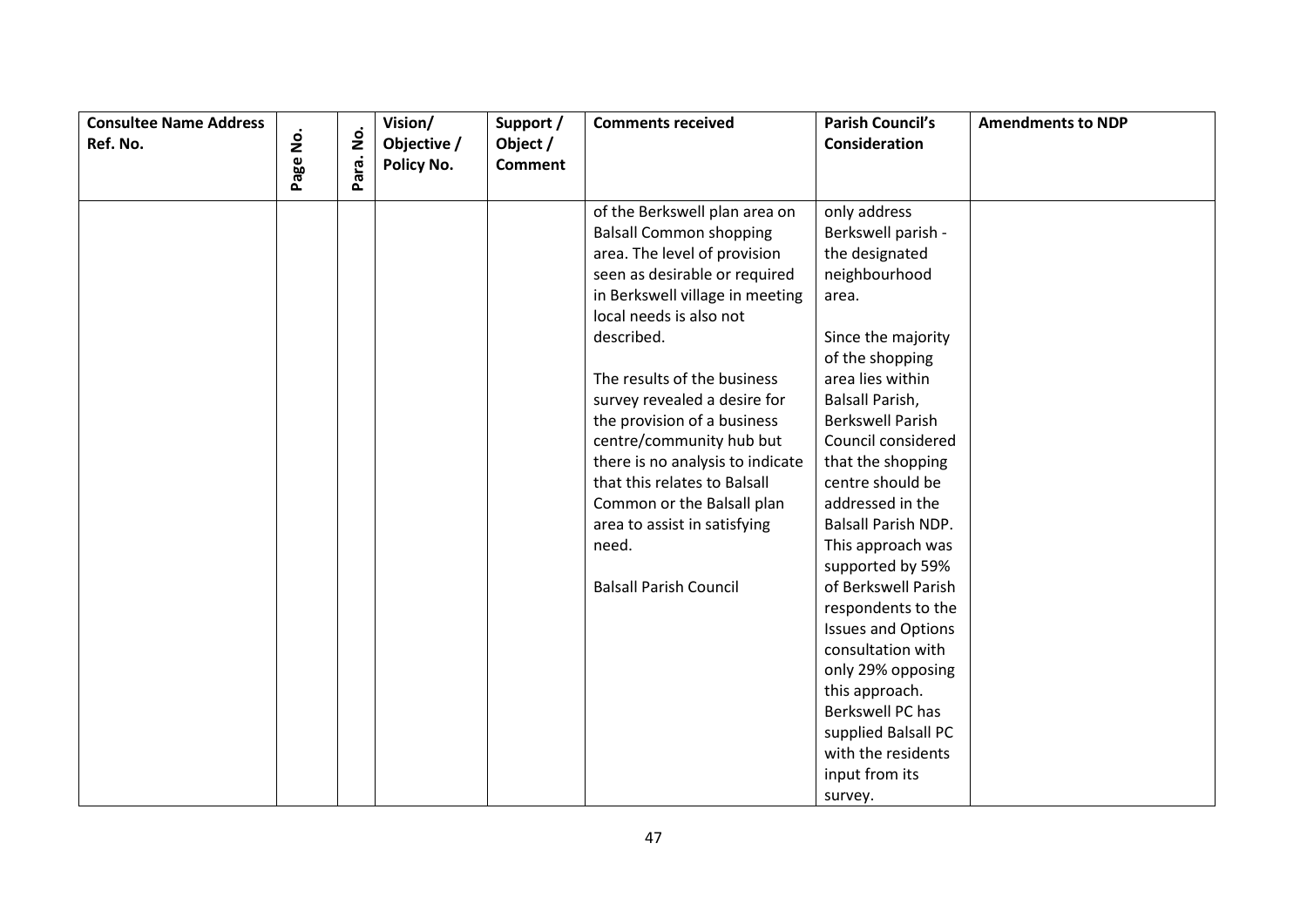| <b>Consultee Name Address</b><br>Ref. No.                        | Page No. | $\dot{\mathsf{p}}$ | Vision/<br>Objective /<br>Policy No. | Support /<br>Object /<br><b>Comment</b> | <b>Comments received</b>                                                                                                                                                                                                                                                                                                                                                                                                                                                                                                                                                                                                                                                                                                                                                   | <b>Parish Council's</b><br><b>Consideration</b> | <b>Amendments to NDP</b> |
|------------------------------------------------------------------|----------|--------------------|--------------------------------------|-----------------------------------------|----------------------------------------------------------------------------------------------------------------------------------------------------------------------------------------------------------------------------------------------------------------------------------------------------------------------------------------------------------------------------------------------------------------------------------------------------------------------------------------------------------------------------------------------------------------------------------------------------------------------------------------------------------------------------------------------------------------------------------------------------------------------------|-------------------------------------------------|--------------------------|
|                                                                  |          | Para.              |                                      |                                         |                                                                                                                                                                                                                                                                                                                                                                                                                                                                                                                                                                                                                                                                                                                                                                            |                                                 |                          |
| <b>Historic Places Advisor</b><br><b>Historic England</b><br>6.0 |          |                    | All                                  | Support                                 | Thank you for the invitation to<br>comment on the Draft<br>Neighbourhood Plan.<br>Historic England is supportive<br>of both the content of the<br>document and the vision and<br>objectives set out in it. We are<br>very pleased to note that the<br>Plan evidence base is well<br>informed by reference to the<br>Warwickshire Historic<br><b>Environment Record and</b><br>includes an historic landscape<br>analysis.<br>The emphasis on the<br>conservation of local<br>distinctiveness through good<br>design and the protection of<br>heritage assets, archaeological<br>remains, local green space and<br>important views, along with<br>landscape character through<br>the retention of the "Meriden<br>Gap" is to be applauded.<br>In conclusion, the plan reads | Noted with thanks.                              | No change.               |
|                                                                  |          |                    |                                      |                                         | overall as a well written, well-<br>considered and fit for purpose                                                                                                                                                                                                                                                                                                                                                                                                                                                                                                                                                                                                                                                                                                         |                                                 |                          |